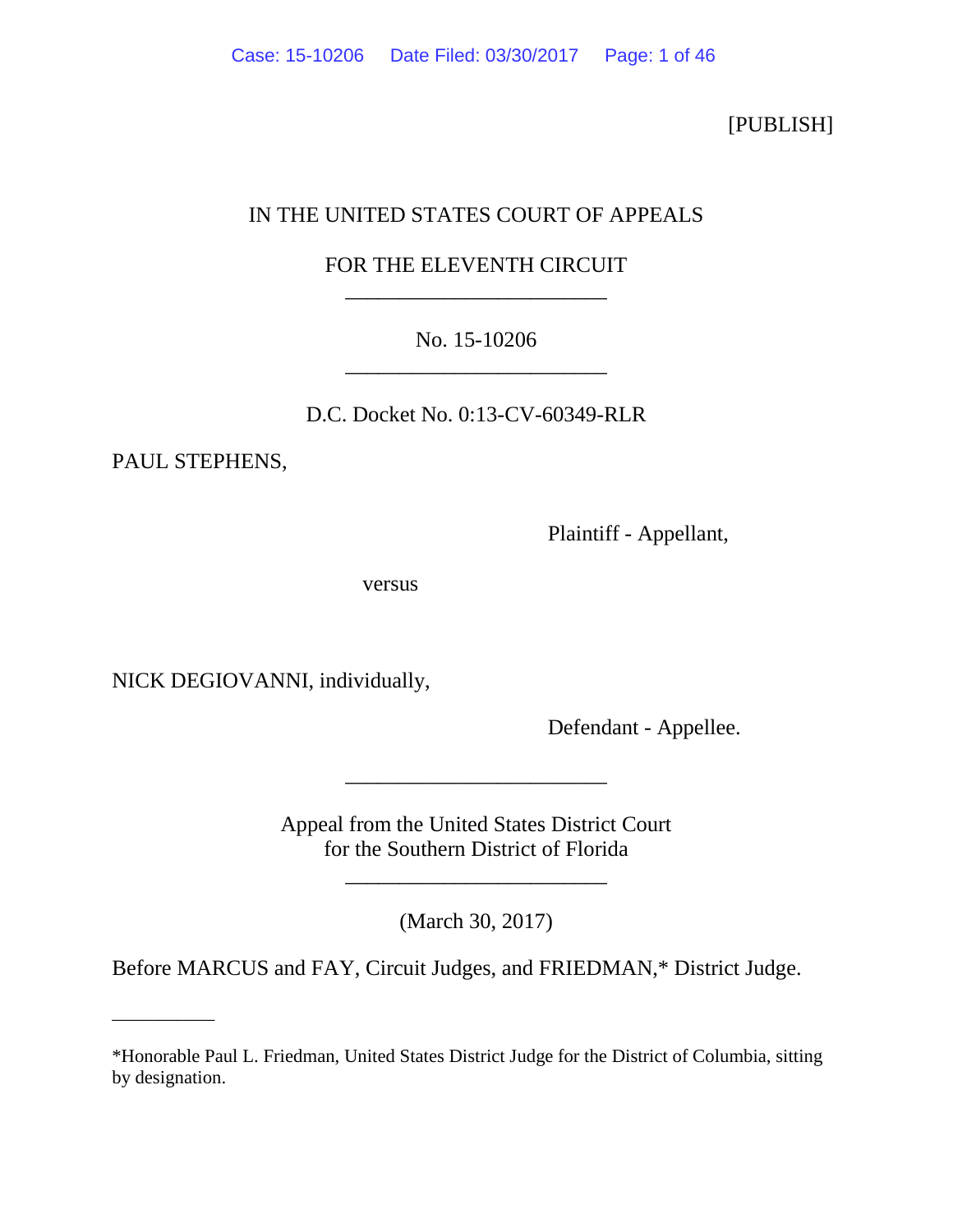FAY, Circuit Judge:

Paul Stephens appeals summary judgment granted to Broward Deputy Sheriff Nick DeGiovanni based on qualified immunity in his 42 U.S.C. § 1983 action, alleging false arrest and excessive force. We affirm summary judgment granted to Deputy DeGiovanni on Stephens's false-arrest claim, but we vacate summary judgment granted to Deputy DeGiovanni on Stephens's excessive-force claim, since Deputy DeGiovanni is not protected by qualified immunity because of the force he used in arresting Stephens on misdemeanor charges. We remand for proceedings consistent with this opinion.

#### **I. FACTUAL AND PROCEDURAL BACKGROUND**

#### **A. Encounter Sequence**

On the evening of February 16, 2009, Paul Stephens, who is a black Jamaican and an automobile mechanic by trade, and his cousin, Roan Greenwood, also a black Jamaican male, were the invited guests of Greenwood's girlfriend, Claudia White, who resided at 4001 NW 34th Street, Apartment 205, Fort Lauderdale, Florida  $33319$  $33319$  $33319$ .<sup>1</sup> White's apartment was on the second floor of the Shoppes of St. Croix, a complex with businesses on the first floor and apartments on the second floor. The doorway leading to White's second-floor apartment was

<span id="page-1-0"></span><sup>&</sup>lt;sup>1</sup> The factual background is derived from Stephens's amended pro se complaint; his original Affidavit; his Second Affidavit filed with his Motion for Reconsideration of the attached Order Granting Summary Judgment for Deputy DeGiovanni with "Plaintiff's Account of the Facts"; Roan Greenwood's Affidavit; Claudia White's Affidavit; and the "Undisputed Statement of Facts" in Deputy DeGiovanni's Summary Judgment Motion.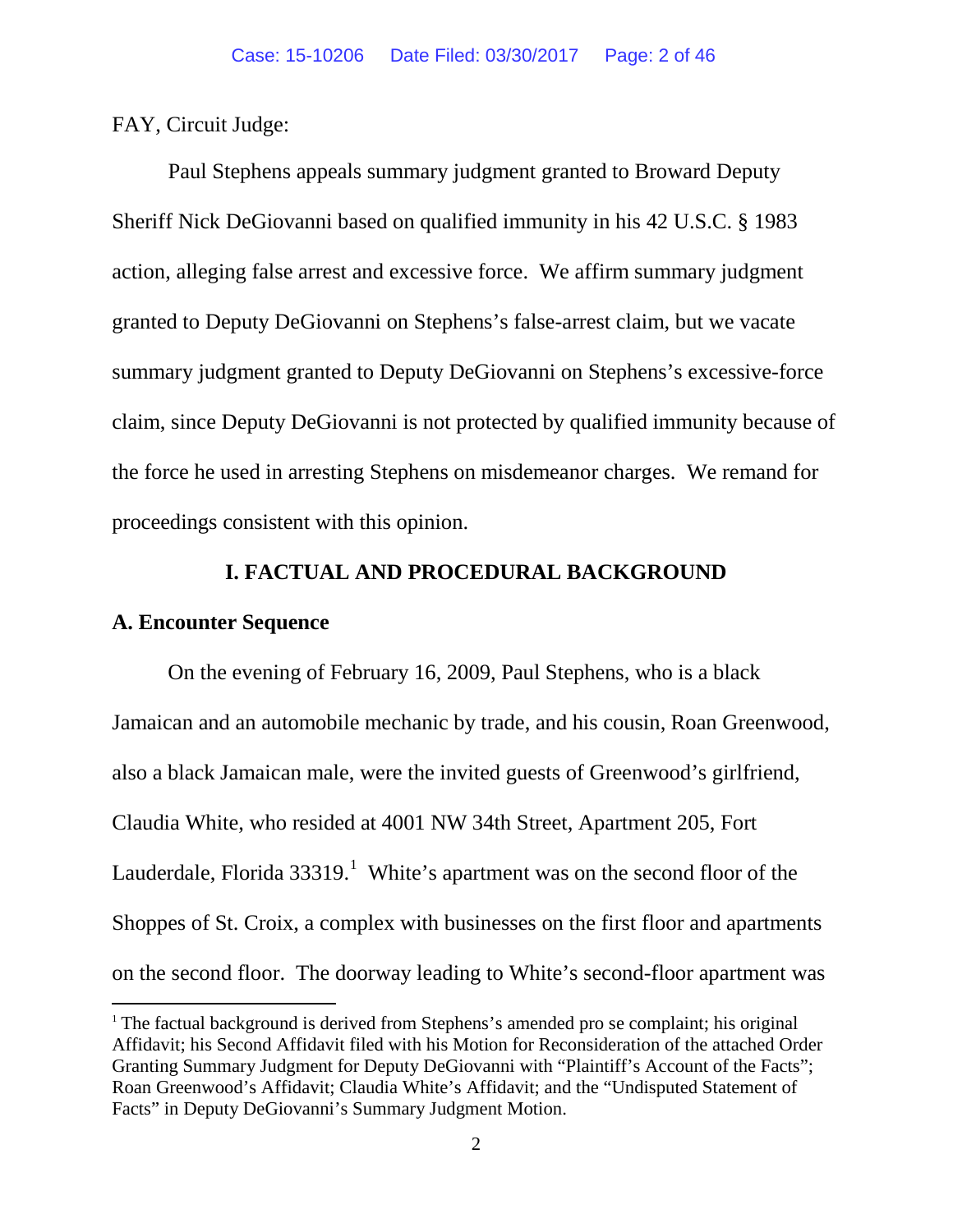on the first floor. Stephens and Greenwood were checking a car, owned by Stephens's girlfriend, that she was planning to sell to White at her request, because the check-engine light came on prior to the car being parked. The car was not parked in a space designated for retail parking.

The car door was open on the driver's side; Stephens was sitting on the metal frame of the driver's doorway, with both feet out of the vehicle and on the ground; Greenwood was sitting in the front-passenger seat. During his checking the car, Stephens had used a diagnostic scanner to determine what was wrong with the engine. When Stephens used the scanner, the car ignition was operating.

At 8:15 P.M., Deputy DeGiovanni was on road patrol, assigned to Lauderdale Lakes. Aware of recent burglaries in the area, and because it was late and all of the businesses in the Shoppes of St. Croix were closed, he decided to investigate. Deputy DeGiovanni, who is white, initially drove past the car in which Stephens and Greenwood were sitting; he then reversed his patrol car, parked behind the car being checked, exited his vehicle, and approached Stephens, who remained seated. When Deputy DeGiovanni drove into the Shoppes of St. Croix, stopped his patrol car, and approached the car, Stephens was no longer using the scanner; the ignition and engine of the car were off. Deputy DeGiovanni's first words to Stephens were: "What are you two doing over here?" When Stephens answered he and Greenwood were chatting, Deputy DeGiovanni

3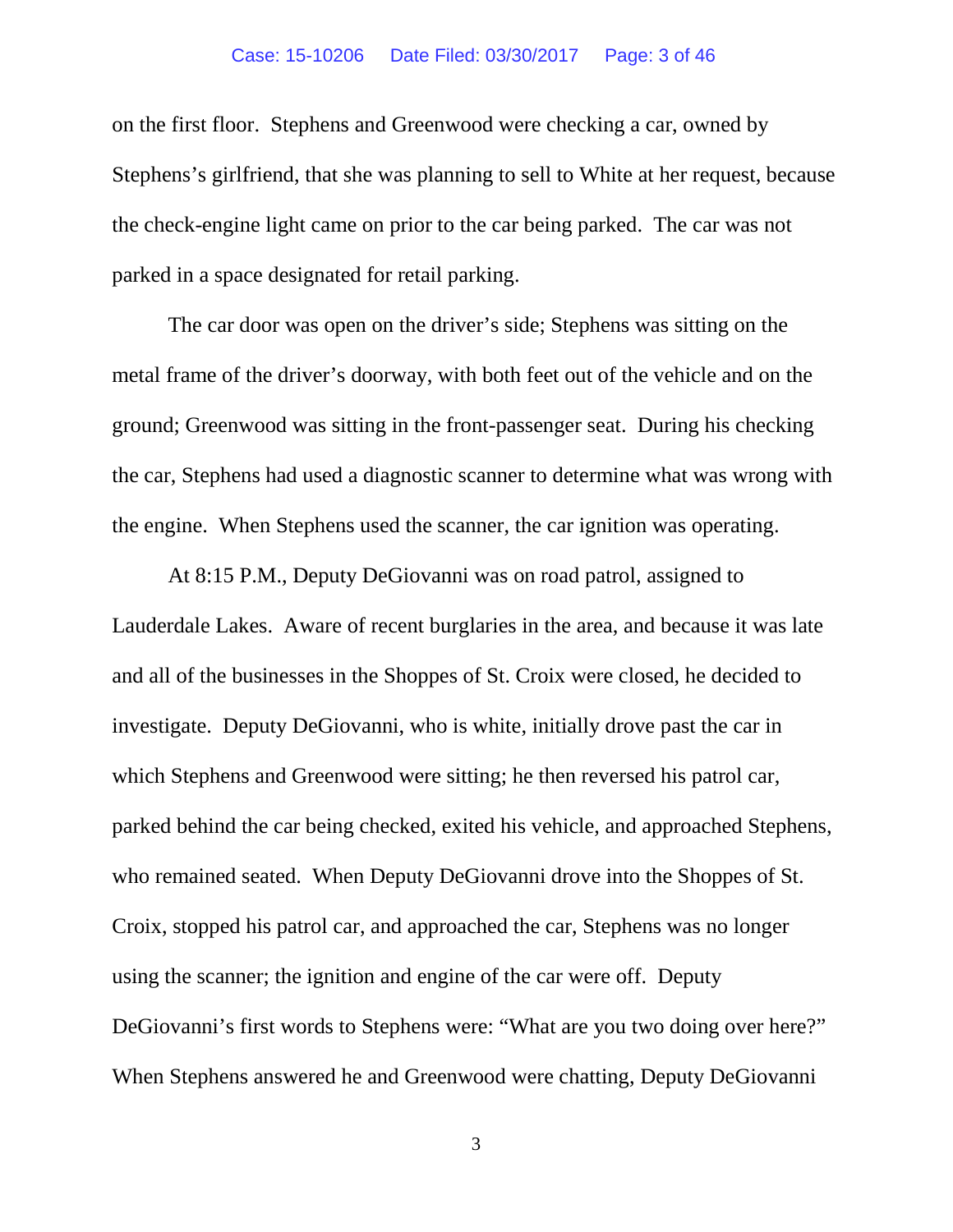said: "You two are not supposed to be over here." Stephens responded they were invited guests of Claudia White, who lived at the Shoppes of St. Croix, which Greenwood confirmed. To prove this fact to Deputy DeGiovanni, Greenwood used the key White had given them to unlock the door on the first floor, giving access to her second-floor apartment, and unlocked the door.

Deputy DeGiovanni turned away from Stephens and Greenwood and returned to his patrol car. Thereafter, one or two other police cars turned into the Shoppes of St. Croix and were driving toward the car being checked, where Stephens and Greenwood were sitting. Deputy DeGiovanni returned to Stephens and asked for identification, but he did not ask for a driver's license. Stephens stood up to give Deputy DeGiovanni his identification; while standing, Stephens asked Deputy DeGiovanni: "What is the problem?" Ignoring Stephens's question, Deputy DeGiovanni said: "Give me your ID." Stephens gave Deputy DeGiovanni his State of Florida identification card. On February 16, 2009, Stephens possessed a driver's license issued in Jamaica.

While he was standing, Stephens's cellular phone rang. When he answered the phone using the Bluetooth device on his right ear, Deputy DeGiovanni unexpectedly slapped the Bluetooth from Stephens's ear and stated: "Who told you to answer the phone?" Stephens then asked Deputy DeGiovanni to get a field supervisor on the scene. Deputy DeGiovanni responded by saying: "Shut your

4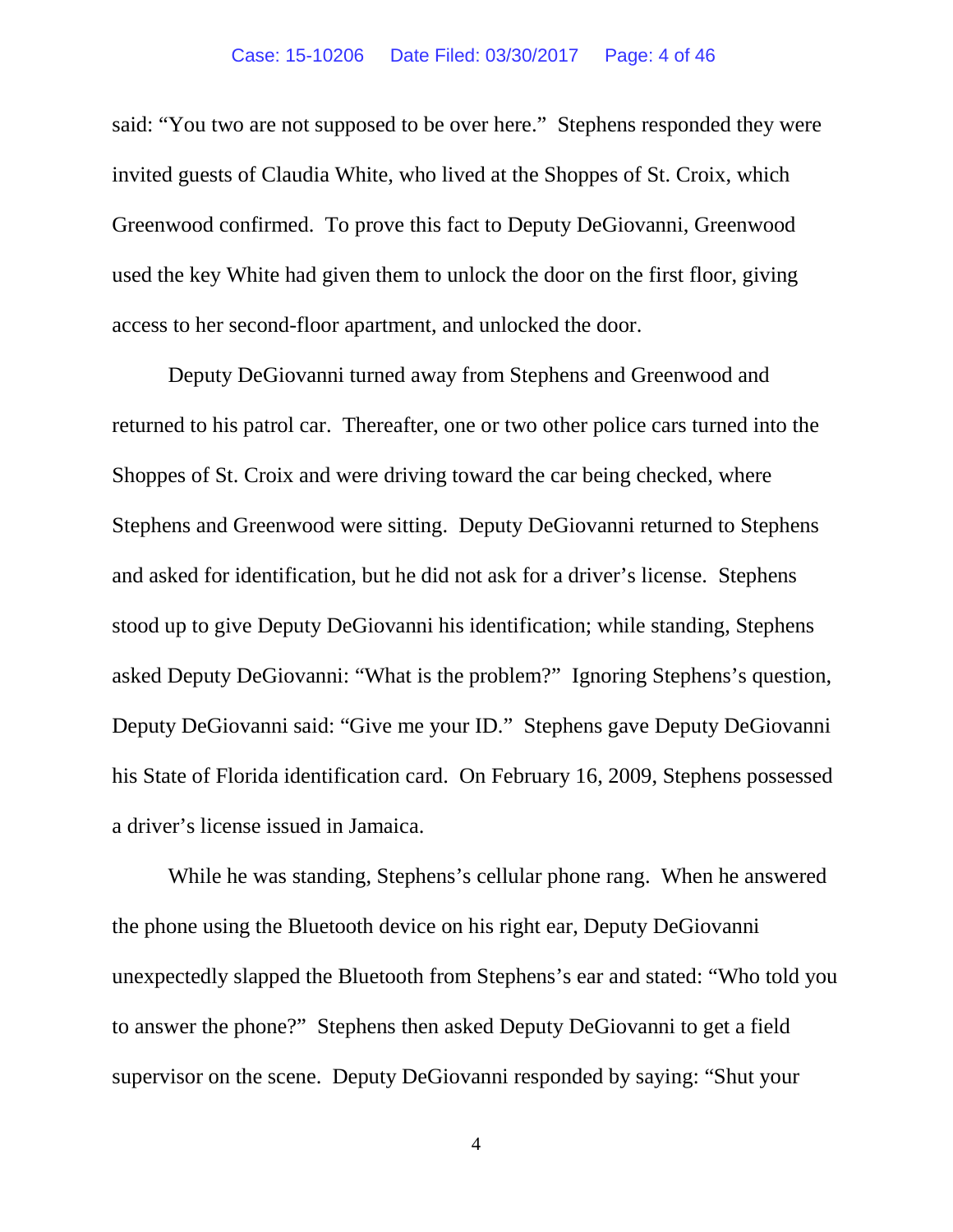damn mouth." For no reason, Deputy DeGiovanni, using his full body weight, slugged Stephens hard in his chest, slamming him into the driver's seat.

Stephens stood up and asked Deputy DeGiovanni: "Why are you doing this?" Deputy DeGiovanni hit Stephens a second time with a blow to his chest, thrusting him into the driver's seat. With the air knocked out of his lungs, Stephens got up and said to Deputy DeGiovanni: "The kids are upstairs looking at you. What kind of example are you setting for the kids?"<sup>[2](#page-4-0)</sup> Deputy DeGiovanni battered Stephens a third time by stepping on Stephens's left foot while simultaneously and forcefully grabbing him by the neck and slamming him backward, which threw Stephens against the car-door frame. Stephens's head hit in the space between the open driver's door and the car, and his head and neck slammed into the car-door jamb.<sup>[3](#page-4-1)</sup> Stephens, who was seriously injured, reached up with his right hand to grab the car door to lift himself up. Deputy DeGiovanni then grabbed Stephens's right hand and twisted it so the palm of his hand faced up; he

<span id="page-4-0"></span><sup>&</sup>lt;sup>2</sup> White attested her apartment was on the second floor of the Shoppes of St. Croix, and the entry way that led to her apartment overlooked the parking spaces where the car was parked that night, February 16, 2009. Her children were watching the incident from her apartment balcony. White's Aff. at  $1 \P 2$ . She further explained she "was not there when Paul Stephens was arrested," because she was "shopping at a nearby Wal-Mart." *Id.* at 2 ¶ 4. While she was in line to pay for her items at Walmart, she received a call from her son, who had called her crying and stated: "Paul Stephens[] was being arrested." *Id.*

<span id="page-4-1"></span><sup>&</sup>lt;sup>3</sup> In his amended pro se complaint, Stephens described Deputy DeGiovanni's conduct following Stephens's comment about the children watching Deputy DeGiovanni: "DeGIOVANNI then, without any valid reason or provocation, shoved me using his full body weight and with his hand pushing just below my neck, causing me to fall backwards into the door jamb of the vehicle, with the back of my neck striking the vehicle." Am. Compl. at  $3 \nparallel 12$ .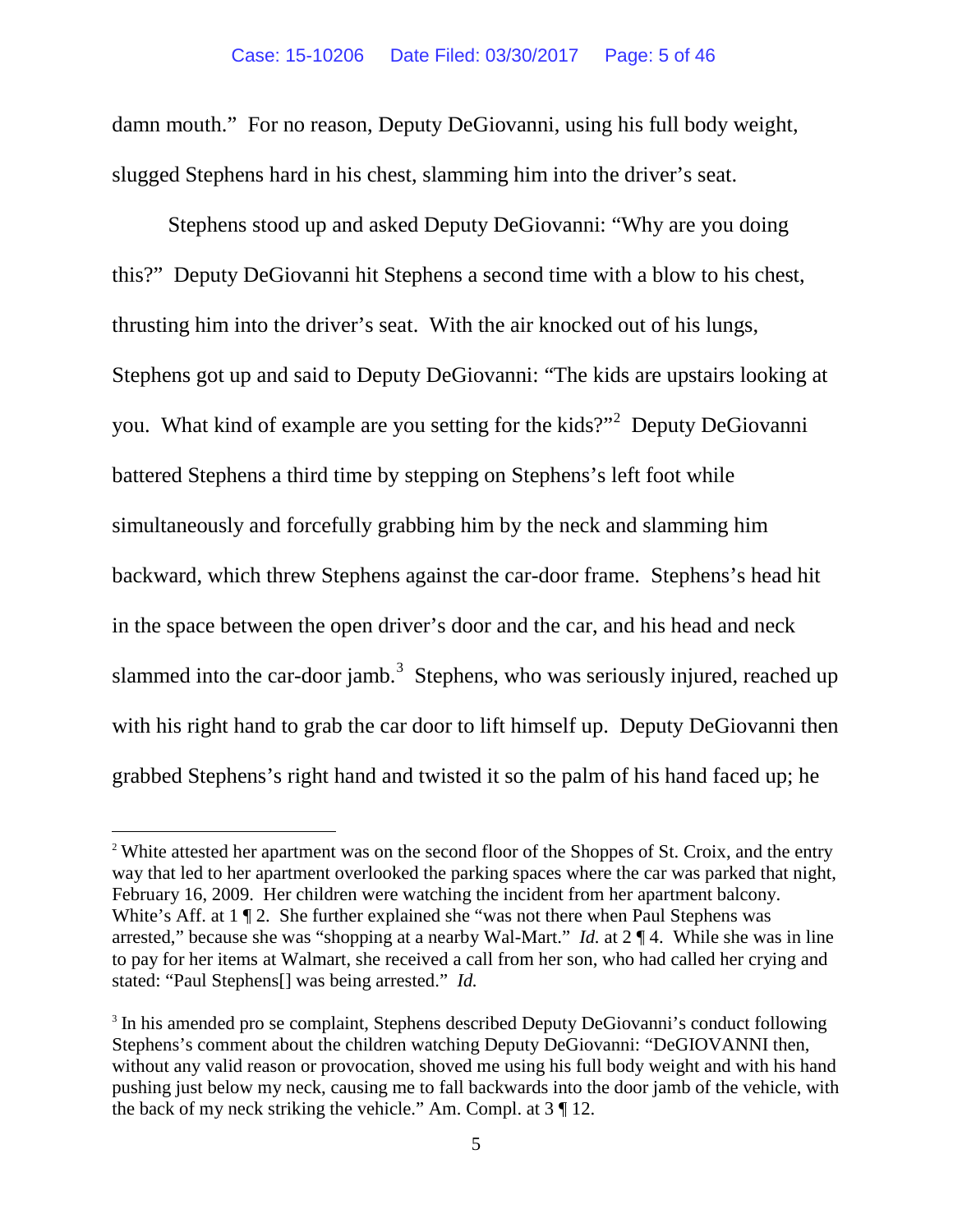also forced the last three fingers on Stephens's right hand backward toward his forearm, causing all of Stephens's body weight to be placed on those three fingers of his right hand.

After Stephens was standing and while Deputy DeGiovanni still had those three fingers of Stephens's right hand bent backwards, Deputy DeGiovanni told Stephens to turn around, and he handcuffed him. He did not tell Stephens he was under arrest or why he was arresting him. Because the handcuffs were quite tight, causing Stephens to lose the feeling in his hands, he asked Deputy DeGiovanni to loosen the handcuffs. Deputy DeGiovanni responded: **"It's punishment. You people come here and think you can do as you please."** Am*.* Compl. at 4 ¶ 15. Deputy DeGiovanni did not adjust the handcuffs on Stephens for almost three hours.

At no time did Stephens resist being handcuffed by Deputy DeGiovanni. Greenwood told Deputy DeGiovanni the two had done nothing wrong; Deputy DeGiovanni told Greenwood "to stay back or he would be arrested, too." During the encounter, Stephens did not raise his voice, say anything threatening, or make any aggressive gestures.<sup>[4](#page-5-0)</sup> Stephens averred: "At no time did Deputy DeGiovanni

<span id="page-5-0"></span> <sup>4</sup> The unsworn statements in the declarations regarding Stephens's complaints about the handcuffs being too tight and causing him pain by the two Broward Deputy Sheriffs, Deputy Kevin Abrams and Deputy Brian O'Donoghue, who arrived on the scene pursuant to Deputy DeGiovanni's request for assistance, are not relevant for our analysis. Stephens avers he "was already handcuffed" when Deputy Abrams "walked over near where [he] was standing." Stephens's Second Aff. at 2 ¶ 5. Deputy Abrams did not assist Deputy DeGiovanni in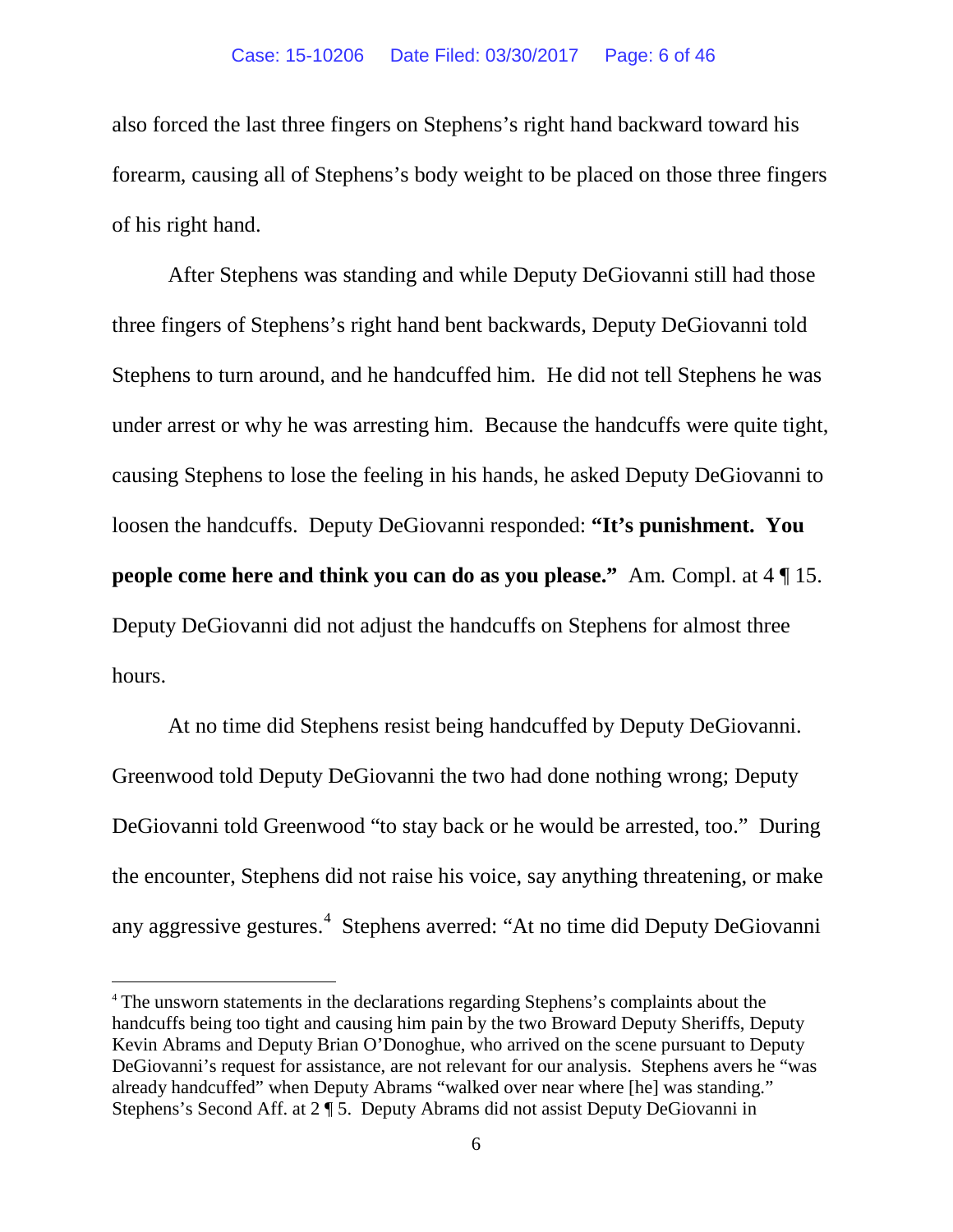observe me driving or operating my girlfriend's car." The other Broward Deputy Sheriffs searched and towed away the car on which Stephens had been working,

although it did not belong to him.

 $\overline{a}$ 

Deputy DeGiovanni drove Stephens to the police station, where he was

denied the use of a bathroom. In Stephens's presence, Deputy DeGiovanni

prepared a report of the incident. After reviewing the report, another deputy told

Deputy DeGiovanni: "That report's not gonna stick." Deputy DeGiovanni rewrote

his event report for the Broward Sheriff's Office:

On 02/16/09 at 2015 hrs. I was conducting preventative patrol/business checks at 4061 NW 34th St. Lauderdale Lakes FL.

During my patrol I observed a 97' Grey Toyota Camry bearing FL Tag #<U54-0RT> parked in front of closed businesses with the vehicle running. Additionally, the space the driver parked his vehicle in was marked with a posted sign which read "Retail Parking Only". Alert to the recent burglaries in the area, I approached the vehicle and asked the driver if he had any business being parked in front of the mentioned closed establishments. He stated that he lived in the nearby residential area. I asked the driver to provide me with a form of identification to verify that he lived there. The driver refused. I made several additional requests, but the driver still refused. The driver then stepped out of the vehicle in an aggressive manner, without my request or permission. *At this time, I placed him under* 

handcuffing Stephens. *Id.*  $\mathcal{A}$  6. Stephens "was already in the backseat of [Deputy] DeGiovanni's police car when" Deputy O'Donoghue "arrived on the scene." *Id.* ¶ 9. Similarly, Deputy O'Donoghue states, when he arrived on the scene, Stephens "was already in custody and in the back of a marked patrol car," which means he did not witness the relevant force used by Deputy DeGiovanni in arresting Stephens. Brian O'Donoghue's Decl. at 1 ¶ 3. Stephens avers he "did not speak" with Deputy Abrams or Deputy O'Donoghue "on February 16, 2009." Stephens's Second Aff. at  $2 \nvert 10$ . To the extent the unsworn declarations of these deputies differ with Stephens's affidavits and his account of his encounter with Deputy DeGiovanni, we have to accept Stephens's version on summary-judgment review.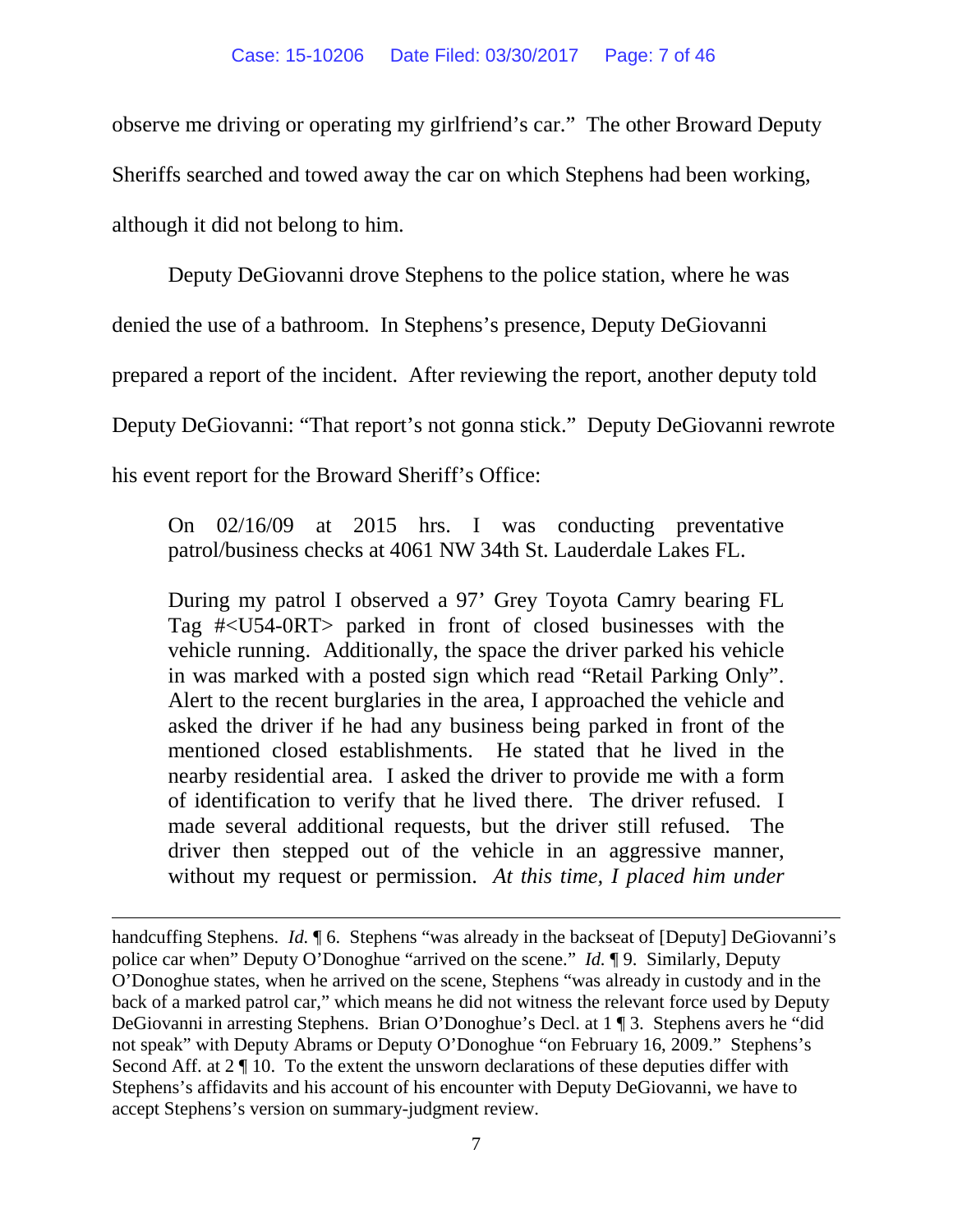*arrest for obstructing my investigation*. Search incident to the arrest revealed a FL ID Card which showed the driver lived at 7221 NW 54th Ct. Lauderhill, FL. and was issued on 05/03/2005. *I then confirmed through teletype that the driver has never been issued, or possessed in the past, a valid driver's license. The suspect was charged accordingly*.

The vehicle was towed by West Way.

*The suspect was transported to BSO Main Jail*.

Deputy DeGiovanni's Event Rpt. at 3 (Feb. 17, 2009, 5:14:51 AM) (emphasis

added).

Deputy DeGiovanni charged Stephens under Fla. Stat. § 843.02, resisting an officer without violence to his or her person,<sup>[5](#page-7-0)</sup> and Fla. Stat. § 322.03(1), requiring Florida drivers to be licensed.<sup>[6](#page-7-1)</sup> After waiting half an hour to forty-five minutes at the Broward Sheriff's Office jail, the jail staff refused to book Stephens, because of his injuries. Deputy DeGiovanni took Stephens to Broward General Medical Center, where he remained for several hours. He then transported Stephens to the

<span id="page-7-0"></span><sup>&</sup>lt;sup>5</sup> Section 843.02 provides "[w]hoever shall resist, obstruct, or oppose any officer  $\dots$  in the lawful execution of any legal duty, without offering or doing violence to the person of the officer, shall be guilty of a *misdemeanor of the first degree*." Fla. Stat. § 843.02 (emphasis added). "[T]o support a conviction for obstruction without violence, the State must prove: (1) the officer was engaged in the lawful execution of a legal duty; and (2) the defendant's action, by his words, conduct, or a combination thereof, constituted obstruction or resistance of that lawful duty." *C.E.L. v. State*, 24 So. 3d 1181, 1185-86 (Fla. 2009).

<span id="page-7-1"></span><sup>&</sup>lt;sup>6</sup> "Except as otherwise authorized in this chapter, a person may not drive any motor vehicle upon a highway in this state unless such person has a valid driver license issued under this chapter." Fla. Stat. § 322.03(1). We note Florida law provides "[a] nonresident who is at least 18 years of age and *who has in his or her immediate possession a valid noncommercial driver license issued to the nonresident in his or her home state or country operating a motor vehicle, other than a commercial motor vehicle, [is exempt from obtaining a driver license] in this state*." Fla. Stat. § 322.04(1)(d) (emphasis added).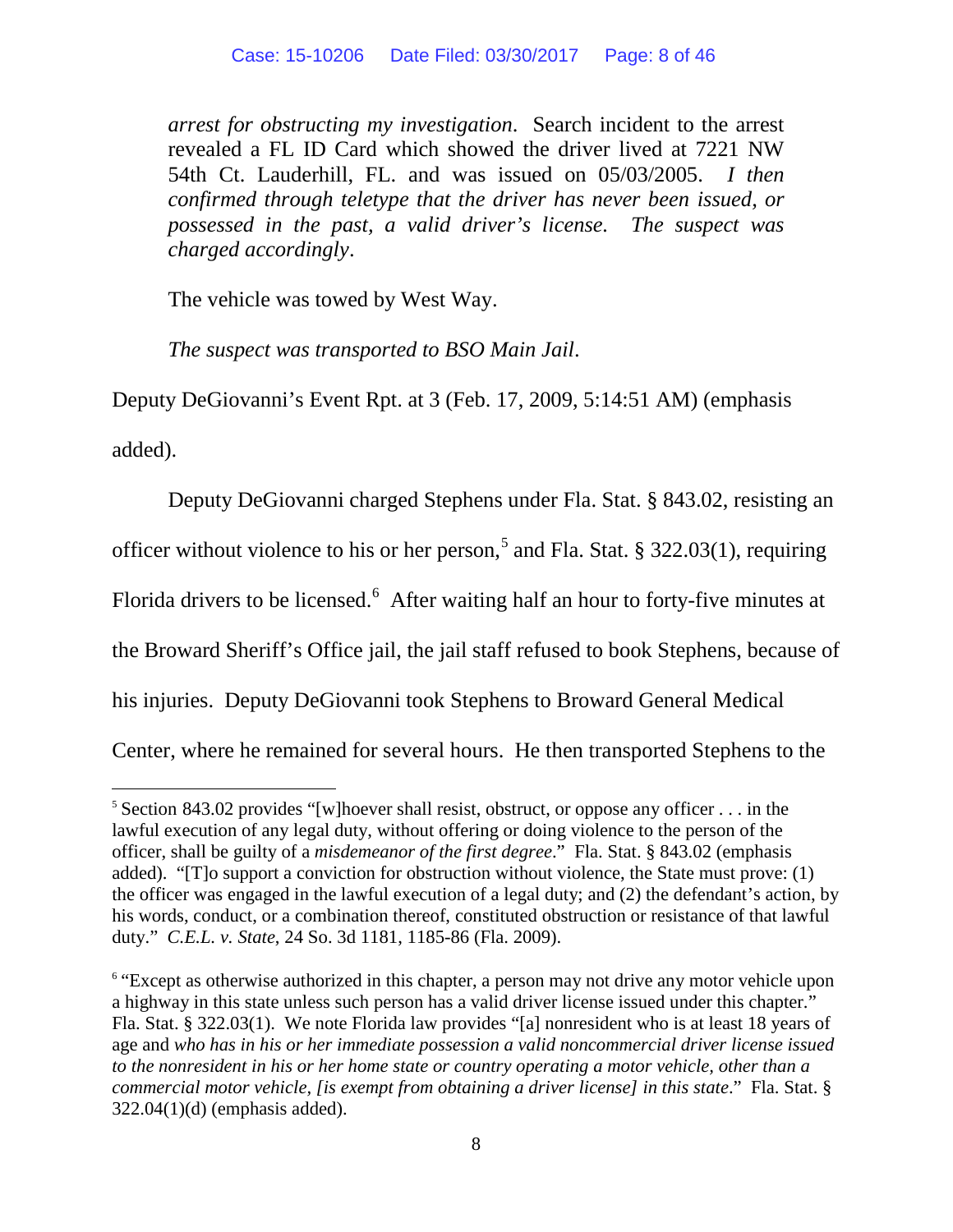Broward County Jail, where he remained for several hours until he was able to pay

his \$100 bond the following morning.

In his affidavit, Stephens describes his injuries resulting from his encounter

with Deputy DeGiovanni that continue to cause him pain:

[A]s a result of Deputy DeGiovanni shoving me the third time, *causing me to strike the back of my head and neck on the car*, and *twisting my hand* the way he did, *forcing the last three fingers on my right hand backwards toward my forearm and causing all of my body weight to be placed on those three fingers*, and *leaving me handcuffed for almost three hours in handcuffs that were too tight, I experienced physical injuries, pain and suffering including, among other things headaches, back pain, and loss of sensation in my right hand. The injuries, pain and suffering are continuing and ongoing*.

Stephens's Aff. at 5 ¶ 13 (emphasis added). Dr. Barry Schapiro, an orthopedic

physician, examined Stephens and reviewed his medical records resulting from the

February 16, 2009, incident. In his September 26, 2014, report, Dr. Schapiro

diagnosed Stephens with

a cervical sprain/strain with multilevel disc herniations and resultant foraminal stenosis as a result of the described assault on February 16, 2009. The patient also sustained a left shoulder partial thickness articular-sided rotator cuff tear involving the infraspinatus tendon. He also sustained a sprain of the right wrist. Further electrodiagnostic workup is required to evaluate the radiating pain and little finger numbness to differentiate cervical radiculitis/radiculopathy and a peripheral nerve injury in the right upper extremity.

. . . . The injuries sustained are causally related to the injury of February  $16, 2009. \ldots$ 

The claimant's treatment was medically necessary and reasonable as it relates to his traumatic injury of February 16, 2009.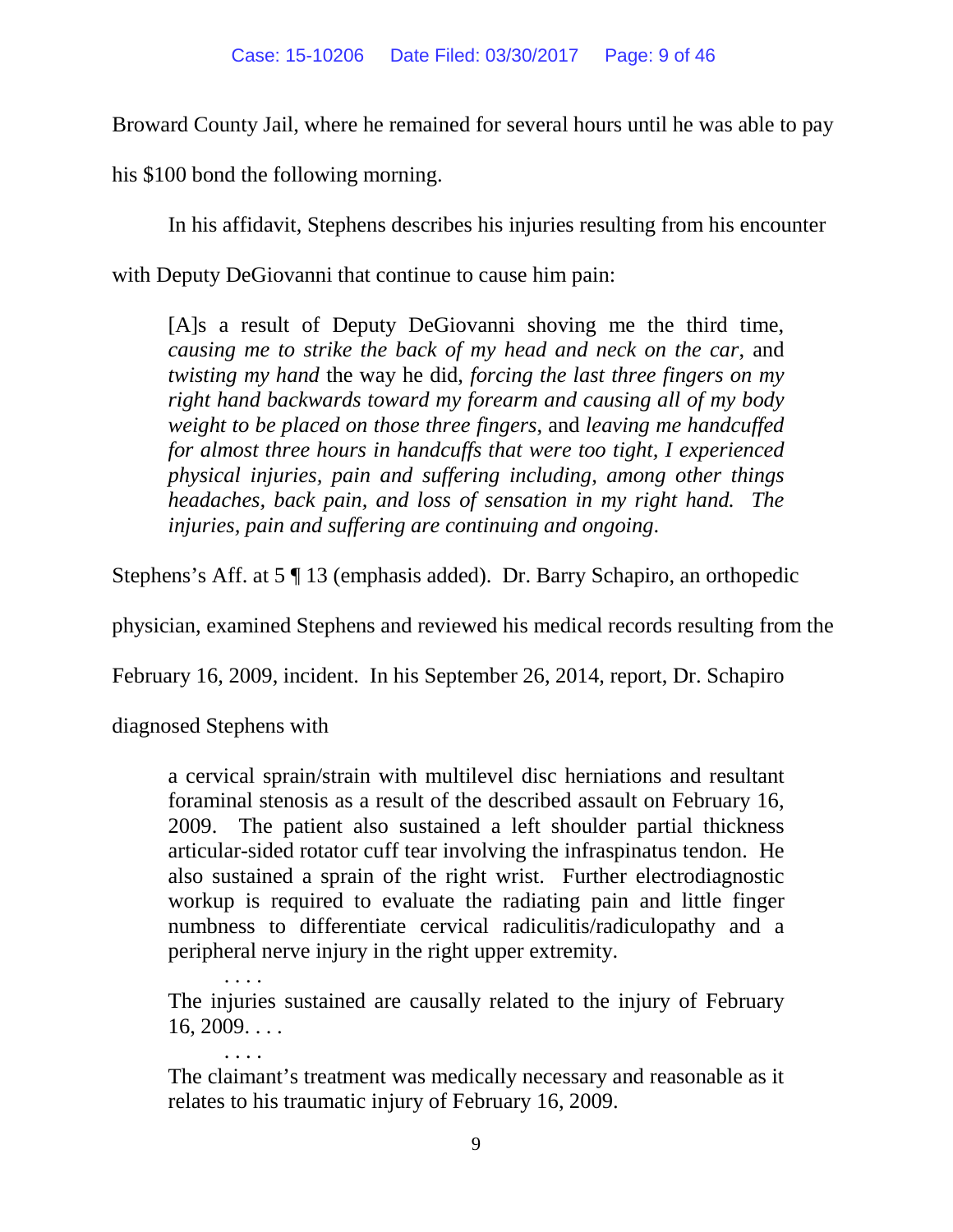. . . . The claimant's diagnostic workup was medically necessary and reasonable as it relates to his traumatic injury of February 16, 2009.

. . . . I would recommend an electromyography and nerve conduction study of the right upper extremity. I believe this additional study to be reasonable, related, and necessary.

Additional care, as it relates to the traumatic injury of February 16, 2009, is indicated. The patient may require arthroscopic rotator cuff debridement or repair due to his persistent and refractory left shoulder pain. He may require cervical epidural steroid injections or cervical disc decompression depending on the result of his electrodiagnostic studies.

Barry Schapiro, M.D., Report on Paul Stephens at 8 (Sept. 26, 2014) (regarding

injuries sustained on Feb. 16, 2009).<sup>[7](#page-9-0)</sup>

. . . .

In his amended pro se complaint for his § 1983 action in the Southern

District of Florida, Stephens describes his injuries and the consequences to him, all

of which resulted from his encounter with Deputy DeGiovanni on February 16,

2009:

<span id="page-9-0"></span> <sup>7</sup> Among the diagnostic tests performed on Stephens that Dr. Schapiro reviewed was a "cervical spine MRI obtained on January 30, 2010 . . . [that] revealed a disc bulge at C3-4, a left paracentral disc protrusion at C4-5 partially effacing the anterior subarachnoid space and narrowing the left intervertebral foramen, a C5-6 disc bulge, and a right paracentral disc protrusion at C6-7 abutting the right C7 nerve root and narrowing the right intervertebral foramen." Barry Schapiro, M.D., Report on Paul Stephens at 2. In addition, "[a]n MRI of the left shoulder dated April 18, 2010 . . . showed an articular-sided partial thickness tear of the infraspinatus tendon without evidence of a full-thickness tear." *Id.* at 3. Although Stephens said a bulge on his neck resulted from his encounter with Deputy DeGiovanni, Dr. Schapiro determined "[t]he left posterior neck lipoma is not likely related to the traumatic injury of February 16, 2009." *Id.* at 8. Stephens's other medical expert, Dr. Seong Lee, who surgically removed the lipoma, also concluded Stephens's lipoma was not the result of the February 16, 2009, incident.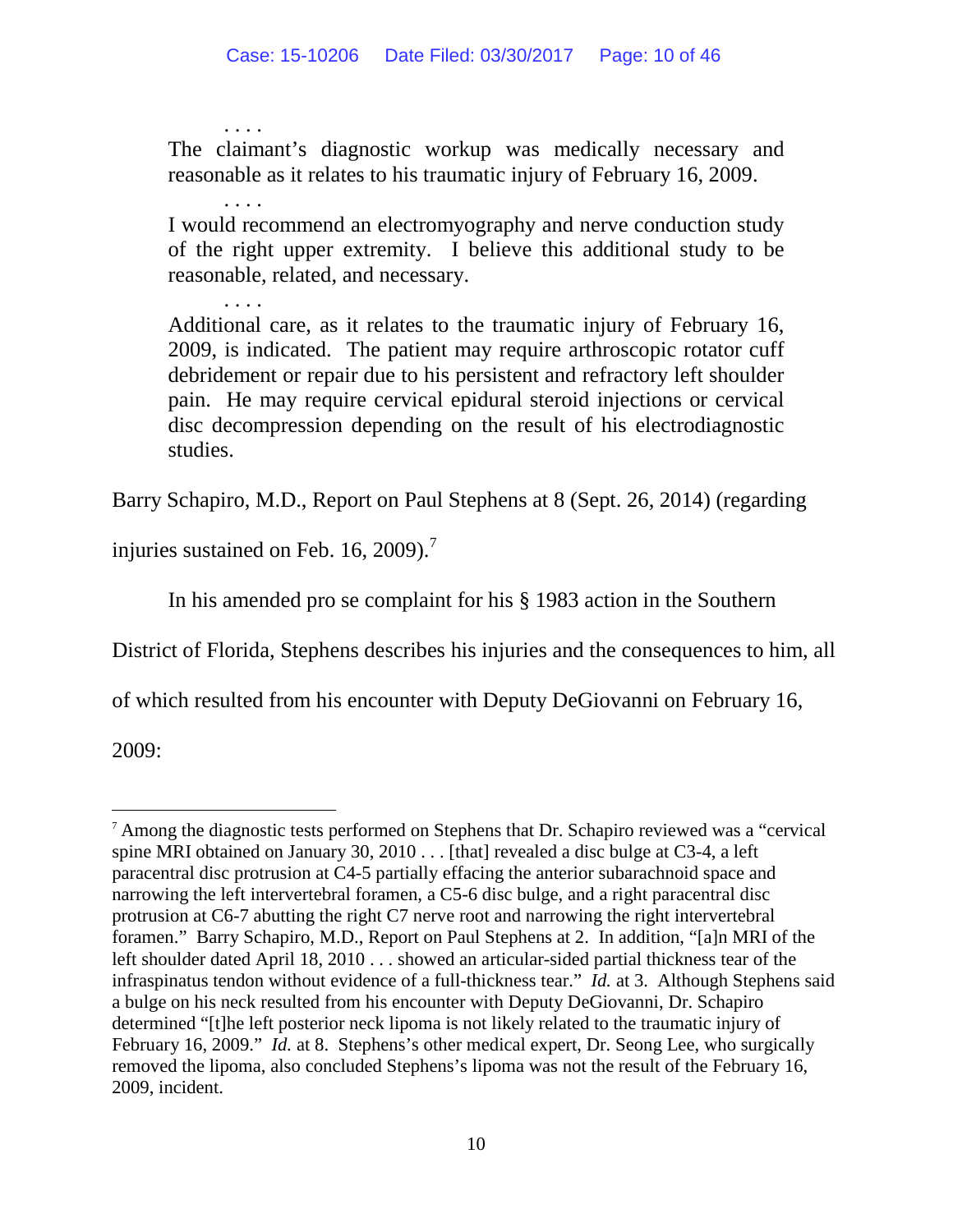(A) Severe permanent physical injury resulting in pain and suffering and requiring neck surgery, which was performed; the injury resulted in me having a swollen neck, cervical herniated and bulging dis[c]s, severe pain spreading from my shoulder blade to my neck, headaches, and pain and numbness in my right hand (causing problems because I am right-handed). I also had to undergo extensive treatment and physical therapy;

(B) The injuries have prevented me from working, causing me to lose my job as an auto mechanic and causing me to continue to be unemployed;

(C) Monetary losses;

(D) Physical inconvenience and discomfort, loss of time, *emotional trauma, anxiety and distress, humiliation and embarrassment, and impairment to reputation*.

Am. Compl. at 5-6  $\P$  26 (emphasis added).

## **B. Judicial Proceedings**

## **1. State Court**

Stephens retained an attorney to defend him on the Florida charges. The State dismissed the resisting-an-officer-without-violence charge under Fla. Stat. § 843.02, a first-degree misdemeanor. Stephens changed his original May 29, 2009, not-guilty plea for violating Fla. Stat. § 322.03(1), operating a vehicle without a driver's license, and pled nolo contendere on September 9, 2009, including waiving his rights regarding the first-degree misdemeanor. *State v. Stephens*, No. 09004094MM10A, Fla. 17th Cir. Ct. (Sept. 9, 2009) (Broward Cty. Cir. Ct.). Stephens explained why he accepted the plea bargain for being charged with violating Fla. Stat. § 322.03(1) requiring a driver's license, based on his attorney's advice: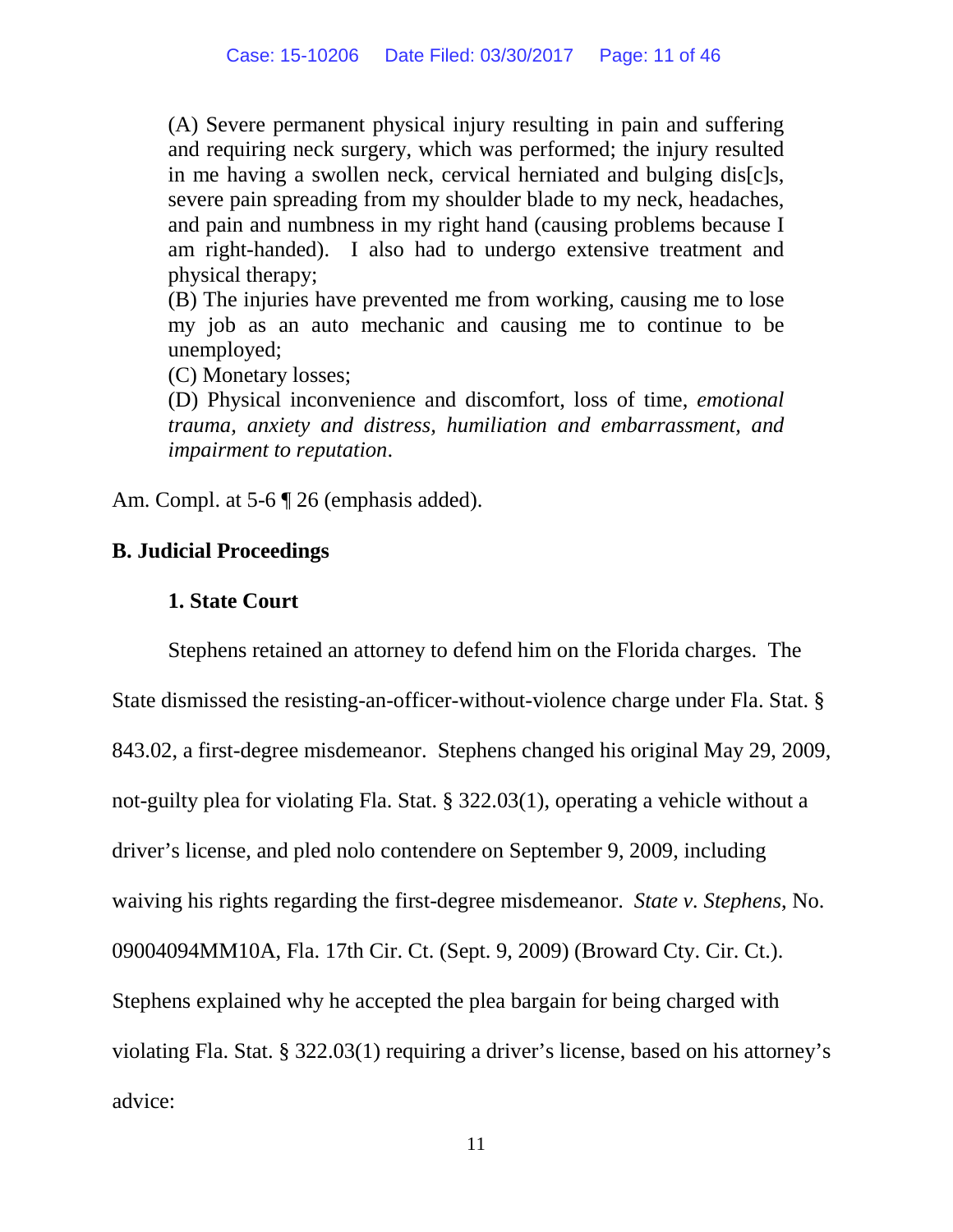I accepted a plea deal with the State on the charge of Operating a Vehicle Without a Valid Driver's License, which was a plea of No Contest with a Withhold of Adjudication (no conviction) and a fine. *Though I was falsely charged with Operating a Vehicle Without a Valid Driver's License, I decided to accept that plea offer on the date set for trial, because I needed to go to Jamaica for the funeral of my cousin that was two days later*, as well as to assist another cousin in Jamaica with the funeral arrangements, and *my attorney advised me that if I did not take the plea offer, there would be no guarantee that I would be able to attend that funeral.*

Am. Compl. at  $5 \text{ } \text{\ensuremath{\P}}\text{ } 23$  (emphasis added).<sup>[8](#page-11-0)</sup>

Stephens moved to vacate his conviction under Fla. Stat. § 322.03(1) on

November 5, 2014. His second and appellate attorney filed an Amended Motion to

Vacate Judgment of Conviction under Florida Rule of Criminal Procedure 3.850

on November 6, 2014, because:

The facts on which the claim is predicated were unknown to the movant or the movant's attorney and could not have been ascertained by the exercise of due diligence, and the claim is made within 2 years of the time the new facts were or could have been discovered with the exercise of due diligence; STEPHENS' plea was involuntary; and

Stephens's Mot. for Reconsideration of Summ. J. Order at 2 ¶ 3 (emphasis added).

<span id="page-11-0"></span><sup>&</sup>lt;sup>8</sup> In his motion for reconsideration of the summary judgment order, Stephens's second and appellate attorney further explains his decision to plead nolo contendere:

STEPHENS accepted the plea of no contest with a withhold [of] adjudication as to the driving a motor vehicle without a driver's license, *even though both he and DEGIOVANNI agree that STEPHENS was not driving the vehicle*, because he believed that violating Florida Statutes § 322.03 was an offense that, if convicted, could require him to serve jail time. *That was why STEPHENS was concerned about not being able to attend the funeral in Jamaica if he did not accept the plea and was subsequently found guilty*.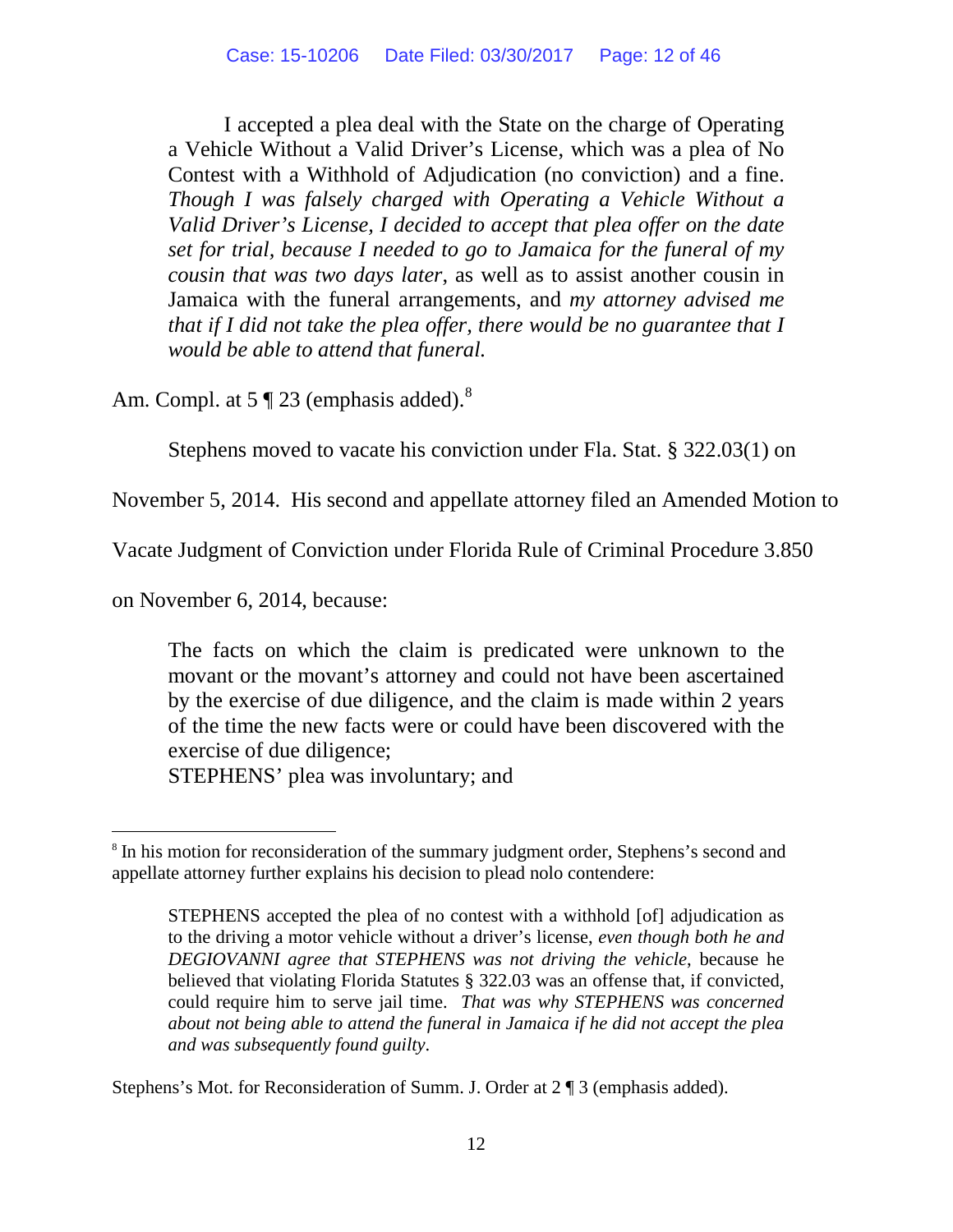Ineffective assistance of counsel for not deposing the arresting officer, not interviewing the eyewitnesses and allowing Defendant to plead to the charges for which he was not guilty.

Stephens's Am. Mot. to Vacate J. of Conviction at 1, *State v. Stephens*, No.

0[9](#page-12-0)004094MM10A, Fla. 17th Cir. Ct. (Nov. 6, 2014). In her December 1, 2014,

order denying Stephens's motion to vacate his previous judgment and conviction,

the Broward County judge explained his motion was time barred under Florida

Rule of Criminal Procedure 3.850.<sup>[10](#page-12-1)</sup>

<span id="page-12-0"></span><sup>&</sup>lt;sup>9</sup> Regarding ineffective assistance by Stephens's first attorney, his second attorney noted Fla. Stat. § 322.03(1) requires a perpetrator to have been *driving* a vehicle; *Stephens never drove the car on which he was working*. Stephens's Am. Mot. to Vacate J. of Conviction at 4 ¶ 11; *see* Fla*.* Stat. § 316.003(46) ("**Operator**" means "[a]ny person who is *in actual physical control of a motor vehicle upon the highway* or who is exercising control over or steering a vehicle being towed by a motor vehicle." (emphasis added)); Fla. Stat. § 322.01(16) ("'Drive' means to operate or be in actual physical control of a motor vehicle in any place open to the general public for purposes of vehicular traffic."). Stephens's first attorney never interviewed Greenwood and White's three children, all of whom had witnessed his entire incident with Deputy DeGiovanni and could have testified Stephens did not drive the car. Stephens's Am. Mot. to Vacate J. of Conviction at 2 ¶ 6. Stephens's first attorney also did not depose Deputy DeGiovanni, who would have testified he did not see Stephens drive the car. *Id.* at 3 ¶ 8. That attorney had informed Stephens the only repercussions of his nolo contendere plea would be paying a fine of approximately \$275. *Id.* ¶ 7. *Significantly, Stephens's first attorney failed to inform him his pleading nolo contendere to the State's plea bargain was a conviction under Fla. Stat. § 960.291(3)*. *Id.* at 5 ¶ 13.

<span id="page-12-1"></span><sup>&</sup>lt;sup>10</sup> No motion to vacate a sentence "shall be filed or considered pursuant to this rule if filed more than 2 years after the judgment and sentence become final." Fla. R. Crim. P. 3.850(b). This rule provides an exception, if "the facts on which the claim is predicated were unknown to the movant or the movant's attorney and could not have been ascertained by the exercise of due diligence, and the claim is made within 2 years of the time the new facts were or could have been discovered with the exercise of due diligence." Fla. R. Crim. P.  $3.850(b)(1)$ . The exception is inapplicable in this case, because the eyewitnesses' knowledge of Stephens's arrest, on which the motion to vacate Stephens's sentence relies, was known to Stephens, Greenwood, and White's observing children, who could have been discovered with the exercise of due diligence by his original attorney before the expiration of two years.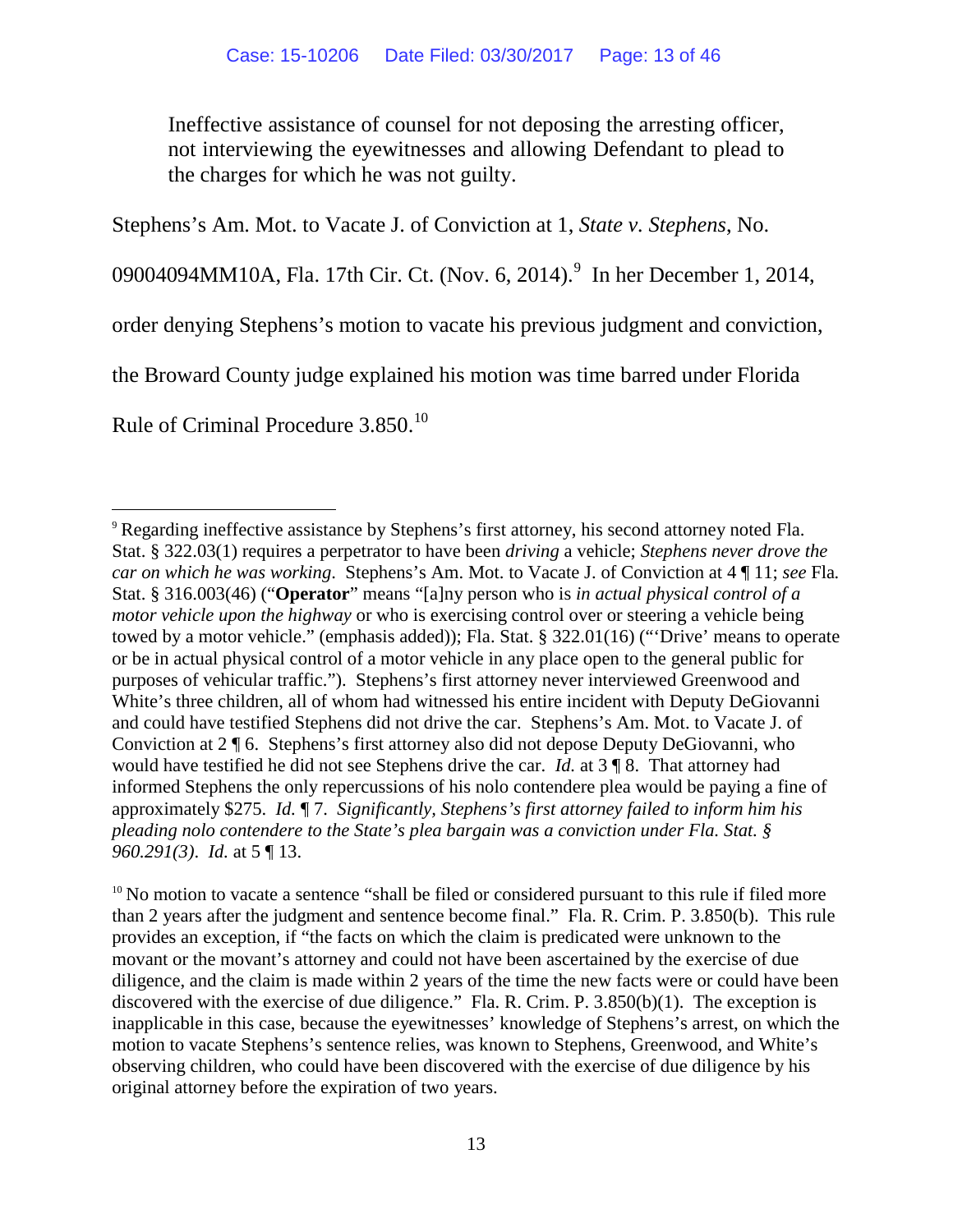### **2. Federal Court**

Stephens filed two pro se complaints in the Southern District of Florida. While his operative, amended complaint states six causes of action, only two are raised on appeal: false arrest and excessive force.<sup>[11](#page-13-0)</sup> Deputy DeGiovanni pled qualified immunity as an affirmative defense for his actions in encountering and arresting Stephens. The relief Stephens sought consisted of compensatory and punitive damages, costs of his litigation, and attorney's fees; he also requested a jury trial. The district judge granted summary judgment to Deputy DeGiovanni on Stephens's unlawful-seizure or false-arrest claim, since Stephens's nolo contendere plea to the misdemeanor of driving without a license was conclusive proof of probable cause, defeating Stephens's contention of lack of probable cause for his arrest. The judge also granted summary judgment and accorded qualified immunity to Deputy DeGiovanni on Stephens's claim of excessive force in his arrest, because she concluded the force Deputy DeGiovanni used in the arrest was de minimis. The judge denied Stephens's motion for reconsideration. We address

<span id="page-13-0"></span><sup>&</sup>lt;sup>11</sup> The causes of action in Stephens's amended pro se complaint are: Count I, Florida assault and battery against the Broward Sheriff's Office; Count II, excessive force under 42 U.S.C. § 1983 against Deputy DeGiovanni; Count III, unlawful seizure (arrest) under 42 U.S.C. § 1983 against Deputy DeGiovanni; Count IV, equal protection violation under 42 U.S.C. § 1983 against Deputy DeGiovanni; Count V, violation of 42 U.S.C. § 1981 (racial discrimination) against Deputy DeGiovanni; and Count VI, Florida assault and battery against Deputy DeGiovanni. Stephens also requested attorney's fees under 42 U.S.C. § 1988, if he obtained an attorney and prevailed.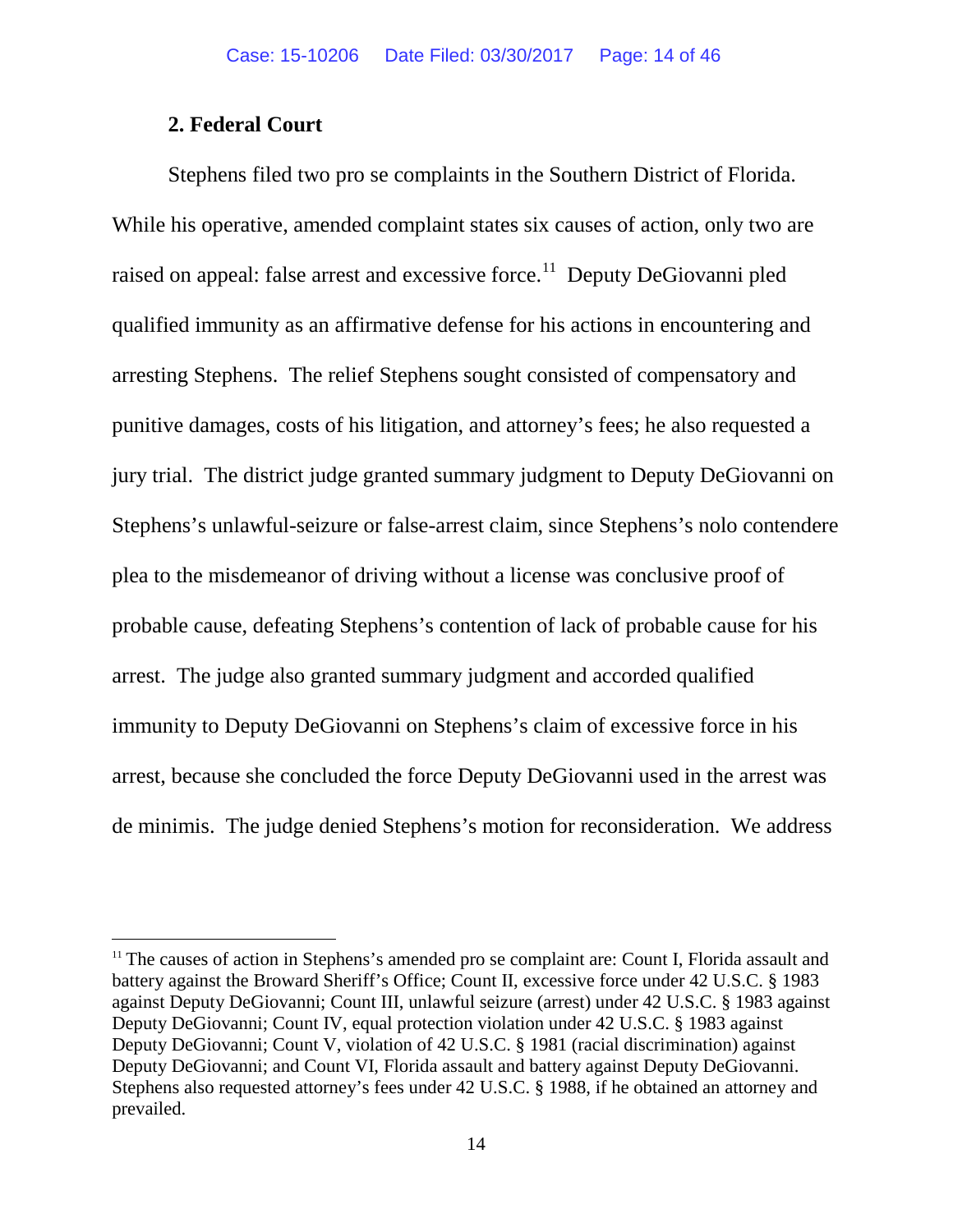the false-arrest and excessive-force claims Stephens timely raised on interlocutory appeal.

#### **II. ANALYSIS**

We review de novo a grant of summary judgment based on qualified immunity and "apply the same legal standards as the district court." *Draper v. Reynolds*, 369 F.3d 1270, 1274 (11th Cir. 2004). "We resolve all issues of material fact in favor of the plaintiff, and then determine the legal question of whether the defendant is entitled to qualified immunity under that version of the facts." *Durruthy v. Pastor*, 351 F.3d 1080, 1084 (11th Cir. 2003); *see Tolan v. Cotton*, \_\_ U.S. \_\_, 134 S. Ct. 1861, 1863 (2014) ("[I]n ruling on a motion for summary judgment, '[t]he evidence of the nonmovant is to be believed, and all justifiable inferences are to be drawn in his favor.'" (quoting *Anderson v. Liberty Lobby, Inc.*, 477 U.S. 242, 255, 106 S. Ct. 2505, 2513 (1986)) (second alteration in original)). "With the facts so construed, we have the plaintiff's best case"; "therefore, material issues of disputed fact are not a factor in the court's analysis of qualified immunity and cannot foreclose the grant or denial of summary judgment based on qualified immunity." *Bates v. Harvey*, 518 F.3d 1233, 1239 (11th Cir. 2008) (citation and internal quotation marks omitted).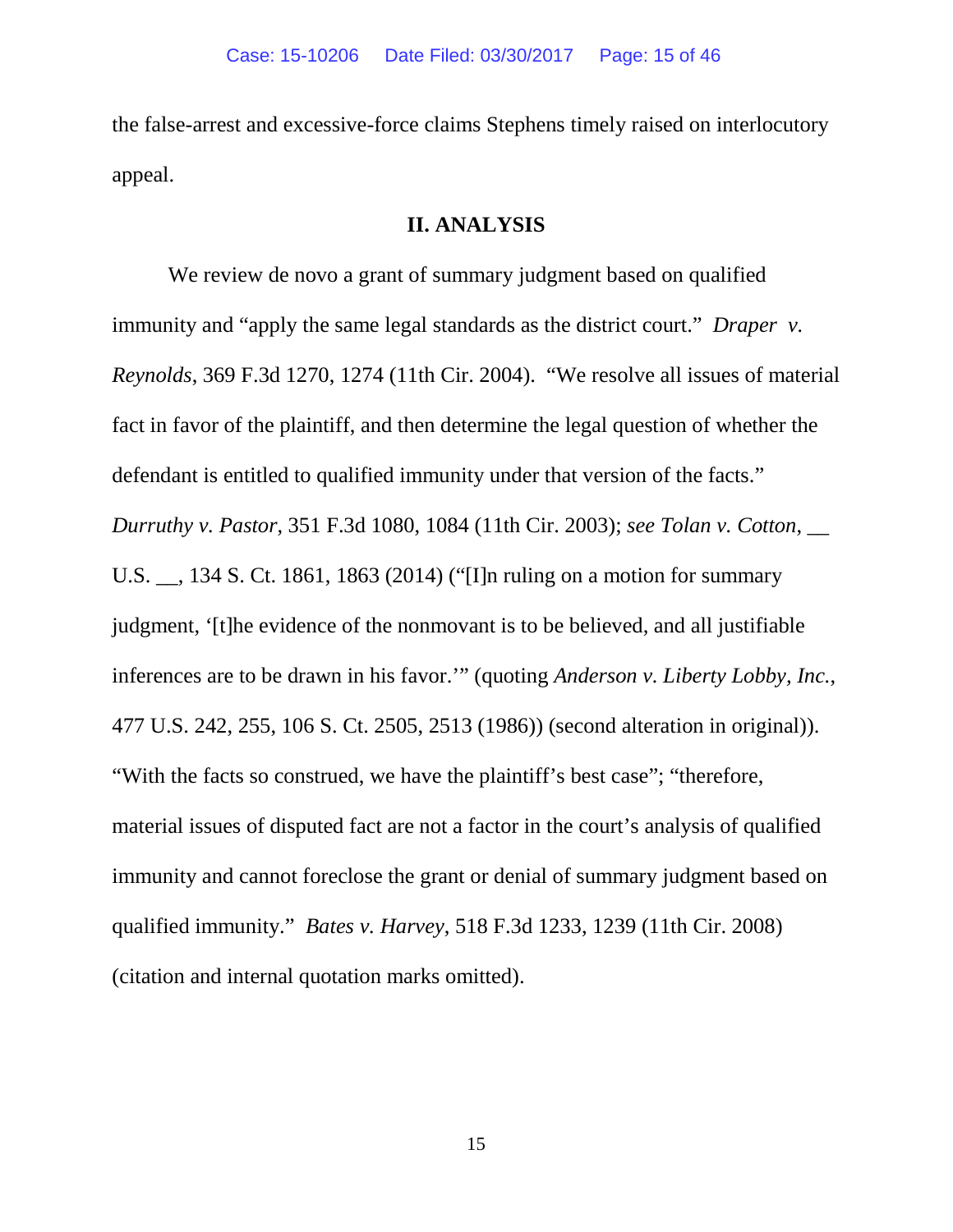#### **A. Qualified Immunity**

 "Qualified immunity shields government officials from liability for civil damages for torts committed while performing discretionary duties unless their conduct violates a clearly established statutory or constitutional right." *Hadley v. Gutierrez*, 526 F.3d 1324, 1329 (11th Cir. 2008). "A successful section 1983 action requires that the plaintiff show [he] was deprived of a federal right by a person acting under color of state law." *Almand v. DeKalb Cty.,* 103 F.3d 1510, 1513 (11th Cir. 1997). "A person acts under color of state law when he acts with authority possessed by virtue of his employment with the state." *Griffin v. City of Opa-Locka*, 261 F.3d 1295, 1303 (11th Cir. 2001). From the outset of its qualified-immunity jurisprudence, the Supreme Court has instructed "government officials performing discretionary functions" must "not violate clearly established statutory or constitutional rights of which a reasonable person would have known," *Harlow v. Fitzgerald*, 457 U.S. 800, 818, 102 S. Ct. 2727, 2738 (1982), meaning, on the facts alleged, "whether it would be clear to a reasonable officer that his conduct was unlawful in the situation he confronted," *Saucier v. Katz*, 533 U.S. 194, 202, 121 S. Ct. 2151, 2156 (2001). Since there is no dispute the government official, Deputy DeGiovanni, was "acting within the scope of his discretionary authority" in his road patrol of Lauderdale Lakes when he encountered and arrested Stephens, the burden shifts to Stephens "to show that qualified immunity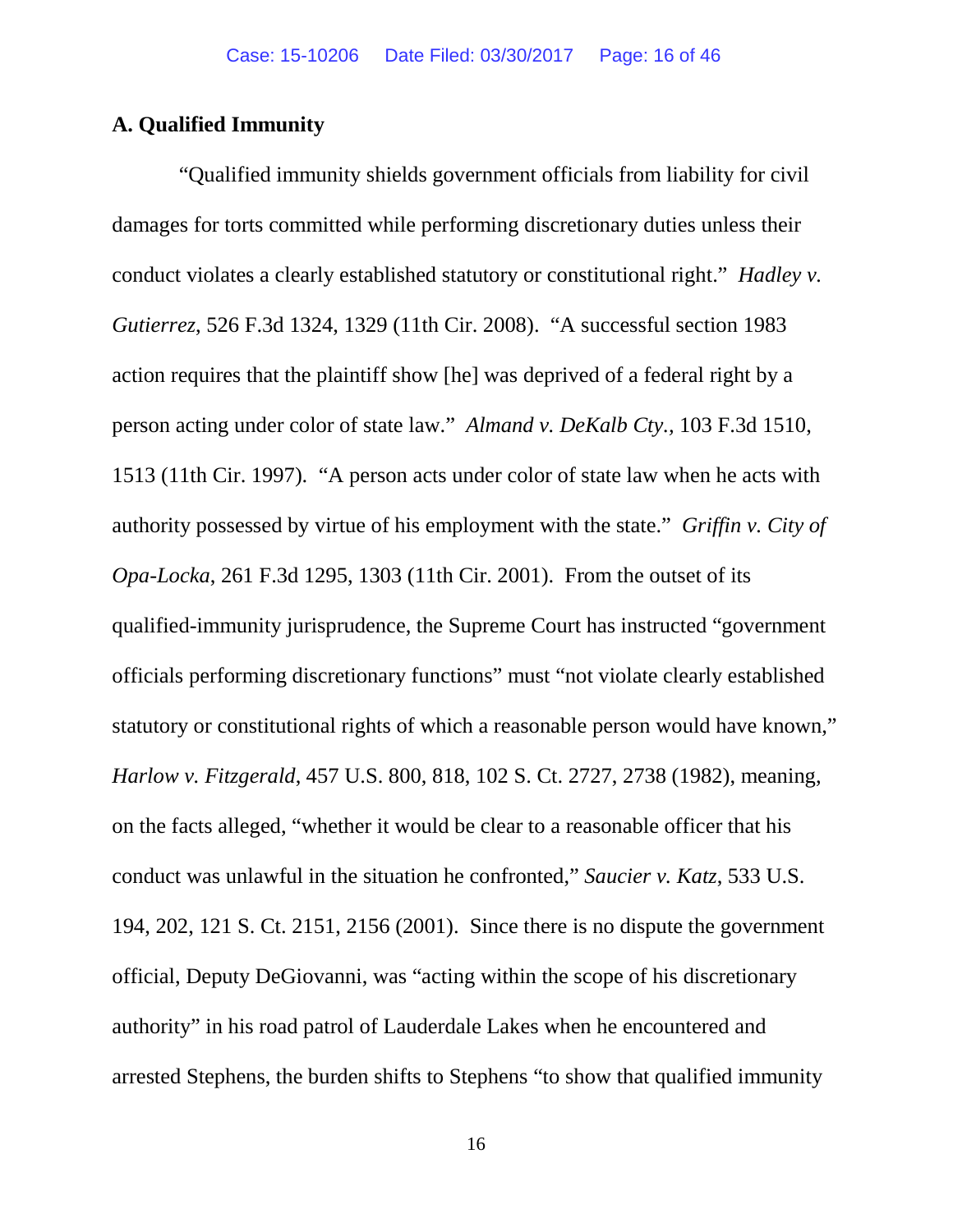is not appropriate." *Lee v. Ferraro*, 284 F.3d 1188, 1194 (11th Cir. 2002) (citation and internal quotation marks omitted).

"Because qualified immunity is a defense not only from liability, but also from suit, it is important for a court to ascertain the validity of a qualified immunity defense as early in the lawsuit as possible." *Id.* (citation and internal quotation marks omitted). "In resolving questions of qualified immunity at summary judgment, courts engage in a two-pronged inquiry." *Tolan*, \_\_ U.S. at \_\_, 134 S. Ct. at 1865. "The first asks whether the facts, taken in the light most favorable to the party asserting the injury, . . . show the officer's conduct violated a federal right. . . . The second . . . asks whether the right in question was 'clearly established' at the time of the violation." *Id.* at \_\_, 134 S. Ct. at 1865-66 (citations, internal quotation marks, and alterations omitted) (first ellipsis in original). We have discretion to decide which question to address first. *Pearson v. Callahan*, 555 U.S. 223, 236, 129 S. Ct. 808, 818 (2009). In this case, both issues on appeal, false arrest and excessive force in the arrest, common concerns in arrest situations, are based on the Fourth Amendment.<sup>[12](#page-16-0)</sup>

<span id="page-16-0"></span> $12$  The Fourth Amendment provides: "The right of the people to be secure in their persons, houses, papers, and effects, against unreasonable searches and seizures, shall not be violated, and no Warrants shall issue, but upon probable cause, supported by Oath or affirmation, and particularly describing the place to be searched, and the persons or things to be seized." U.S. Const. amend. IV. Fourth Amendment rights were extended to protect against state action by the Fourteenth Amendment. *Mapp v. Ohio*, 367 U.S. 643, 655, 81 S. Ct. 1684, 1691 (1961).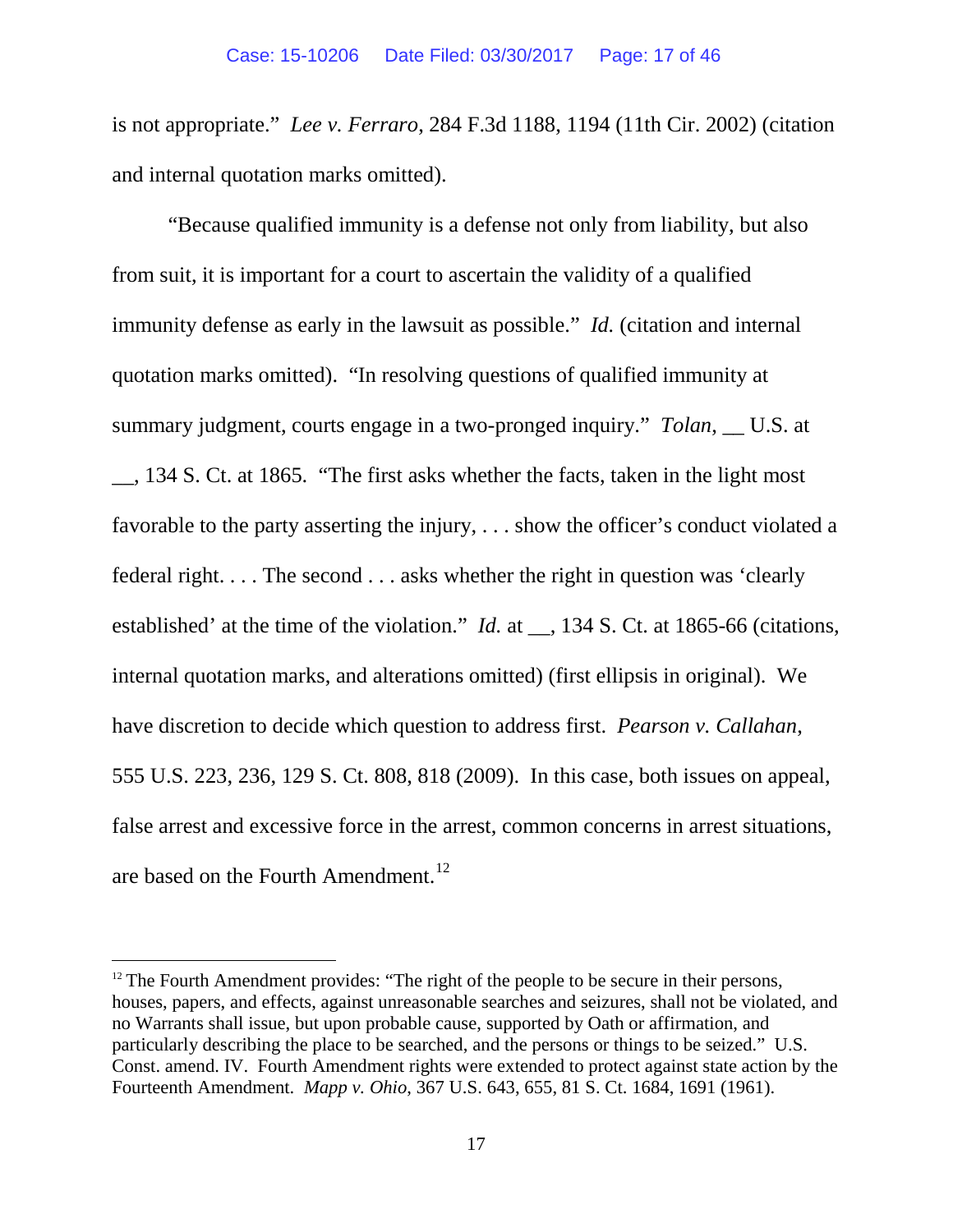"In an excessive force case arising out of an arrest, whether a constitutional violation occurred is governed by the Fourth Amendment's 'objective reasonableness' standard." *Hadley*, 526 F.3d at 1329 (quoting *Brosseau v. Haugen*, 543 U.S. 194, 197, 125 S. Ct. 596, 598 (2004)). Because the objectivereasonableness test applies to Fourth Amendment, qualified-immunity analysis, courts do not speculate as to what government officials subjectively thought but assess their actions for objective reasonableness under established constitutional law.[13](#page-17-0) *See Harlow*, 457 U.S. at 818, 102 S. Ct. at 2738. "At summary judgment, we cannot simply accept the officer's subjective version of events, but rather must reconstruct the event in the light most favorable to the non-moving party and determine whether the officer's use of force was excessive under those circumstances." *Fils v. City of Aventura*, 647 F.3d 1272, 1288 (11th Cir. 2011). "[T]he question we ask is whether, under [the plaintiff's] version of the facts, [the officer] behaved reasonably in the light of the circumstances before him." *Galvez v. Bruce*, 552 F.3d 1238, 1243 (11th Cir. 2008) (citation and internal quotation marks omitted). The excessive-force "area is one in which the result depends very much on the facts of each case." *Brosseau*, 543 U.S. at 201, 125 S. Ct. at 600.

<span id="page-17-0"></span><sup>&</sup>lt;sup>13</sup> While Deputy DeGiovanni made comments in his encounter with Stephens and Greenwood that could be interpreted to express racial motivation for his conduct toward Stephens, reviewing courts consider only the objective reasonableness of his conduct toward Stephens under the facts of the investigation he was conducting for Fourth Amendment analysis. In addition, Stephens did not challenge on appeal the count addressing a racial statutory basis in his amended pro se complaint.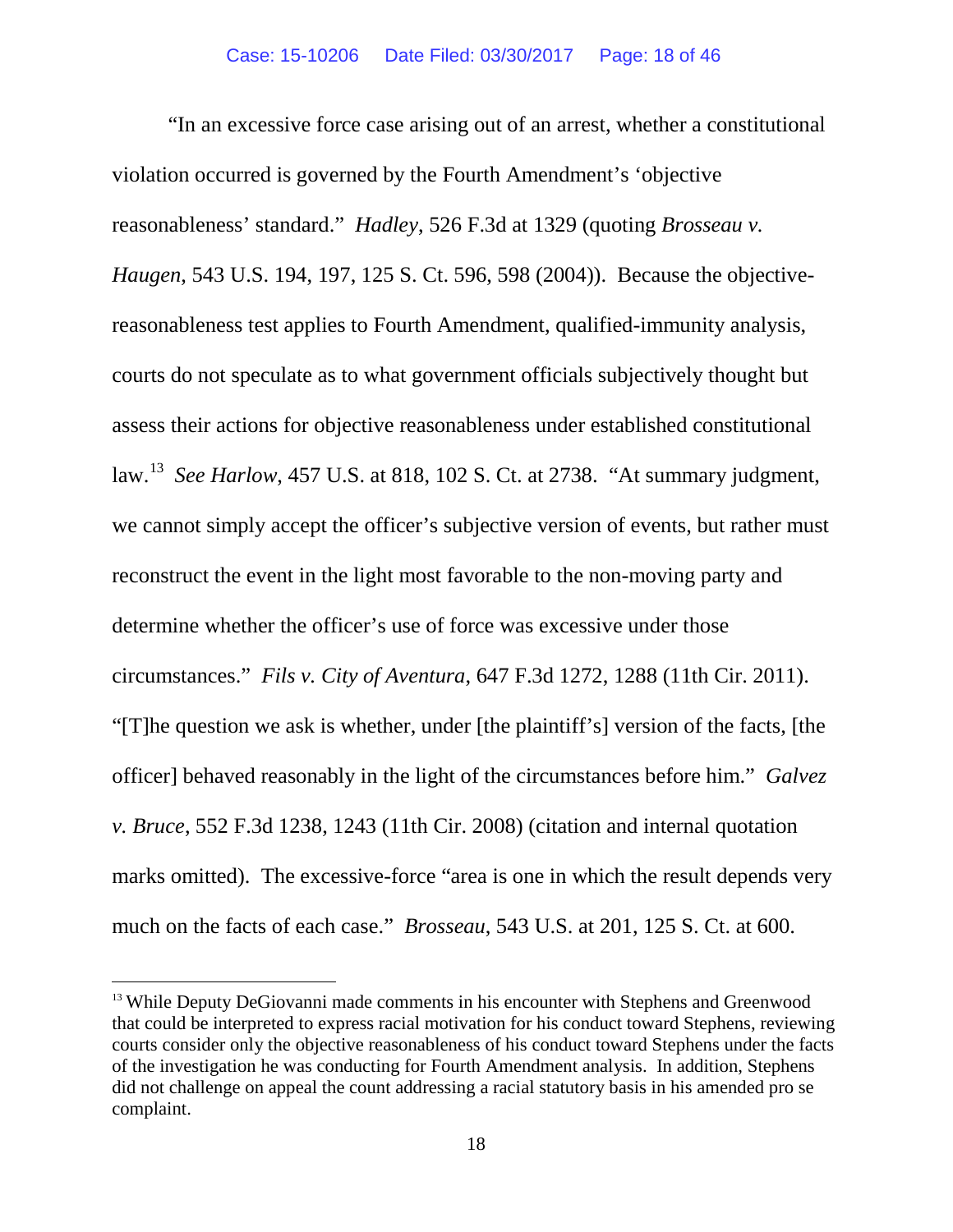Excessive-force claims are fact-specific; whether the force an officer uses is *reasonable* "requires careful attention to the facts and circumstances of each particular case." *Graham v. Connor*, 490 U.S. 386, 396, 109 S. Ct. 1865, 1872 (1989).

In an excessive-force case, where qualified immunity has been pled, "[o]ur circuit uses two methods to determine whether a reasonable officer would know that his conduct is unconstitutional" under the Fourth Amendment. *Fils*, 647 F.3d at 1291. The first considers "the relevant case law at the time of the violation; the right is clearly established if a concrete factual context exists so as to make it obvious to a reasonable government actor that his actions violate federal law." *Id.* (citation, internal quotation marks, and alteration omitted). "This method does not require that the case law be 'materially similar' to the officer's conduct;" "[b]ut, where the law is stated in broad propositions, 'a very high degree of prior factual particularity may be necessary.'" *Id.* (quoting *Hope v. Pelzer*, 536 U.S. 730, 740- 41, 122 S. Ct. 2508, 2516 (2002)).

The second method looks "not at case law, but at the *officer's conduct*, and inquires whether that conduct 'lies so obviously at the very core of what the Fourth Amendment prohibits that the unlawfulness of the conduct was readily apparent to the officer, *notwithstanding the lack of fact-specific case law*.'" *Id.* (quoting *Vinyard v. Wilson*, 311 F.3d 1340, 1355 (11th Cir. 2002)) (alteration omitted)

19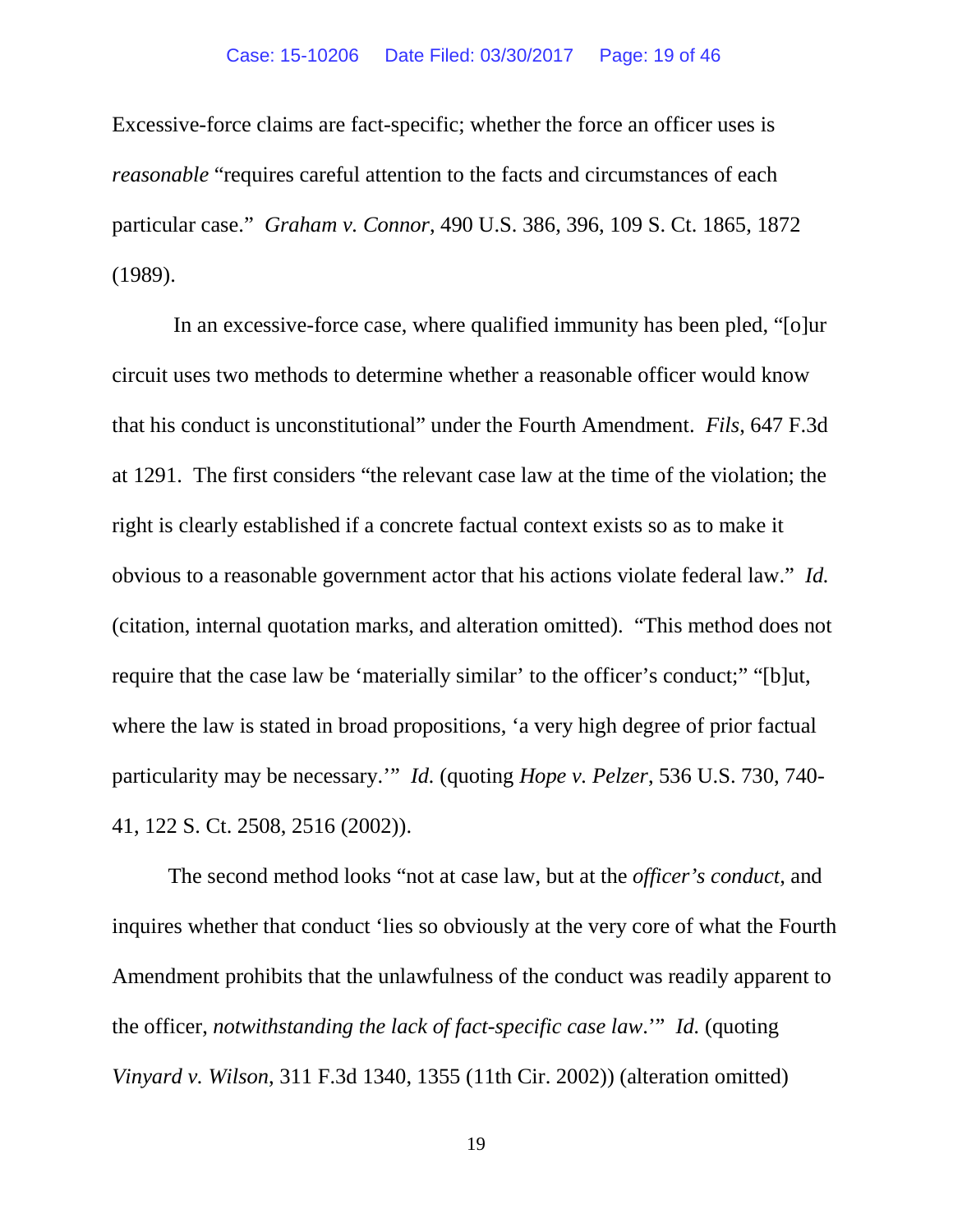(emphasis added). The cases fitting this method are known as "obvious clarity,"

*id.* (quoting *Vinyard*, 311 F.3d at 1355), "a 'narrow exception' to the normal rule

that only case law and specific factual scenarios can clearly establish a violation,"

*id.* (quoting *Lee*, 284 F.3d at 1198-99).

## **1. Recognizing Clearly Established Law**

The affirmative defense of qualified immunity is founded on the presumption government officials know and respect "basic, unquestioned constitutional rights," measured by clearly established law. *Harlow*, 457 U.S. at 815, 102 S. Ct. at 2737 (citation and internal quotation marks omitted).

For a constitutional right to be clearly established, its contours must be sufficiently clear that a reasonable official would understand that what he is doing violates that right. *This is not to say that an official action is protected by qualified immunity unless the very action in question has previously been held unlawful*; but it is to say that in the light of pre-existing law the unlawfulness must be apparent.

*Hope*, 536 U.S. at 739, 122 S. Ct. at 2515 (citations and internal quotation marks omitted) (emphasis added). The *Hope* Court cautioned courts determining clearly established law should not rely on prior cases merely because of "fundamentally similar" or "materially similar" facts. *Id.* at 741, 122 S. Ct. at 2516 (citation and internal quotation marks omitted). "[O]fficials can still be on notice that their conduct violates established law even in novel factual circumstances." *Id.* Instead, the focus should be on whether the law on the date of the excessive conduct in question gave the implicated officials "fair warning that their alleged treatment of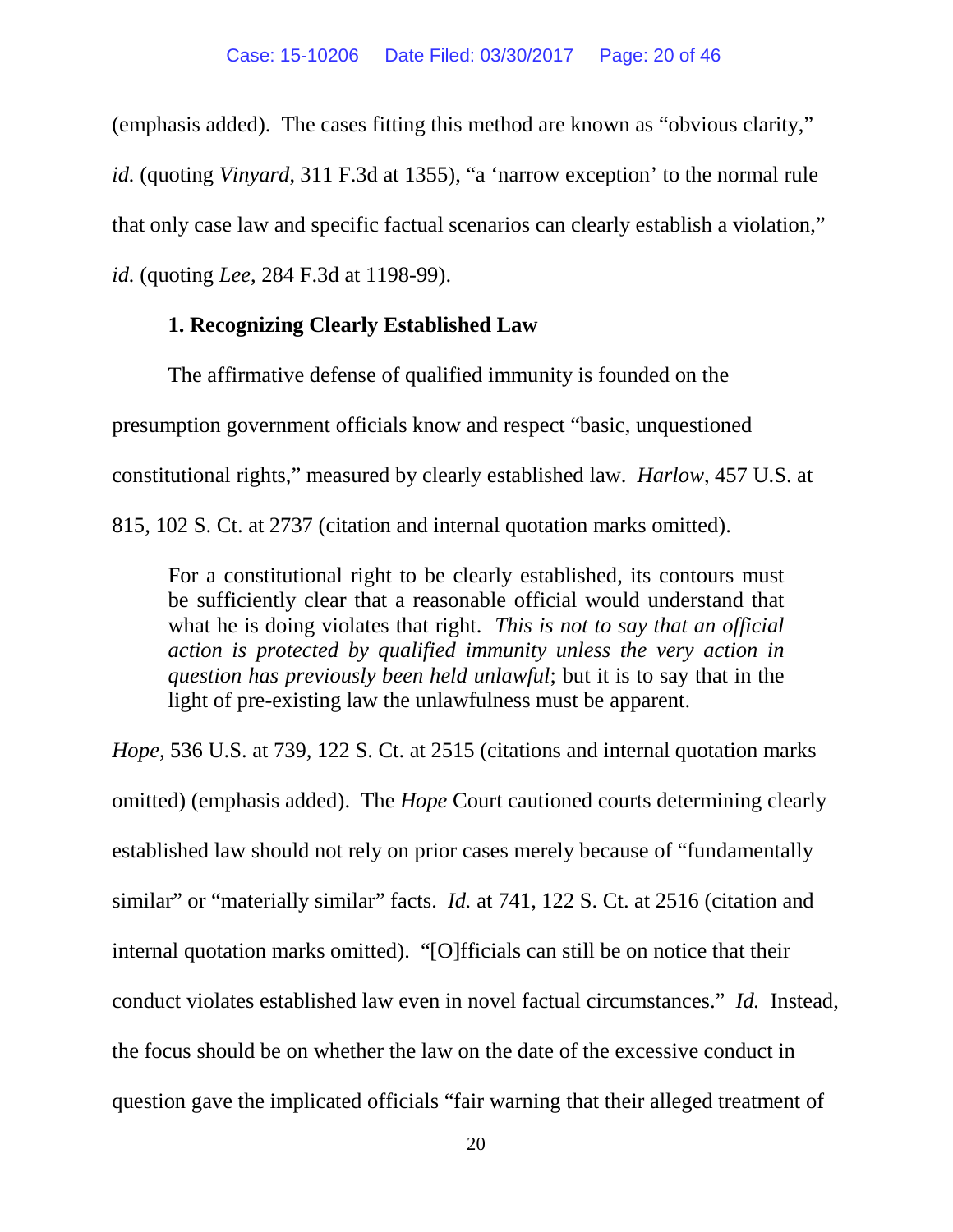[the plaintiff] was unconstitutional." *Id.* The basic constitutional law governing excessive force in arrest situations was well established before Stephens's arrest in February 2009.[14](#page-20-0) Qualified immunity is unavailable "if an official *knew or reasonably should have known* that the action he took within his sphere of official responsibility would violate the constitutional rights of the plaintiff." *Harlow*, 457 U.S. at 815, 102 S. Ct. at 2737 (citation, internal quotation marks, and alteration omitted); *see Sheth v. Webster*, 145 F.3d 1231, 1235-36 (11th Cir. 1998) (affirming denial of qualified immunity, "because of the absence of any justification for [the officer's] use of force, application of the Fourth Amendment reasonableness standard would inevitably lead every reasonable officer . . . to conclude that the force was unlawful" (citation and internal quotation marks omitted) (ellipsis in original)).

## **2. Identifying Obvious-Clarity Cases**

The *Hope* Court explained "a general constitutional rule already identified in the decisional law may apply with *obvious clarity* to the specific conduct in question, *even though the very action in question has not previously been held unlawful*." 536 U.S. at 741, 122 S. Ct. at 2516 (citation, internal quotation marks, and alteration omitted) (emphasis added). "Concrete facts are generally necessary

<span id="page-20-0"></span> $14$  "In this circuit, the law can be clearly established for qualified immunity purposes only by decisions of the U.S. Supreme Court, Eleventh Circuit Court of Appeals, or the highest court of the state where the case arose." *Lee*, 284 F.3d at 1197 n.5 (citation and internal quotation marks omitted). In this case, the highest state court is the Florida Supreme Court.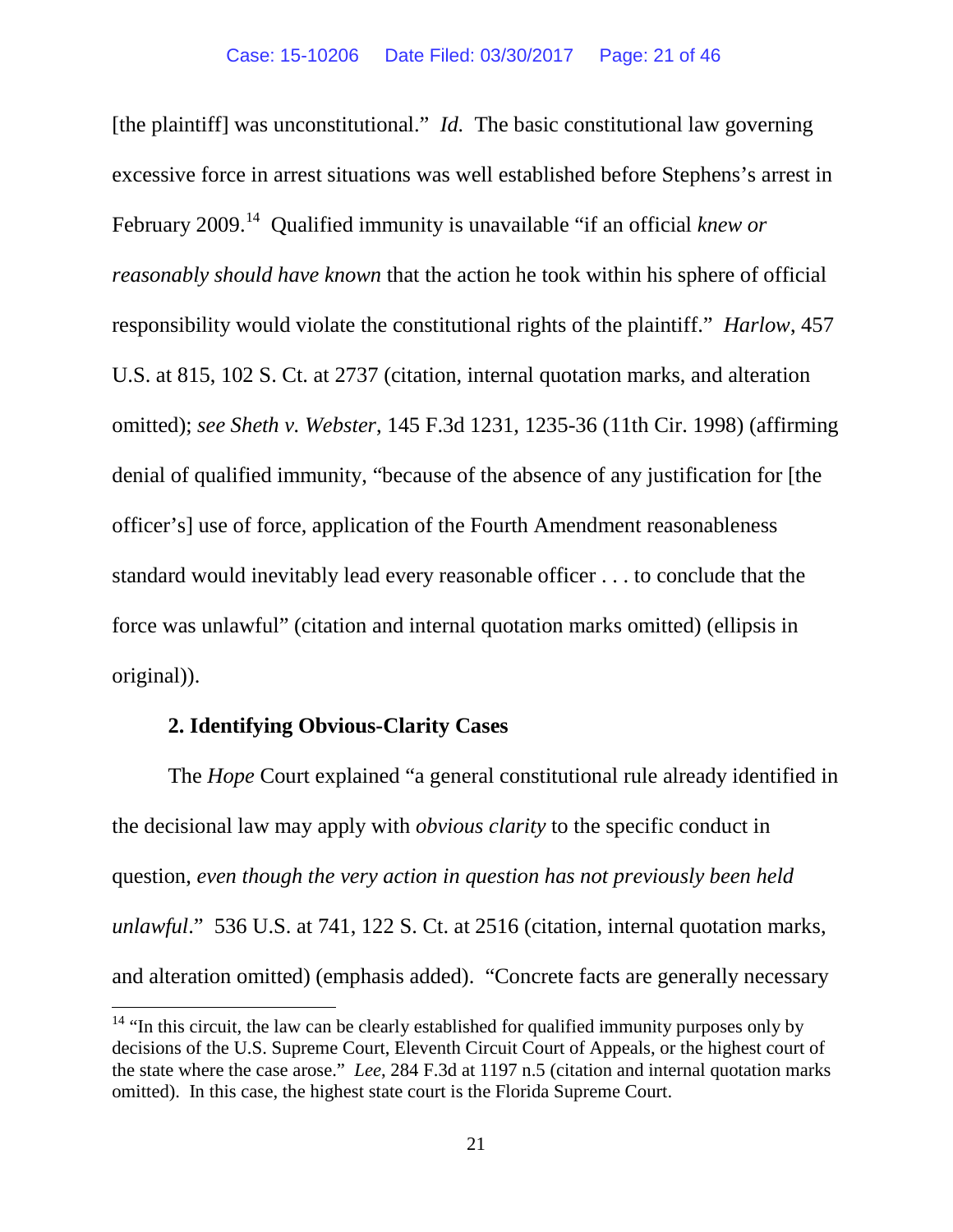to provide an officer with notice of the 'hazy border between excessive and

acceptable force.'" *Fils*, 647 F.3d at 1291 (quoting *Lee*, 284 F.3d at 1198-99).

"But, *where the officer's conduct is so outrageous that it clearly goes 'so far* 

*beyond' these borders, qualified immunity will not protect him even in the absence* 

*of case law*." *Id.* at 1291-92 (quoting *Reese v. Herbert*, 527 F.3d 1253, 1274 (11th

Cir. 2008)) (emphasis added).

[I]n the absence of fact-specific case law, the plaintiff may overcome the qualified immunity defense when the preexisting general constitutional rule applies "with obvious clarity to the specific conduct in question," and it must have been "obvious" to a reasonable police officer that the pertinent conduct given the circumstances must have been unconstitutional at the time.

*Vinyard*, 311 F.3d at 1352 (quoting *Hope*, 536 U.S. at 741, 122 S. Ct. at 2516).

In considering an excessive-force case, a court should determine whether an officer's conduct in making an arrest is objectively reasonable or if it is an overreactive, disproportionate action for the situation relative to the response of the apprehended person. The latter is the sort of unconstitutional conduct that deprives an officer of qualified-immunity protection in an obvious-clarity case. Under the plaintiff's version of the alleged excessive-force occurrence, an obvious-clarity case is presented, when "no factually particularized, preexisting case law [i]s necessary for it to be very obvious to every objectively reasonable officer" confronting the same situation that the officer's conduct "violated [the plaintiff's] constitutional right to be free of the excessive use of force," precluding qualified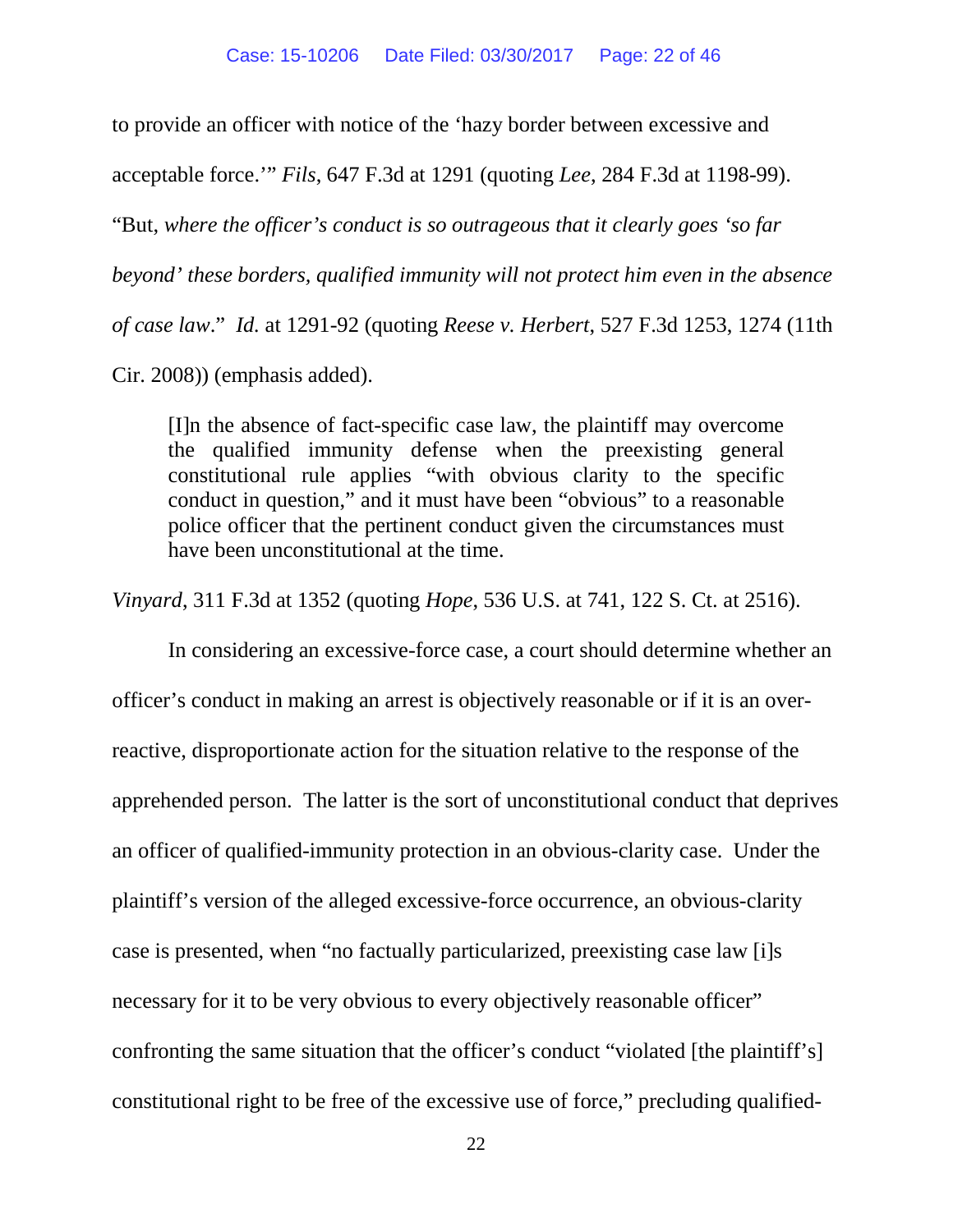immunity protection. *Id.* at 1355<sup>[15](#page-22-0)</sup>; *see Slicker v. Jackson*, 215 F.3d 1225, 1232

(11th Cir. 2000) ("[I]n an excessive force case, qualified immunity applies *unless* 

*application of the standard would inevitably lead every reasonable officer to* 

*conclude the force was unlawful*." (citation, internal quotation marks, and ellipsis

omitted) (emphasis added)).

"A genuine 'excessive force' claim relates to the *manner in which an arrest was carried out*, independent of whether law enforcement had the power to arrest."

<span id="page-22-0"></span> $15$  The conduct of officers toward individuals over whom they had control shows why they were determined to be obvious-clarity cases in the Supreme Court and our court. In *Hope*, an Alabama prisoner, who had napped en route to a chain-gang worksite and had gotten into an altercation with a guard who had awakened him, was placed in leg irons and returned to the prison, where he was handcuffed to a hitching post with his arms above his head for seven hours. 536 U.S. at 734-35, 122 S. Ct. at 2512-13. During this time, his shirt was removed, resulting in his skin being burned in the hot summer sun; he had little water, no bathroom breaks, and was taunted by guards. *Id.* The *Hope* Court readily concluded from the facts "the Eighth Amendment violation is obvious." *Id.* at 738, 122 S. Ct. at 2514. The prison guards were not entitled to qualified immunity.

In *Lee*, a black woman was pulled over by a white police officer for honking her horn at a car that was not proceeding in front of her in heavy traffic. 284 F.3d at 1190. Before the woman could reach for her bag to produce her driver's license requested by the officer, he pulled her door open, took out his night stick, put it in her face, and made derogatory racial comments to her. *Id.* at 1191. The officer grabbed her left wrist, pulled her out of her car, shoved her hand against her back, and announced she was under arrest. *Id.* He then threw her hand on top of the hood of her car, frisked her, and went through her pockets. *Id.* After placing her in handcuffs, the officer took her to the trunk of her car, slammed her head onto the trunk, and spread her legs with his foot. *Id.* At no time during the incident did the woman resist. "On her arrest form, Lee was charged with battery on a police officer, failure to have a valid driver's license, resisting arrest with violence, and failure to obey a police officer." *Id.* at 1192. Additionally, she received a traffic citation for improper use of her car horn. *Id.* Analyzing the excessive-force claim, our court concluded the officer's force was excessive and disproportionate, which precluded him from qualified immunity on Lee's excessive-force claim. *Id.* at 1198, 1200. We noted slamming Lee's head against the trunk of her car was "objectively unreasonable and clearly unlawful. This conclusion seems to us to be even more self-evident where . . . the crime involved nothing more than the improper use of a horn on a busy thoroughfare during rush hour traffic in a large metropolitan community." *Id.* at 1200.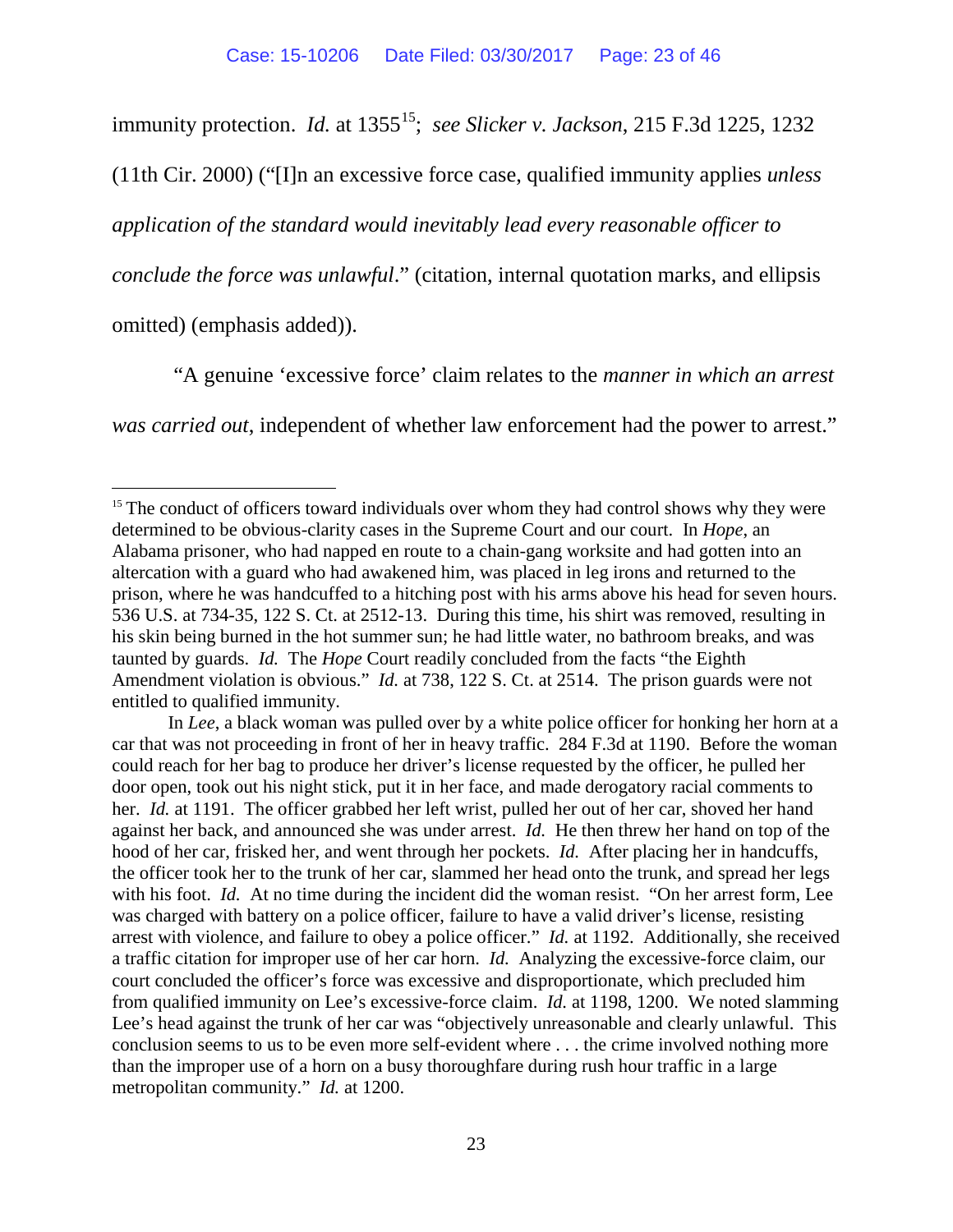*Hadley*, 526 F.3d at 1329 (citing *Bashir v. Rockdale Cty.*, 445 F.3d 1323, 1332 (11th Cir. 2006)) (emphasis added). Courts must examine "the fact pattern from the perspective of a reasonable officer on the scene with knowledge of the attendant circumstances and facts, and balance the risk of bodily [or psychological] harm to the suspect against the gravity of the threat the officer sought to eliminate." *McCullough v. Antolini*, 559 F.3d 1201, 1206 (11th Cir. 2009) (citing *Scott v. Harris*, 550 U.S. 372, 383, 127 S. Ct. 1769, 1778 (2007)). Consequently, "the words of a federal statute or federal constitutional provision may be *so clear* and the conduct *so bad* that *case law is not needed to establish that the conduct cannot be lawful*." *Vinyard*, 311 F.3d at 1350 (emphasis added). In an obviousclarity case, where the officer's conduct is plainly objectively unreasonable, a court does not need prior case law to determine the force used by the officer was excessive and unlawful, because it was disproportionate.

### **B. False Arrest**

Count III of Stephens's amended pro se complaint concerns his alleged unlawful seizure.<sup>[16](#page-23-0)</sup> "[A] person has been 'seized' ... only if, in view of all of the circumstances surrounding the incident, a reasonable person would have believed that he was not free to leave." *United States v. Mendenhall*, 446 U.S. 544, 554,

<span id="page-23-0"></span> <sup>16</sup> "A document filed *pro se* is to be liberally construed, and a *pro se* complaint, however inartfully pleaded, must be held to less stringent standards than formal pleadings drafted by lawyers." *Erickson v. Pardus*, 551 U.S. 89, 94, 127 S. Ct. 2197, 2200 (2007) (citation and internal quotation marks omitted).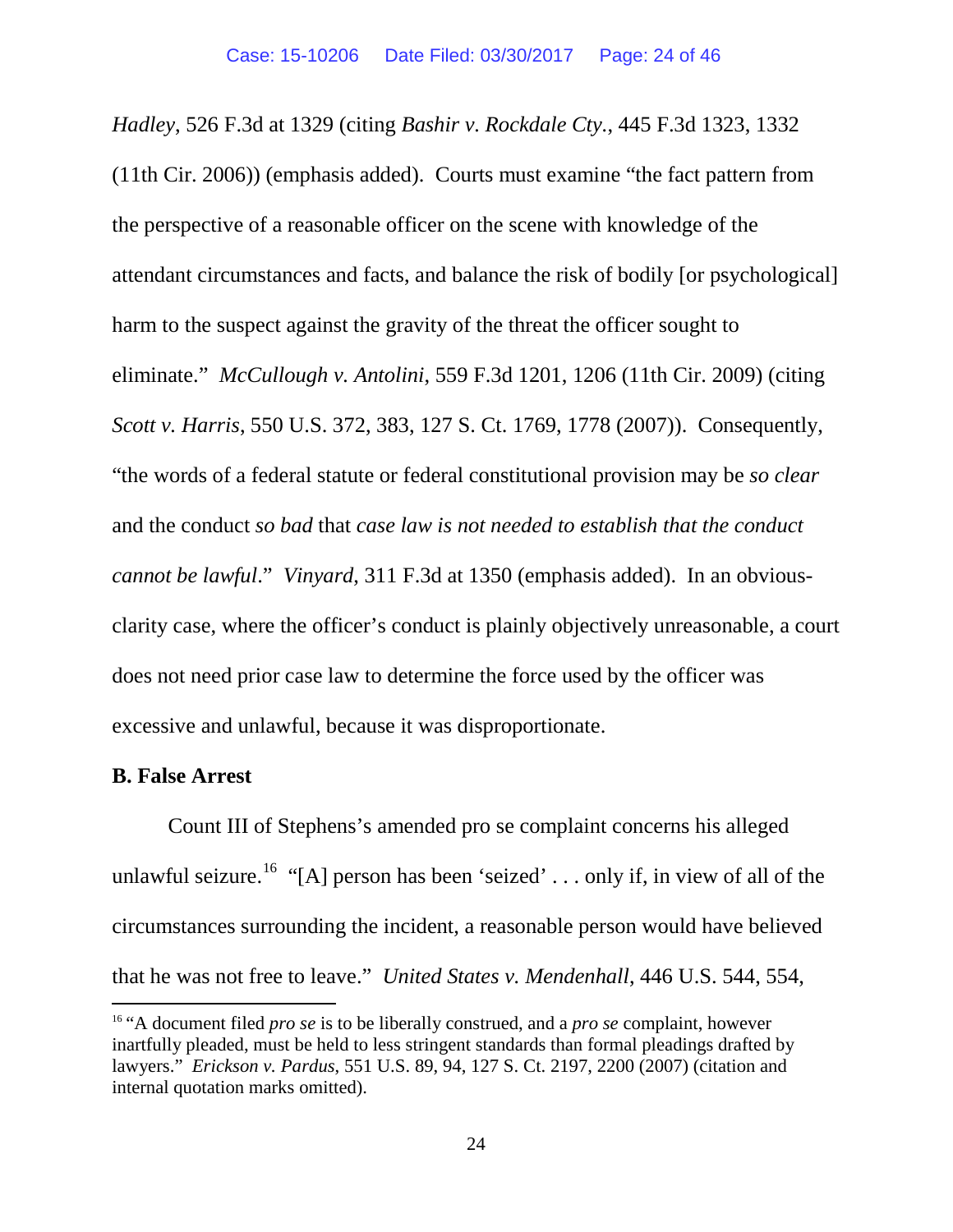100 S. Ct. 1870, 1877 (1980); *see Brendlin v. California*, 551 U.S. 249, 254, 127 S. Ct. 2400, 2405 (2007) (noting a seizure occurs under the Fourth Amendment "when the officer, by means of physical force or show of authority, terminates or restrains [a person's] freedom of movement, *through means intentionally applied*" (citations and internal quotation marks omitted)); *Michigan v. Summers*, 452 U.S. 692, 696 n.5, 101 S. Ct. 2587, 2591 n.5 (1981) ("'It must be recognized that whenever a police officer accosts an individual and restrains his freedom to walk away, he has "seized" that person.'" (quoting *Terry v. Ohio*, 392 U.S. 1, 16, 88 S. Ct. 1868, 1877 (1968)).<sup>[17](#page-24-0)</sup> "Under the Fourth Amendment, an individual has a right to be free from "unreasonable searches and seizures" . . . . [and] an arrest is a seizure of the person.'" *Case v. Eslinger*, 555 F.3d 1317, 1326 (11th Cir. 2009) (quoting *Skop v. City of Atlanta*, 485 F.3d 1130, 1137 (11th Cir. 2007)) (alteration and ellipsis in original). By the summary-judgment stage, Stephens had converted his unlawful-seizure claim into one for false arrest, as the district judge

<span id="page-24-0"></span><sup>&</sup>lt;sup>17</sup> Following *Terry*, the Supreme Court has recognized certain other limited detentions as constitutional seizures without probable cause. *See United States v. Place*, 462 U.S. 696, 703, 103 S. Ct. 2637, 2642 (1983) ("The exception to the probable-cause requirement for limited seizures of the person recognized in *Terry* and its progeny rests on a balancing of the competing interests to determine the reasonableness of the type of seizure involved within the meaning of the Fourth Amendment's general proscription against unreasonable searches and seizures." (citation and internal quotation marks omitted)). "When the nature and extent of the detention are minimally intrusive of the individual's Fourth Amendment interests, the opposing law enforcement interests can support a seizure based on less than probable cause." *Id.*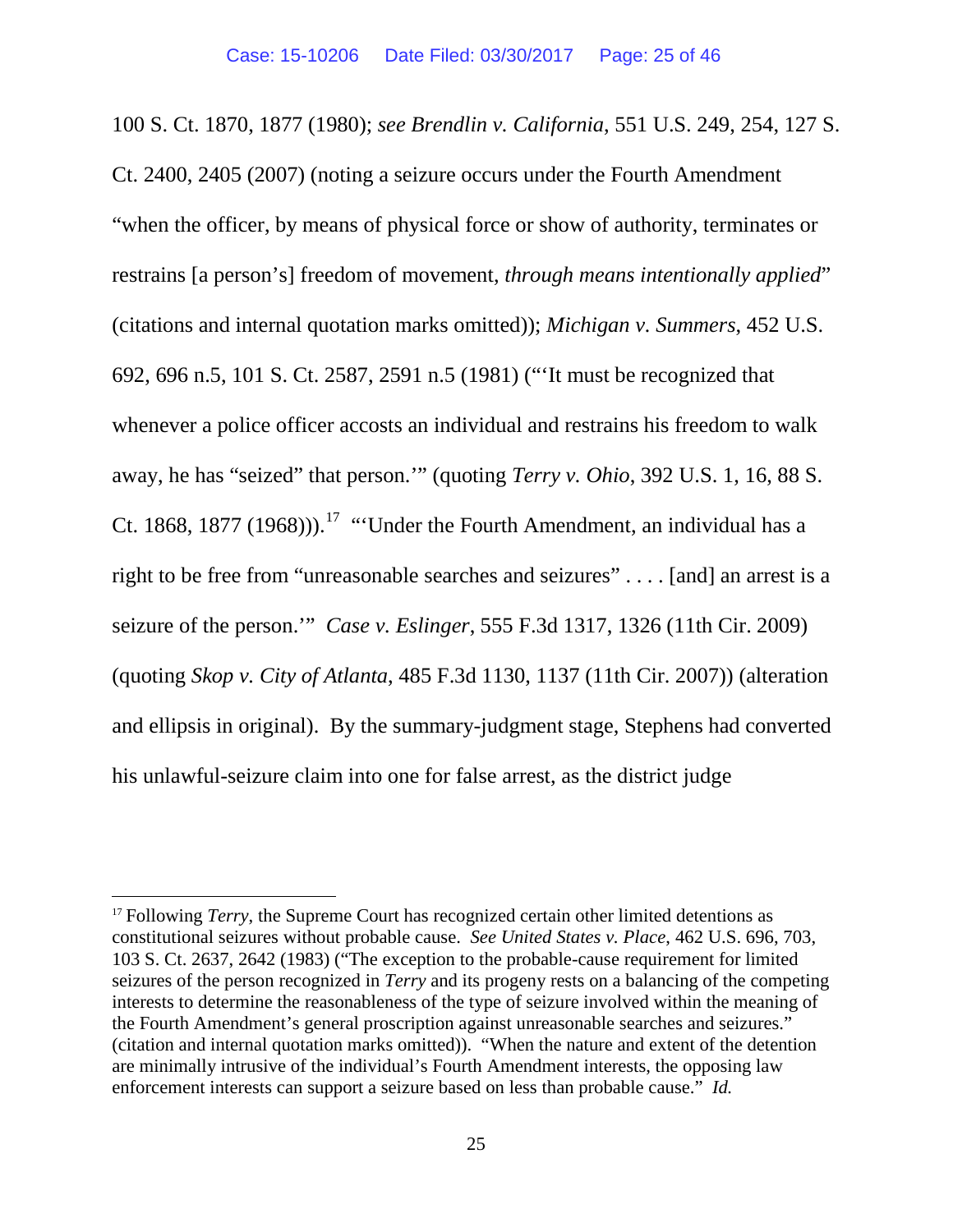recognized.[18](#page-25-0) In district court and on appeal, Stephens has argued Deputy DeGiovanni did not have probable cause to arrest him.

 Under the Full Faith and Credit Clause of the Constitution, U.S. Const. art. IV,  $\S$  1, implemented by 28 U.S.C.  $\S$  1738, <sup>[19](#page-25-1)</sup> "[i]t is now settled that a federal court must give to a state-court judgment the same preclusive effect as would be given that judgment under the law of the State in which the judgment was rendered." *Migra v. Warren City Sch. Dist. Bd. of Educ.*, 465 U.S. 75, 81, 104 S. Ct. 892, 896 (1984); *see Barts v. Joyner*, 865 F.2d 1187, 1194 n.5 (11th Cir. 1989) (acknowledging under *Migra*, "state court judgment must be given [the] same preclusive effect in section 1983 suits in federal court as would be given in courts of issuing state"). Under Florida law, "'Conviction' means a guilty verdict by a jury or judge, *or a guilty or nolo contendere plea by a defendant*, regardless of adjudication of guilt." Fla. Stat. § 960.291(3) (emphasis added); *see* Fla. Stat. §

<span id="page-25-0"></span><sup>&</sup>lt;sup>18</sup> In her summary judgment order, the district judge quoted Stephens's response to Deputy DeGiovanni's summary judgment motion: "'Under the Fourth Amendment, STEPHENS had a right to be free from unreasonable searches and seizures, and *Deputy DeGiovanni's arrest of Stephens constituted a seizure of STEPHENS*.'" Order Granting Def.'s Mot. for Summ. J. at 16 (quoting Stephens's Resp. to Deputy DeGiovanni's Summ. J. Mot. at 6) (emphasis added).

<span id="page-25-1"></span><sup>&</sup>lt;sup>19</sup> "Full Faith and Credit shall be given in each State to the public Acts, Records, and judicial Proceedings of every other State. And the Congress may by general Laws prescribe the Manner in which such Acts, Records and Proceedings shall be proved, and the Effect thereof." U.S. Const. art. IV, § 1.

<sup>&</sup>quot;Such Acts, records and judicial proceedings or copies thereof, so authenticated, shall have the same full faith and credit in every court within the United States and its Territories and Possessions as they have by law or usage in the courts of such State, Territory or Possession from which they are taken." 28 U.S.C. § 1738.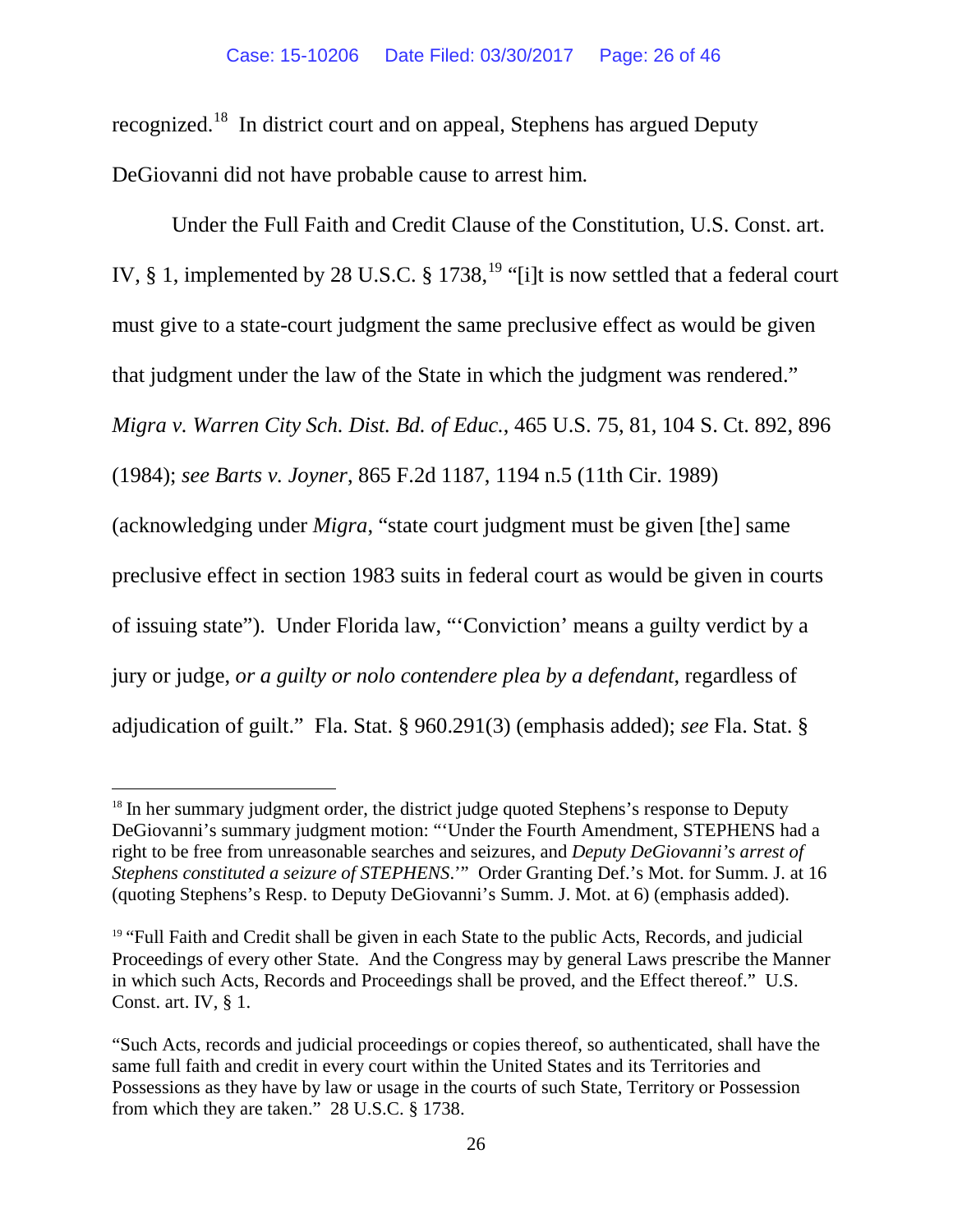921.0021(2) ("'Conviction' means a determination of guilt that is the result of a plea or a trial, regardless of whether adjudication is withheld.").

The Florida Supreme Court has held "a judgment of conviction . . . is a sufficient legal determination of the existence of probable cause . . . [unless] it be shown that the judgment was obtained by fraud, perjury, or other corrupt means." *Goldstein v. Sabella*, 88 So. 2d 910, 911-12 (Fla. 1956); *see Behm v. Campbell*, 925 So. 2d 1070, 1072 (Fla. Dist. Ct. App. 2006) ("A judgment of conviction is conclusive evidence of probable cause, unless the judgment was obtained by fraud, perjury, or other corrupt means."). More recently, the Florida Supreme Court reiterated "[w]e have long held that a guilty plea must be made 'without a semblance of coercion, and without fear or duress of any kind.'" *Farr v. State*, 124 So. 3d 766, 779 (Fla. 2012) (quoting *Nickels v. State*, 99 So. 121, 121 (Fla. 1924)). The "threat or coercion is not required to originate from law enforcement or a state actor for the abuse to form the basis of an involuntary plea claim." *Id.*

Stephens admits he pled nolo contendere to the offense of his arrest, Fla. Stat. § 322.03(1), driving without a valid driver's license, so he could travel to Jamaica in time to attend his cousin's funeral. This was his decision with counsel; Stephens has not shown the prosecuting authority engaged in any improper conduct. Under *Goldstein*, the *conviction judgment* must have been obtained by fraud, perjury, or corrupt means, *not the arrest*. Stephens has presented no

27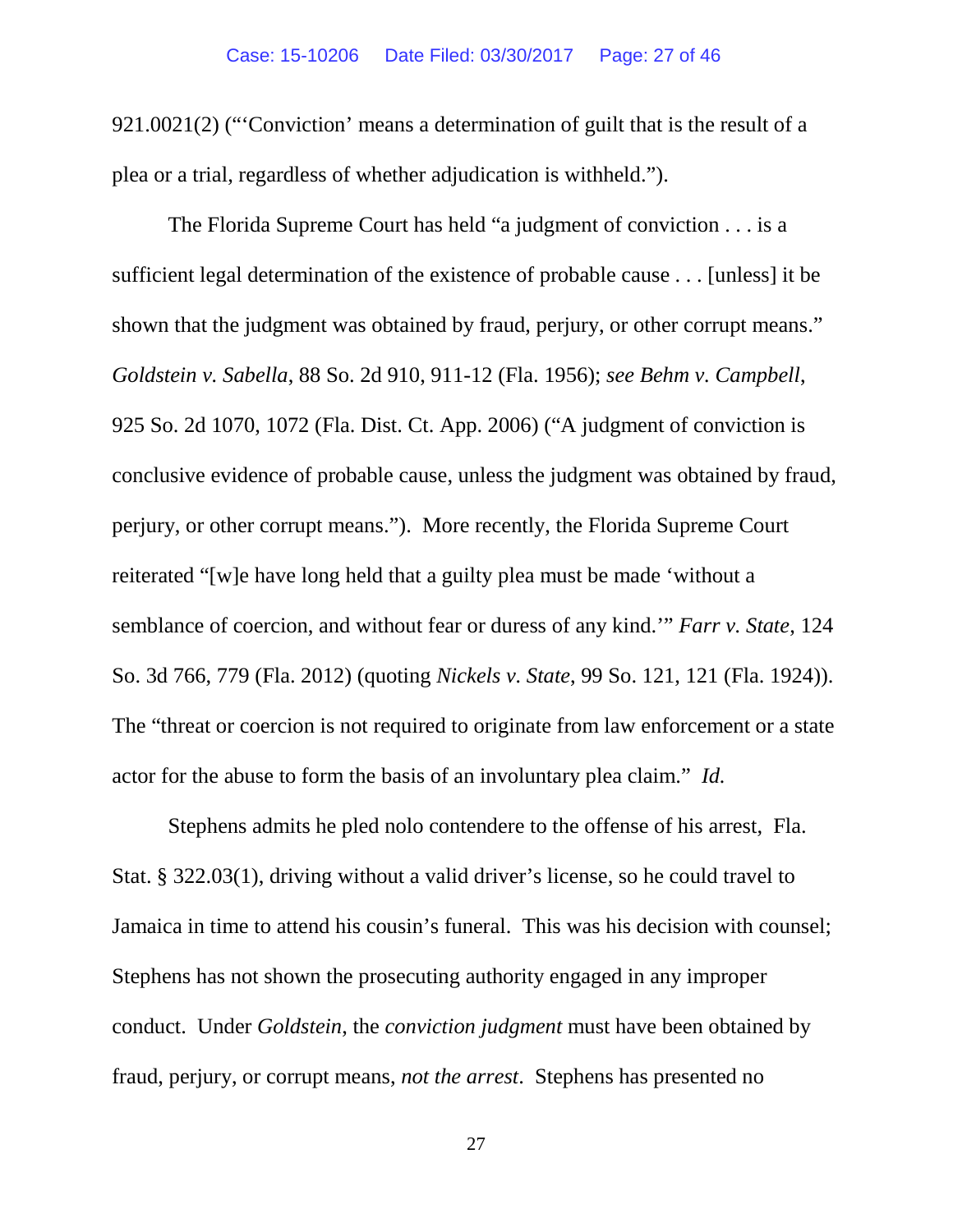evidence he was coerced into pleading nolo contendere by any corrupt means or shown his plea otherwise was defective. Consequently, Stephens has averred no facts to show the Florida court acted with "fraud, perjury, or other corrupt means" in accepting his plea and rendering his conviction judgment. *Goldstein*, 88 So. 2d at 911-12. With Stephens's nolo contendere plea establishing probable cause for his arrest, his conviction stands under Florida law, which we must accept.<sup>20</sup> The district judge correctly granted summary judgment to Deputy DeGiovanni on Stephens's false-arrest claim.

### **C. Excessive Force**

"It is clearly established that the use of excessive force in carrying out an arrest constitutes a violation of the Fourth Amendment." *Davis v. Williams*, 451 F.3d 759, 767 (11th Cir. 2006) (citing cases). "In order for there to be a violation

<span id="page-27-0"></span><sup>&</sup>lt;sup>20</sup> Stephens's plea of nolo contendere to Fla. Stat. § 322.03(1) and his delay beyond the statutory period for withdrawing his plea foreclose our analysis of constitutional probable cause, which would have been different had he not pled no contest. "Probable cause to arrest exists '*when the facts and circumstances within the officer's knowledge, of which he or she has reasonably trustworthy information*, would cause a prudent person to believe, under the circumstances shown, that the suspect has committed, is committing, or is about to commit an offense." *Draper*, 369 F.3d at 1276 (quoting *Durruthy*, 351 F.3d at 1088) (emphasis added). The facts known by Deputy DeGiovanni during his encounter with Stephens and Greenwood, especially their having the key to Claudia White's apartment, should have confirmed their explanation of being on the premises of the Shoppes of St. Croix as invitees so Stephens could check the engine of the car belonging to his girlfriend that White was considering buying. This apparent and verified explanation should have dispelled Deputy DeGiovanni's stated reason for his investigatory stop: to determine if Stephens and Greenwood were engaged in burglary. Without probable cause, Stephens would have had a viable cause of action to pursue in his § 1983 case. But "[t]he existence of probable cause at the time of arrest . . . constitutes an absolute bar to a section 1983 action for false arrest." *Kingsland v. City of Miami*, 382 F.3d 1220, 1226 (11th Cir. 2004). Stephens provided probable cause for his arrest by his nolo contendere plea, which defeated the false-arrest cause of action in his § 1983 case.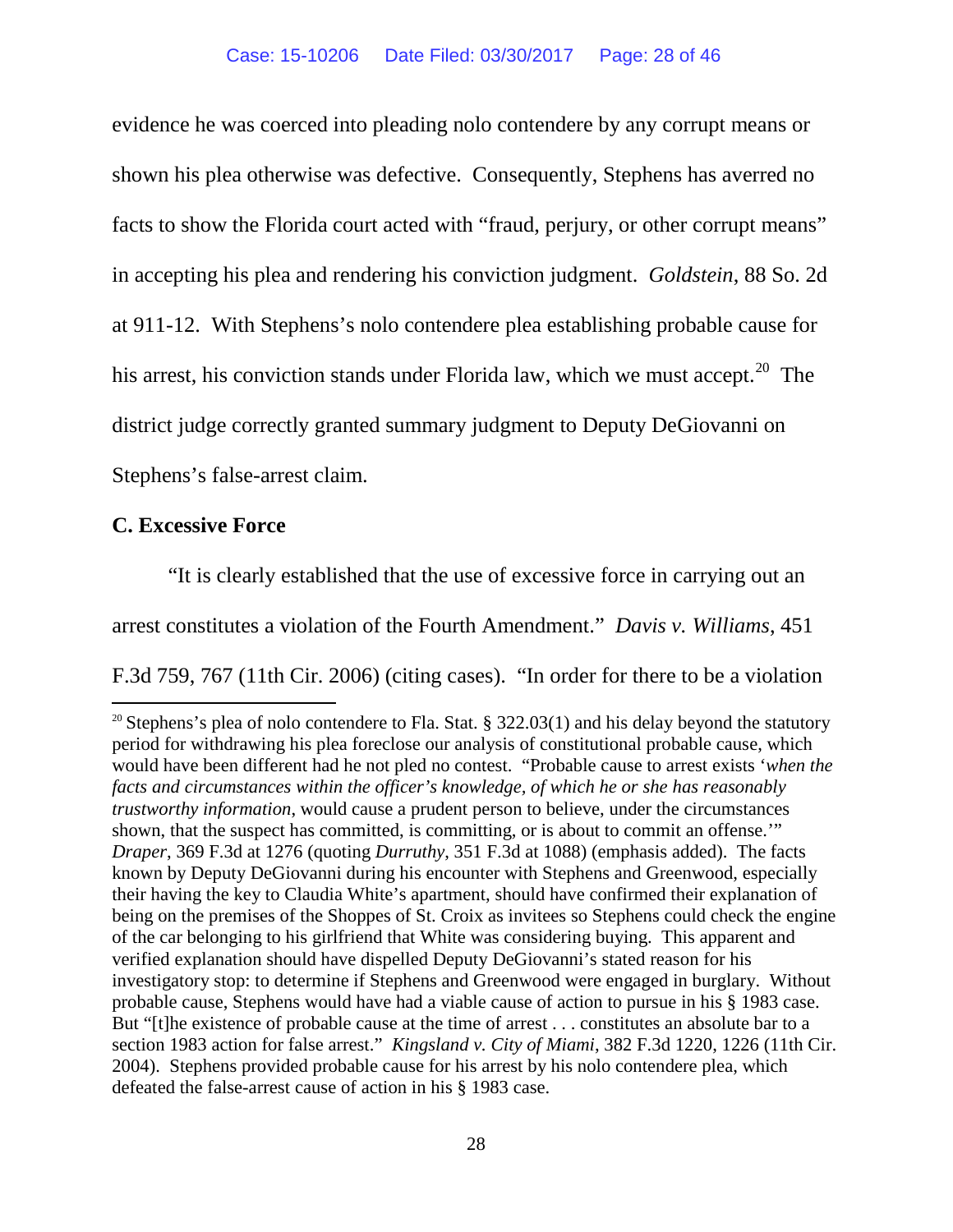of the Fourth Amendment because of the use of excessive force, it must have been applied *during the course of the seizure and not at some other time*." *West v. Davis*, 767 F.3d 1063, 1070 (11th Cir. 2014) (emphasis added). Allegations of excessive force during an arrest can occur in a wide range of conduct by government officials in their efforts in stopping apparent criminal activity, such as shooting or fighting, to investigating a potential crime or misdemeanor.<sup>21</sup> This case occurs at the far or lowest misdemeanor side of the spectrum, alleged driving without a driver's license. *See Galvez*, 552 F.3d at 1241 (denying qualified immunity to deputy sheriff for his disproportionate use of excessive force when arresting plaintiff for "petit theft of [a] driver's license and resisting arrest without violence, both misdemeanors" in Florida).

#### **1. Determining Excessive Force**

When "the excessive force claim arises in the context of an arrest or investigatory stop of a free citizen, it is most properly characterized as one invoking the protections of the Fourth Amendment." *Graham*, 490 U.S. at 394, 109 S. Ct. at 1871. "[T]he right to make an arrest or investigatory stop necessarily

<span id="page-28-0"></span> <sup>21</sup> A custodial arrest may be made for misdemeanor offenses and traffic violations. *Atwater v. City of Lago Vista*, 532 U.S. 318, 354, 121 S. Ct. 1536, 1557 (2001). "[U]nder Florida law, like under federal law, a full custodial arrest is allowed even when the offense is only a misdemeanor. *See* Fla. Stat. § 901.15(1) ('A law enforcement officer may arrest a person without a warrant when . . . [t]he person has committed a felony or misdemeanor . . . in the presence of an officer.')." *Durruthy*, 351 F.3d at 1093 (second alteration and ellipses in original). Violating Fla. Stat. § 322.03(1), driving without a valid driver's license, is a second-degree misdemeanor, Fla. Stat. § 322.39, punishable by up to 60 days in jail, Fla. Stat. § 775.082(4)(b).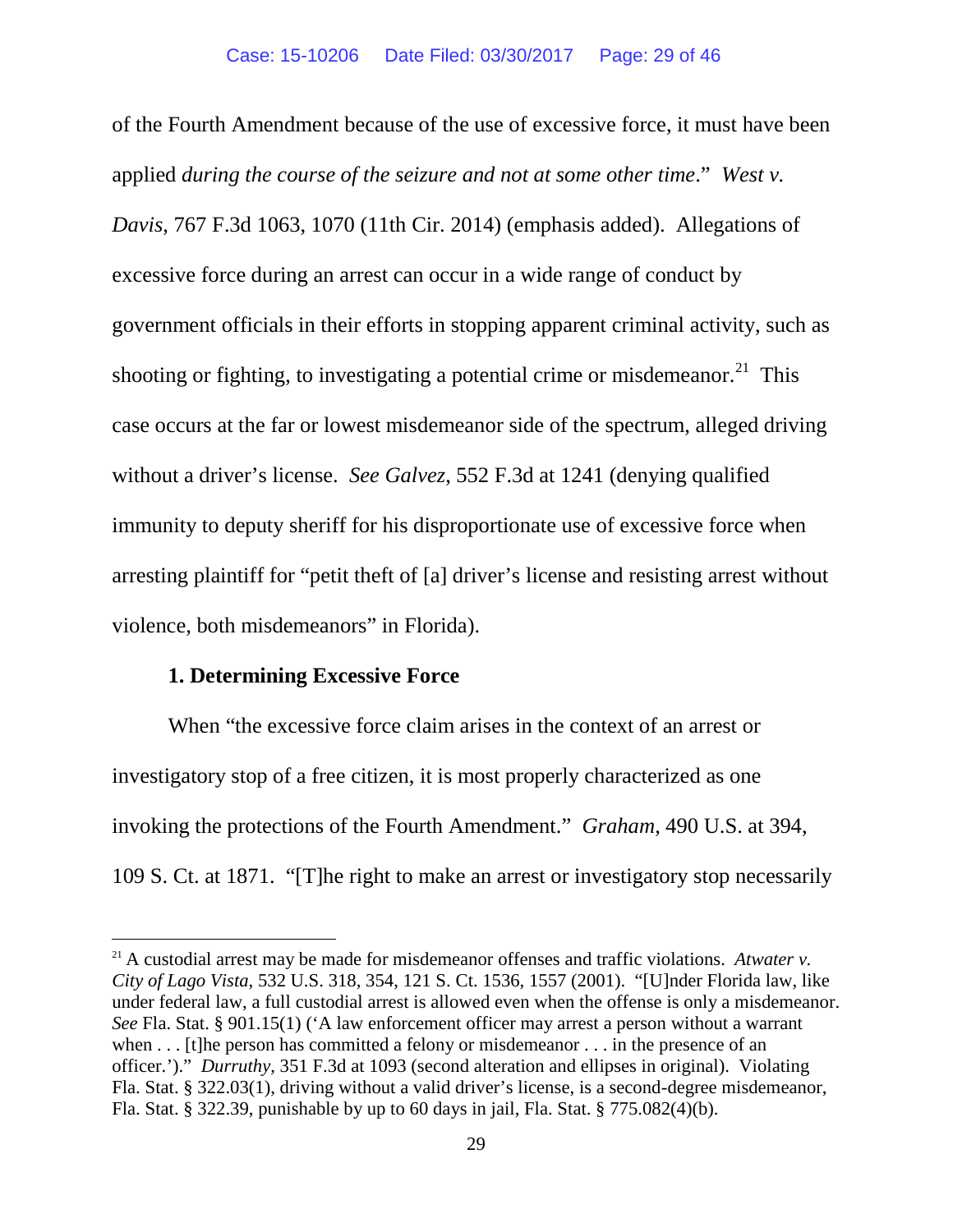carries with it the right to use some degree of physical coercion or threat thereof to effect it." *Id.* at 396, 109 S. Ct. at 1872. An officer's use of force, however, violates the Fourth Amendment when it is *objectively unreasonable* under the facts and circumstances of a specific case, "judged from the perspective of a reasonable officer on the scene, rather than with the 20/20 vision of hindsight." *Id.* Determining whether the force used to effect a seizure was objectively reasonable requires case-by-case "balancing of 'the nature and quality of the intrusion on the individual's Fourth Amendment interests' against the countervailing governmental interests at stake." *Id.*, 109 S. Ct. at 1871 (quoting *Tennessee v. Garner*, 471 U.S. 1, 8, 105 S. Ct. 1694, 1699 (1985)).

"The Fourth Amendment's freedom from unreasonable searches and seizures encompasses the plain right to be free from the use of excessive force *in the course of an arrest*." *Lee*, 284 F.3d at 1197 (emphasis added). The *Graham* objective-reasonableness standard governs judicial determination of claims of official use of excessive force. "[T]o determine whether the amount of force used by a police officer was proper, a court must ask whether a reasonable officer would believe that this level of force is necessary in the situation at hand." *Id.* (citation and internal quotation marks omitted). In deciding whether an officer is entitled to summary judgment based on qualified immunity, the question of whether the force used by the officer in the course of an arrest is excessive is a "'pure question of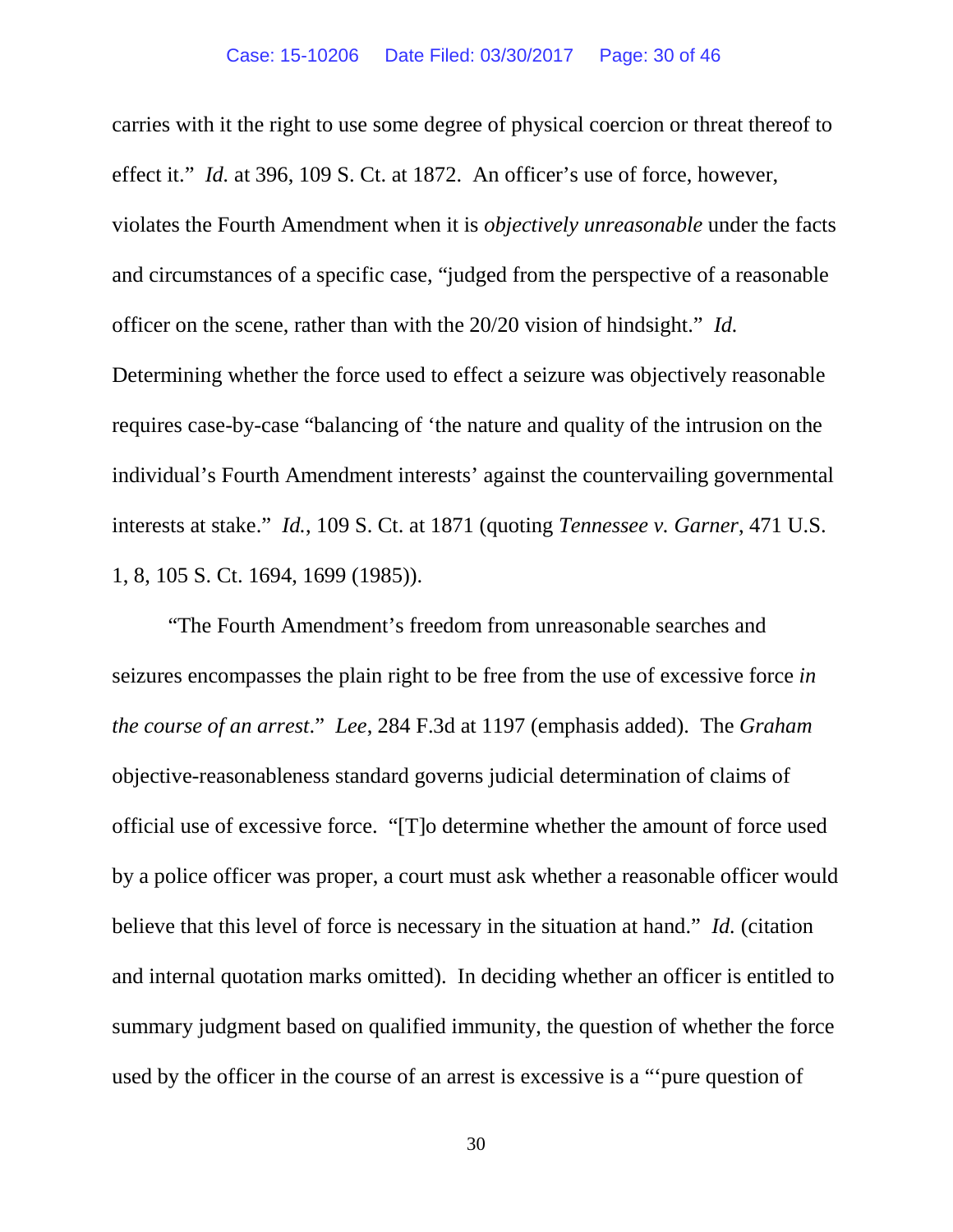law,'" decided by the court. *Myers v. Bowman*, 713 F.3d 1319, 1328 (11th Cir. 2013) (quoting *Scott*, 550 U.S. at 381 n.8, 127 S. Ct. at 1776 n.8).

To determine "whether the force used to effect a particular seizure is 'reasonable,'" the *Graham* Court noted three nonexclusive factors for evaluating an officer's necessity for using force against an arrestee's Fourth Amendment rights: (1) "the severity of the crime at issue," (2) "whether the suspect poses an immediate threat to the safety of the officers or others," and (3) "whether [the suspect] is actively resisting arrest or attempting to evade arrest by flight." $^{22}$  $^{22}$  $^{22}$  490 U.S. at 396, 109 S. Ct. at 1871-72. Regarding the first *Graham* factor, severity of the crime, the conduct with which Stephens was charged at the scene, obstructing Deputy DeGiovanni's investigation without violence and driving without a driver's license, are misdemeanors, the first of which was dismissed by the State.<sup>[23](#page-30-1)</sup> The investigation of neither of these misdemeanors rises to the level of criminal conduct that should have required the use of force.

<span id="page-30-0"></span><sup>&</sup>lt;sup>22</sup> In *Graham*, the Court recognized "the test of reasonableness under the Fourth Amendment is not capable of precise definition or mechanical application." 490 U.S. at 396, 109 S. Ct. at 1872 (citation, internal quotation marks, and alteration omitted); *see Brosseau*, 543 U.S. at 199, 125 S. Ct. at 599 ("*Graham* and *Garner*, following the lead of the Fourth Amendment's text, are cast at a high level of generality.").

<span id="page-30-1"></span> $23$  We have noted "'[t]he validity of an arrest does not turn on the offense announced by the officer at the time of the arrest.'" *Durruthy*, 351 F.3d at 1089 n.6 (quoting *Bailey v. Bd. of Cty. Comm'rs of Alachua Cty.*, 956 F.2d 1112, 1119 n.4 (11th Cir. 1992)).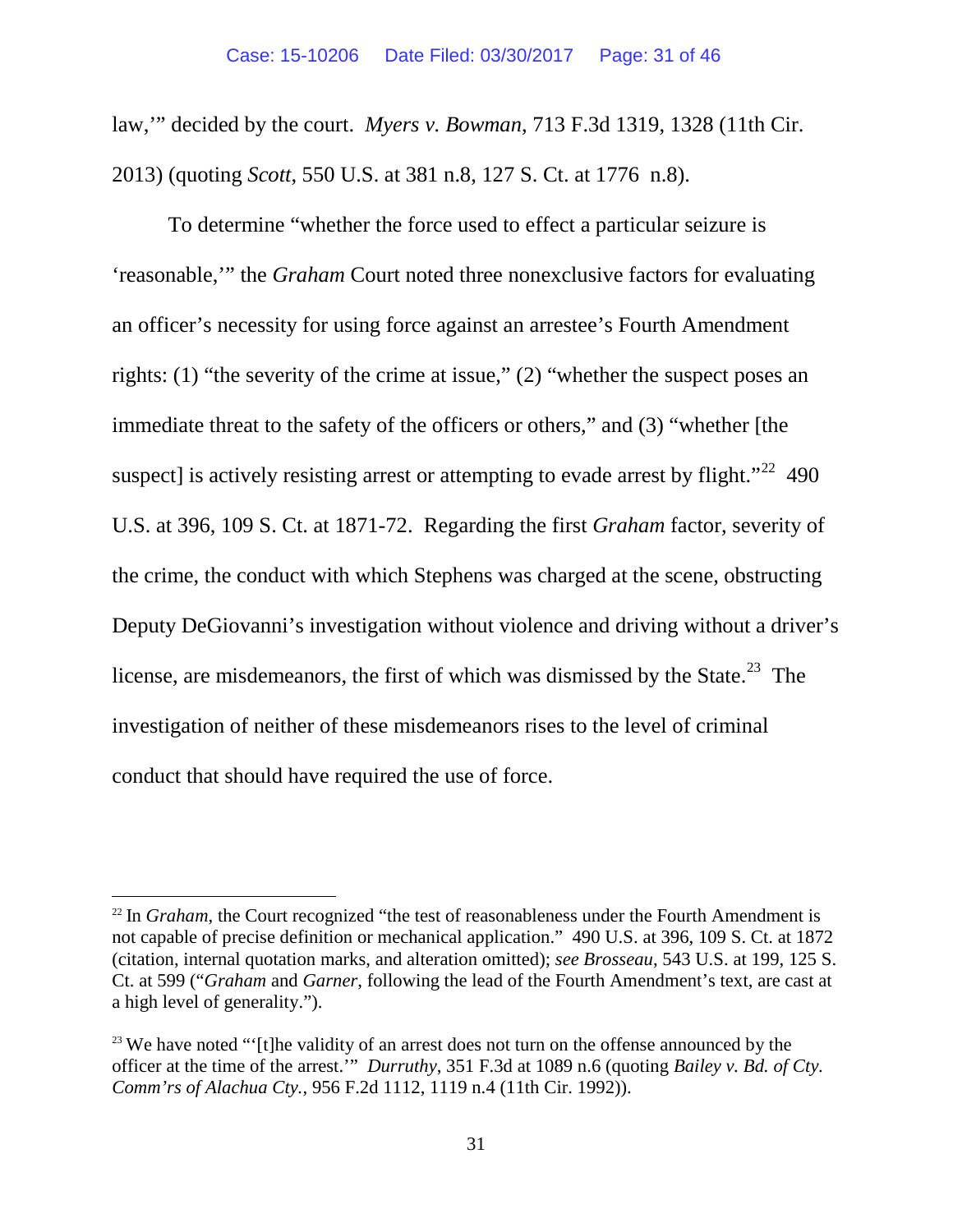Accepting Stephens and Greenwood's affidavits as we must, it also is clear Stephens posed no threat to the safety of Deputy DeGiovanni or the other two deputies, the latter of whom arrived at the scene after Stephens had been arrested and handcuffed.<sup>24</sup> The only threatening language and forceful, physical conduct, which injured Stephens, came from Deputy DeGiovanni. Stephens complied with each investigation request by Deputy DeGiovanni, including producing his identification, which necessitated his standing up from his seated position on the driver's door frame of the car, where he was checking the engine, to retrieve his Florida identification card from his back pocket. Deputy DeGiovanni did not request specifically a Florida driver's license from Stephens.

There is no evidence Stephens did anything to cause Deputy DeGiovanni to slap the Bluetooth device out of his ear, which prompted Stephens to request Deputy DeGiovanni to call his supervisor to the scene.<sup>25</sup> Using his full body

<span id="page-31-0"></span><sup>&</sup>lt;sup>24</sup> In his affidavit, Stephens averred: "At no time did I raise my voice at Deputy DeGiovanni. At no time did I say anything threatening to Deputy DeGiovanni. At no time did [I] make any[] threatening gestures towards Deputy DeGiovanni." Stephens's Aff. at 4 ¶ 11. Similarly, eyewitness Greenwood attested: "At no time did Paul Stephens raise his voice at Deputy DeGiovanni. At no time did Paul Stephens say anything threatening to Deputy DeGiovanni. At no time did Paul Stephens make any[] threatening gestures towards Deputy DeGiovanni." Greenwood's Aff. at 3 ¶ 9.

<span id="page-31-1"></span><sup>25</sup> "*[A] citizen [cannot] be precluded by the threat of arrest from asking to speak to an officer's superior or from asking for an officer's badge number*. Those inquiries . . . do not constitute obstruction of justice or disorderly conduct." *Davis*, 451 F.3d at 767 (emphasis added). In *West*, an attorney arriving at a county courthouse for a case, was detained by a security officer at the entry screening, because she would not remove her suit jacket, which would have exposed her undergarments; she asked him to call his supervisor. 767 F.3d at 1066. When the supervisor arrived, he told the attorney she did not have to remove her suit jacket; wanding her was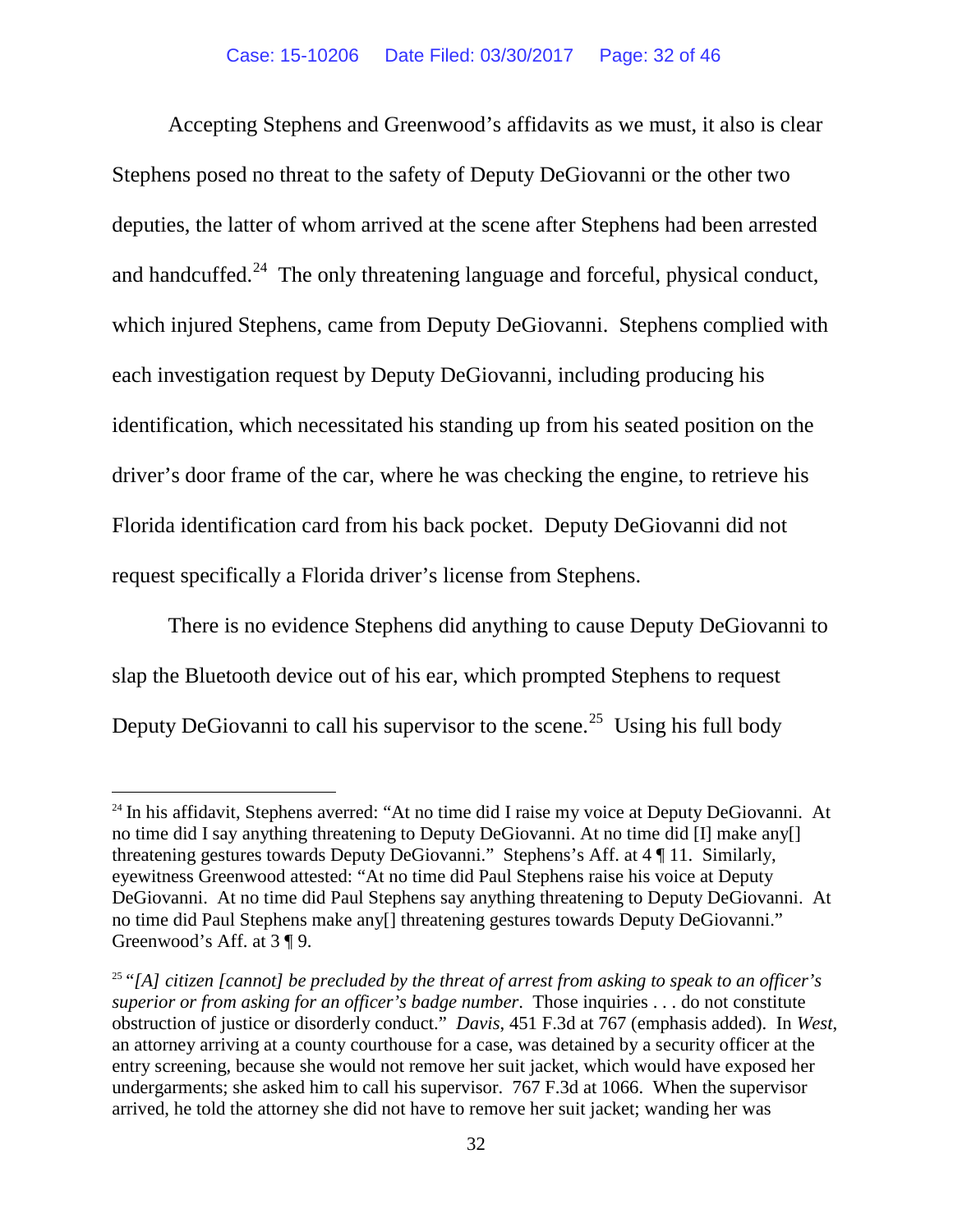weight, Deputy DeGiovanni thereafter twice slugged Stephens in his chest, each time slamming him into the car-driver's seat. Stephens alleges, when he noted White's children were watching his abusive conduct, Deputy DeGiovanni responded by stepping on Stephens's foot as he slammed him the third time forcefully back into the car, which resulted in Stephens's being thrown against the car-door frame, causing severe injuries to his neck, back, and shoulder.<sup>26</sup> As

sufficient. *Id.* On the way out of his clinic, the plaintiff doctor in *Galvez* "was simply asking [the officer] why [the officer] was arresting him and why [the officer] was humiliating him and informing [the officer] that he knew [his] boss." 552 F.3d at 1243. Thereupon, the officer "forcefully 'dragged' [plaintiff] outside and proceeded to repeatedly 'slam' [plaintiff's] body into the corner of a concrete structure, causing [plaintiff] extreme pain, putting [plaintiff] in fear for his life, and inflicting serious injuries." *Id.*

 $\overline{a}$ 

<span id="page-32-0"></span> $26$  In according qualified immunity to Deputy DeGiovanni, the district judge noted Stephens's standing after Deputy DeGiovanni "pushed him down" into the driver's seat "could be interpreted as a prelude to resistance," which may have caused Deputy DeGiovanni to feel "threatened." Order Granting Def.'s Mot. for Summ. J. at 15, 16. Stephens had been sitting in the driver's seat with his feet on the ground, while he was checking the car engine with a scanner, when Deputy DeGiovanni encountered him. The first time Stephens stood up was to obtain his identification, which Deputy DeGiovanni had requested. Because his Florida identification card was in his back pocket, Stephens had to stand up to retrieve it, likely from his wallet in his back pocket. After slapping the Bluetooth device from Stephens's ear, causing him to request a field supervisor, Deputy DeGiovanni, using his full body weight, hit Stephens hard in the chest and slammed him down into the driver's seat. At that point, likely with the air knocked out of his lungs from being struck so forcefully in his chest, Stephens stood up and asked why Deputy DeGiovanni was doing that to him, causing Deputy DeGiovanni to slug him in his chest again and into the driver's seat. Stephens got up and said White's children were watching and asked what sort of example Deputy DeGiovanni was setting for them. Thereupon, Deputy DeGiovanni threw Stephens against the car-door jamb, causing his severe and permanent injuries. This third time, Stephens was too injured to stand up; instead, he had to pull himself up by the car-door frame. Accepting Stephens's version of the sequence of these events, there was nothing menacing about Stephens's getting up from the car driver's seat after Deputy DeGiovanni so roughly and aggressively had slammed him down into the car driver's seat by socking him in his chest twice rather than his remaining in a slumped or seated position.

*Deputy DeGiovanni never asked Stephens to stay seated in the driver's seat*. While there is a rational and legitimate reason for Stephens to have stood up after having been knocked down aggressively by Deputy DeGiovanni, there is no logical explanation for Deputy DeGiovanni's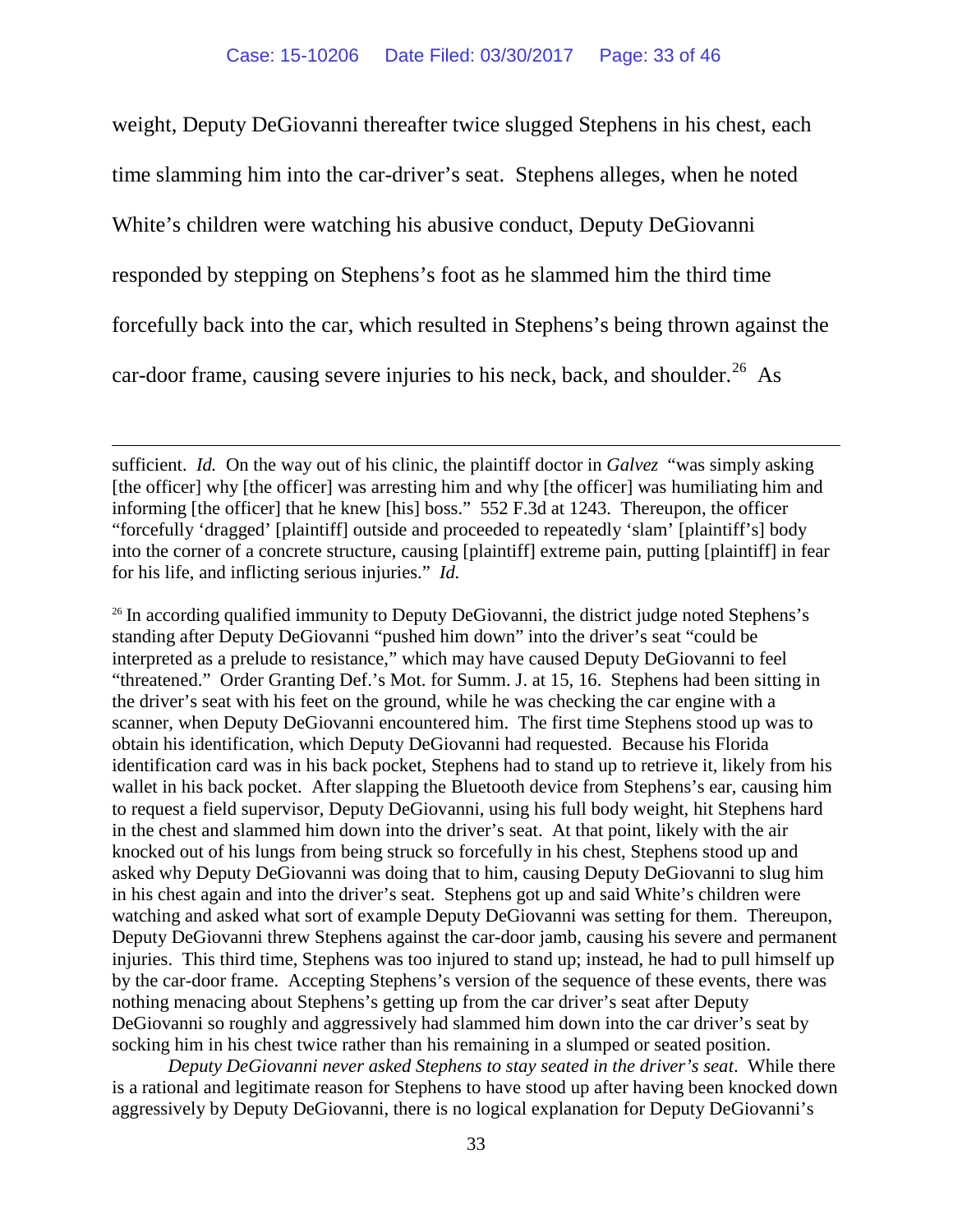Stephens attempted to grasp the car door with his right hand to lift himself up, Deputy DeGiovanni grabbed and twisted his hand, so the palm faced up, then forced the last three fingers on Stephens's right hand backward toward his forearm, causing Stephens's full body weight to be supported on those three fingers of his right hand. This maneuver had nothing to do with Deputy DeGiovanni's placing handcuffs on nonresisting Stephens.

There is no evidence Stephens attempted to resist Deputy DeGiovanni's investigation ending in his arrest or to evade his arrest by fleeing. To the contrary, Stephens answered Deputy DeGiovanni's questions, despite Deputy DeGiovanni's harsh, threatening questioning and his forcefully hitting Stephens in his chest multiple times, ultimately causing his head to strike the door jamb, resulting in permanent injury as well as twisting Stephens's right hand and three fingers backward, supporting his full body weight. Through it all, Stephens was compliant, even when Deputy DeGiovanni arrested and handcuffed him. Stephens

 $\overline{a}$ 

slugging Stephens in his chest twice to throw him into the car-driver's seat. Deputy DeGiovanni's increased roughness, unprovoked by cooperative, nonaggressive Stephens, escalated to the third slamming of Stephens against the car-door jamb, after Stephens had noted White's children were watching Deputy DeGiovanni treating him so violently. There is no record evidence why Deputy DeGiovanni used such unwarranted force on compliant Stephens. Whether Stephens lived nearby the Shoppes of St. Croix was irrelevant, when Greenwood had shown and demonstrated to Deputy DeGiovanni they had the key to White's apartment for Stephens, an automobile mechanic, to check the car engine for her. The key verified Stephens's explanation to Deputy DeGiovanni regarding why he and Greenwood were at the Shoppes of St. Croix, and revealed they were not committing a burglary. Stephens, who freely had given his time and expertise to check the car engine, was left with debilitating injuries that ended his automobile-mechanic livelihood and sent him to the hospital and jail not to be released until the next morning, when he paid his \$100 bond.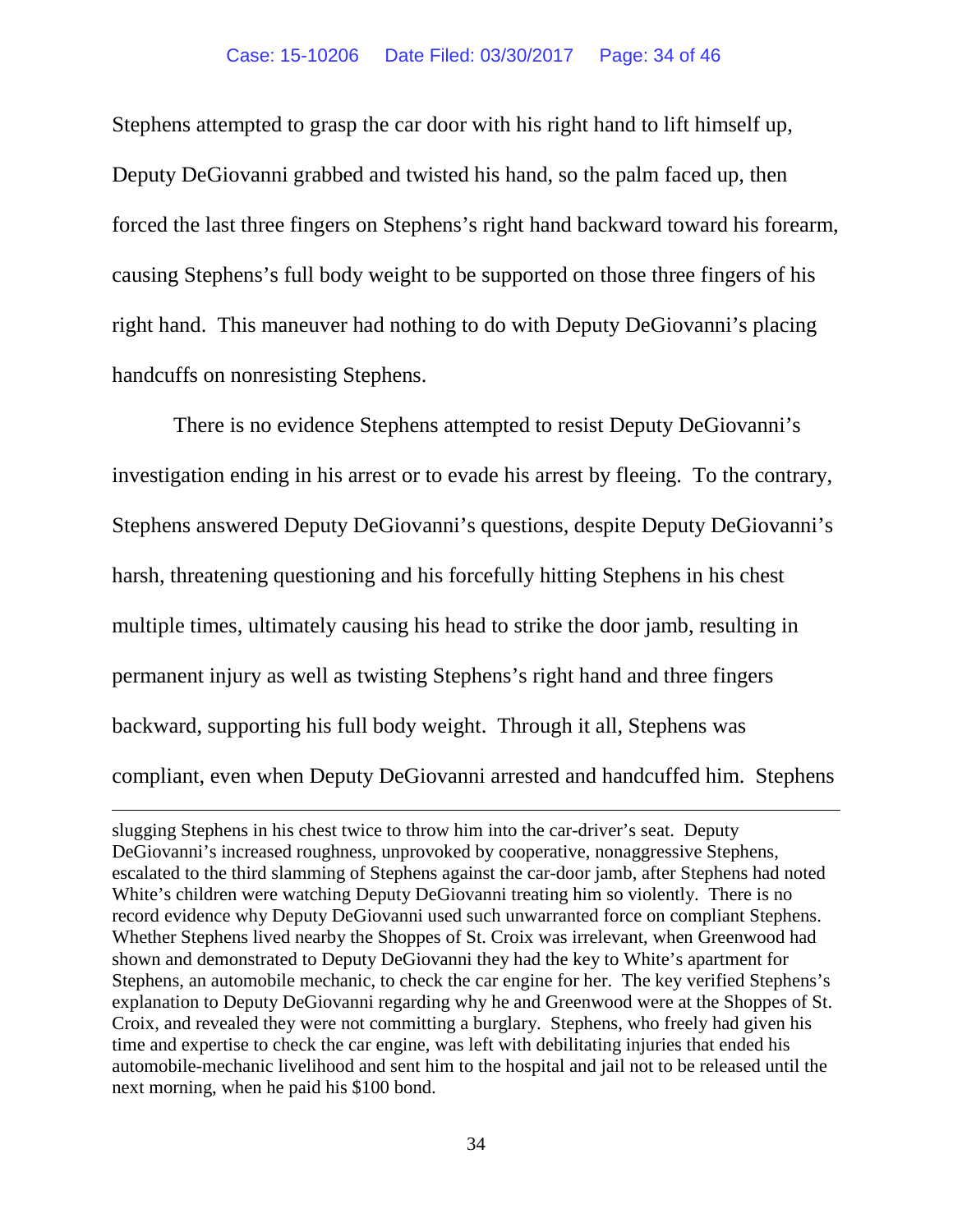never attempted to flee the scene of his arrest. Consequently, none of the *Graham*  factors applies to Stephens's encounter with and seizure by Deputy DeGiovanni as to Stephens's actions resulting in his seizure and arrest by Deputy DeGiovanni. "[Q]ualified immunity is not appropriate when the *Graham* analysis yields an answer that is clear beyond all doubt," as in this case. *Lee*, 284 F.3d at 1200.

#### **2. Resulting Arrest Injuries**

Because of the extent of the injuries he sustained during his arrest, Stephens contends on appeal, as in district court, Deputy DeGiovanni used excessive force in violation of the Fourth Amendment. Based on Stephens and Greenwood's affidavits, there was no need for Deputy DeGiovanni to have used *any force* on Stephens, who had answered all of his questions, had produced his identification Deputy DeGiovanni had requested, and was not resisting or attempting to evade arrest. Stephens had done nothing to give Deputy DeGiovanni cause to detain him until the next morning and to take him to jail, requiring Stephens to post a \$100 bond to be released for misdemeanor charges. "[A]n investigative detention must be . . . no longer than is necessary to effectuate the purpose of the stop." *Florida v. Royer*, 460 U.S. 491, 500, 103 S. Ct. 1319, 1325 (1983).

While "the typical arrest involves some force and injury," *Reese*, 527 F.3d at 1272 (citation and internal quotation marks omitted), the amount of force used by an officer in seizing and arresting a suspect "must be reasonably proportionate to

35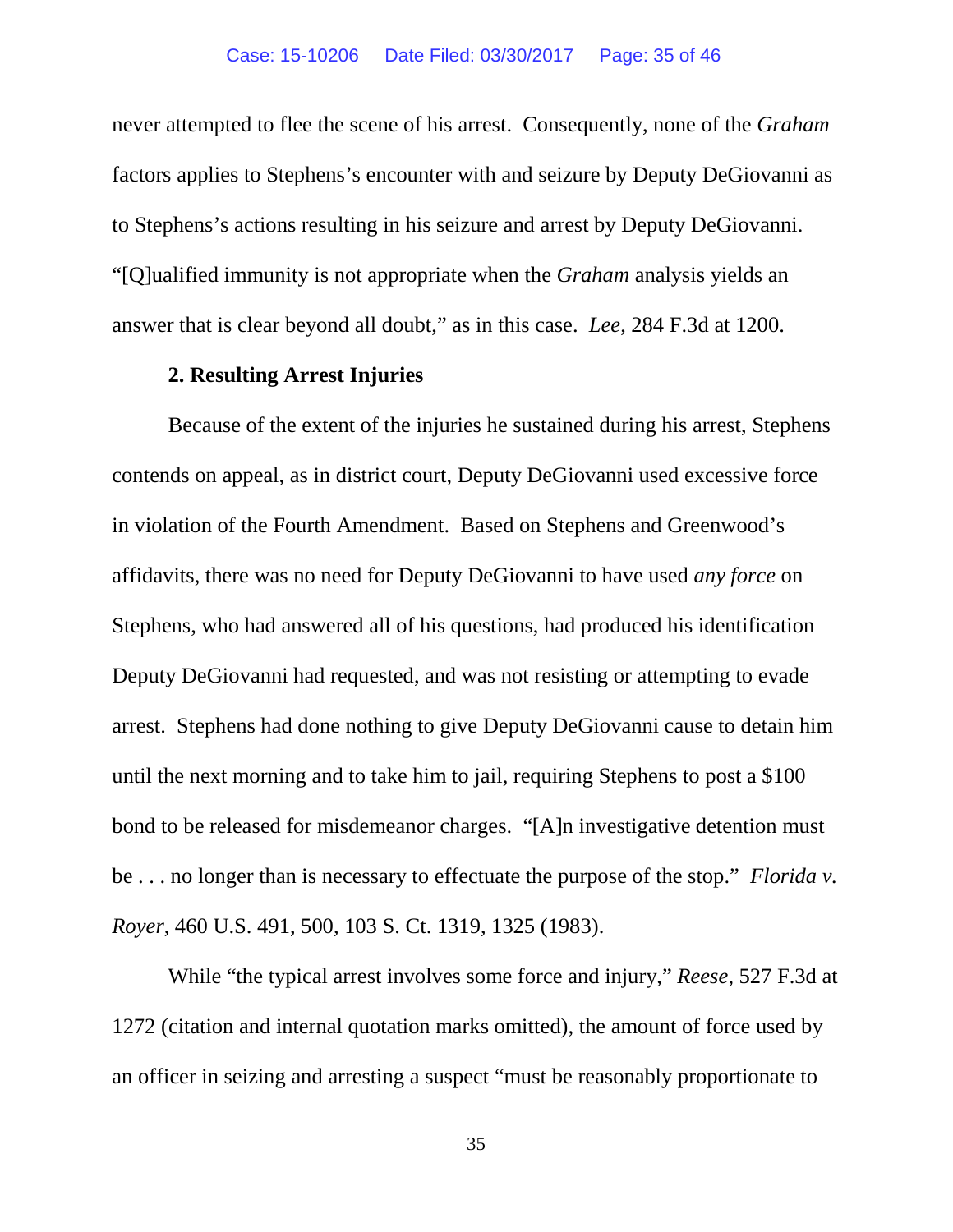the need for that force," *Lee*, 284 F.3d at 1198.<sup>[27](#page-35-0)</sup> *See Jones v. Buchanan*, 325 F.3d 520, 528 (4th Cir. 2003) (recognizing a court considering an excessive-force case should "view the evidence in full context, *with an eye toward the proportionality of the force in light of all the circumstances*" (citation and internal quotation marks omitted) (emphasis added)). In applying the *Graham* objective-reasonableness standard, our circuit has identified three factors to evaluate for determining if the force used by an officer in making an arrest was objectively reasonable: "(1) the need for the application of force, (2) the relationship between the need and amount of force used, and (3) the extent of the injury inflicted." *Vinyard*, 311 F.3d at 1347 (citing *Lee*, 284 F.3d at 1198; *Leslie v. Ingram*, 786 F.2d 1533, 1536 (11th Cir. 1986)). <sup>[28](#page-35-1)</sup> While the first two of these factors were subsumed in our discussion of the *Graham* factors, this case specifically requires us to focus on the physical

<span id="page-35-0"></span><sup>&</sup>lt;sup>27</sup> "Officers may consider a suspect's refusal to comply with instructions during a traffic stop in assessing whether physical force is needed to effectuate the suspect's compliance. However, *officers must assess not only the need for force, but also the relationship between the need and the amount of force used*. Taking the facts in the light most favorable to plaintiffs, a jury could reasonably find that the *degree* of force the officers used in this case was not justifiable under the circumstances." *Deville v. Marcantel*, 567 F.3d 156, 167-68 (5th Cir. 2009) (citations and internal quotation marks omitted) (first emphasis added).

<span id="page-35-1"></span><sup>&</sup>lt;sup>28</sup> We have noted our former four-part test from *Leslie*, 786 F.2d at 1536, for assessing the need and amount of force, as well as resulting injuries, included a fourth subjective element, involving malicious application of force, which was "invalidated" following *Graham*. *Nolin v. Isbell*, 207 F.3d 1253, 1257 n.3 (11th Cir. 2000); *Lee*, 284 F.3d at 1198 n.7. "The other three elements of the *Leslie* test are still valid after *Graham*" and continue to be applied. *Lee*, 284 F.3d at 1198 n.7. We evaluate the reasonableness of the force used in an investigatory stop or arrest under the *Graham* objective-reasonableness test and determine whether an officer's actions were reasonable "in light of the facts and circumstances confronting [the officer], without regard to his underlying intent or motivation." *Kesinger v. Herrington*, 381 F.3d 1243, 1248 (11th Cir. 2004).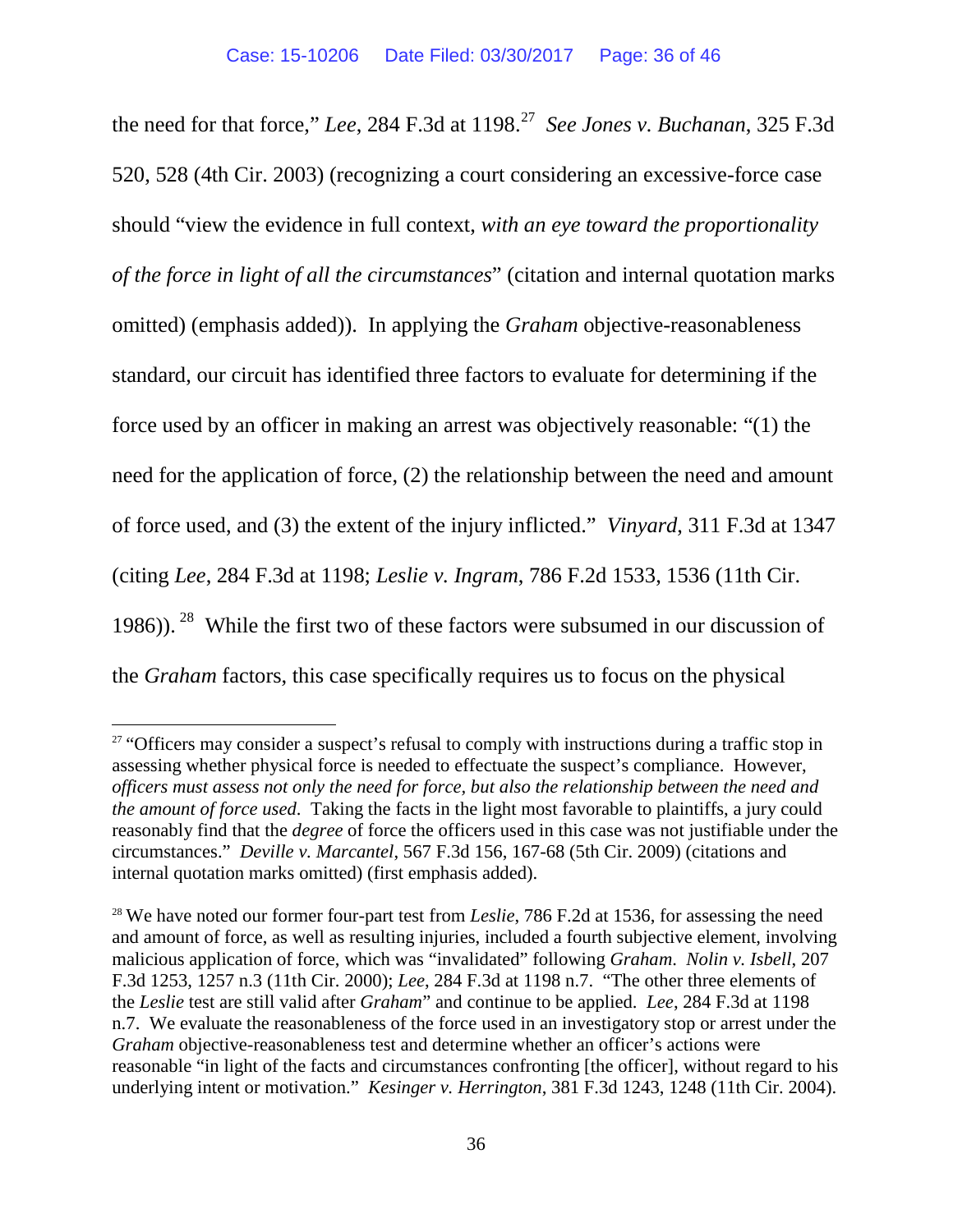evidence of the force Deputy DeGiovanni used in arresting Stephens, measured by the extent of his injuries caused by Deputy DeGiovanni during Stephens's seizure and arrest. In analyzing the injury factor, we distinguish the Fourth Amendment, excessive-force cognizable injuries suffered by Stephens resulting from the force Deputy DeGiovanni inflicted upon him from de minimis injuries.

Determining whether an injury occurring during an arrest resulted from excessive force by the officer depends on the particular circumstances of the arrest.<sup>[29](#page-36-0)</sup> When qualified immunity has been pled in a Fourth Amendment, excessive-force case, the review centers on whether the force used was objectively reasonable from the perspective of a reasonable officer on the scene. *Graham*, 490 U.S. at 396, 109 S. Ct. at 1872. *The nature and extent of physical injuries sustained by a plaintiff are relevant in determining whether the amount and type of force used by the arresting officer were excessive*. *See West*, 767 F.3d at 1066-67 (reversing summary judgment based on qualified immunity in a § 1983 case for courthouse security officer, who grabbed an entering attorney's cell phone she was holding to her ear, jerked her hand and arm from her face toward him while he "squeezed her hand and fingers hard and twisted her wrist back and forth, causing

<span id="page-36-0"></span> $29$  "[W]e do require a plaintiff asserting an excessive force claim to have suffered at least some form of injury. . . . In determining whether an injury caused by excessive force is more than de minimis, we look to the context in which that force was deployed. The amount of injury necessary to satisfy our requirement of 'some injury' and establish a constitutional violation is directly related to the amount of force that is constitutionally permissible under the circumstances." *Williams v. Bramer*, 180 F.3d 699, 703-04 (5th Cir. 1999) (citations, internal quotation marks, and alteration omitted).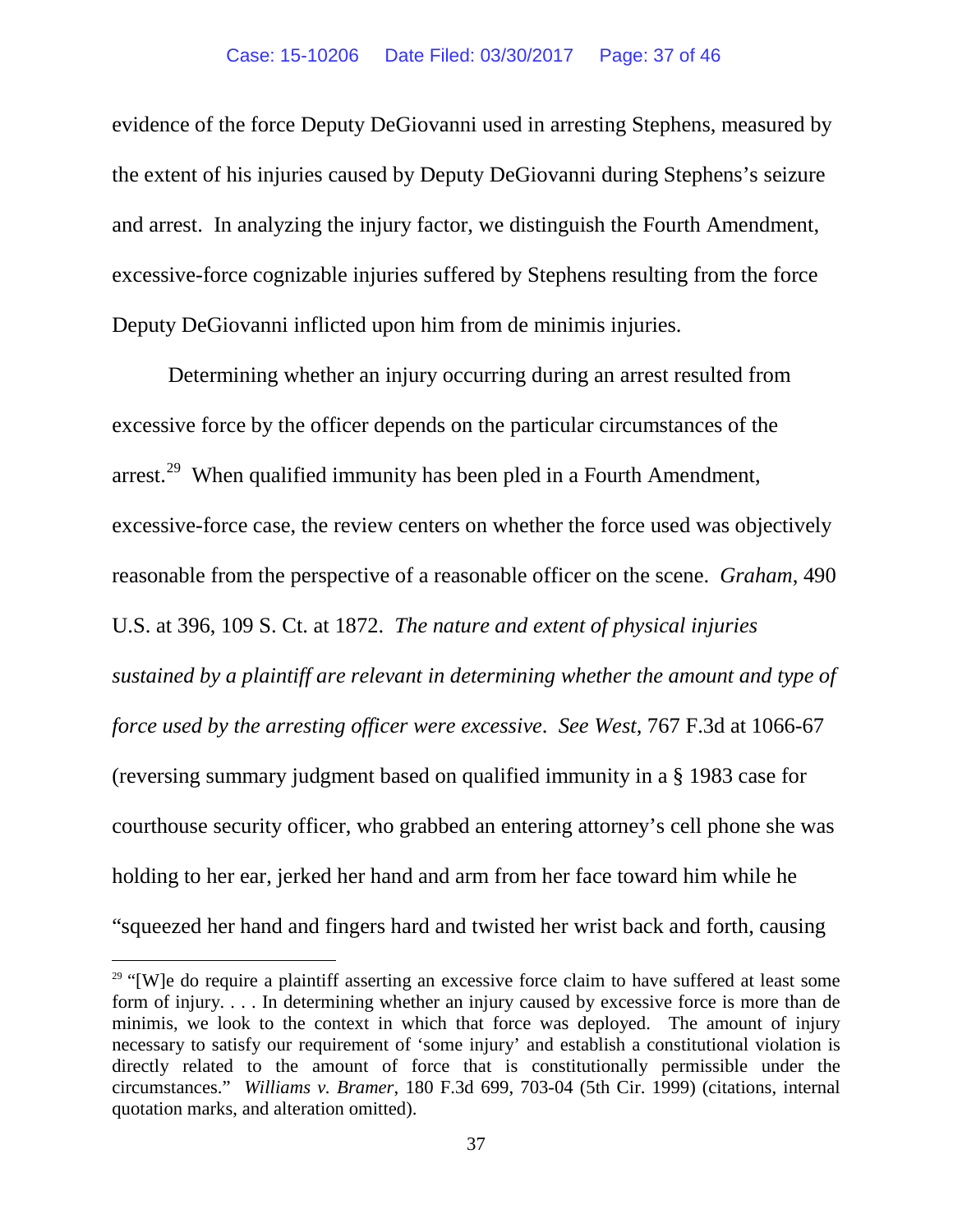her severe pain," which resulted in her going to a hospital emergency room for "medication and a splint for her wrist," seeing "a hand specialist and [having] a carpal tunnel release procedure on the wrist that [the security officer] had grabbed and twisted"); *Saunders v. Duke*, 766 F.3d 1262, 1265-66 (11th Cir. 2014) (reversing dismissal of plaintiff's case on qualified immunity in a § 1983 case, where handcuffed arrestee, holding his face up to keep from being burned by the hot pavement on which he was lying, was slammed down by one of the officers "with extreme force," causing "lacerations, injuries to his teeth and jaw, damage to his left eardrum, and emotional distress due to his head striking the pavement"); *Galvez*, 552 F.3d at 1244, 1245 (vacating summary judgment on qualified immunity in a § 1983 case, because of force used in arrest by the officer's "repeatedly slamming" plaintiff doctor, charged with misdemeanors, "into the corner of a concrete wall with force sufficient to break his ribs and cause a leaking aneurysm" as well as psychological harm to be unconstitutional excessive force); *Davis*, 451 F.3d at 764 (reversing summary judgment on qualified immunity in a § 1983 case and finding force used to effectuate arrest was not de minimis, where in arresting plaintiff, canine-unit officer "threw [plaintiff] very hard into the dog cage causing him to hit his head on the top of the car as he entered" and from the officer's pushing on his shoulder plaintiff had told the officer was injured, plaintiff sustained "a torn rotator cuff in his right shoulder, for which he underwent a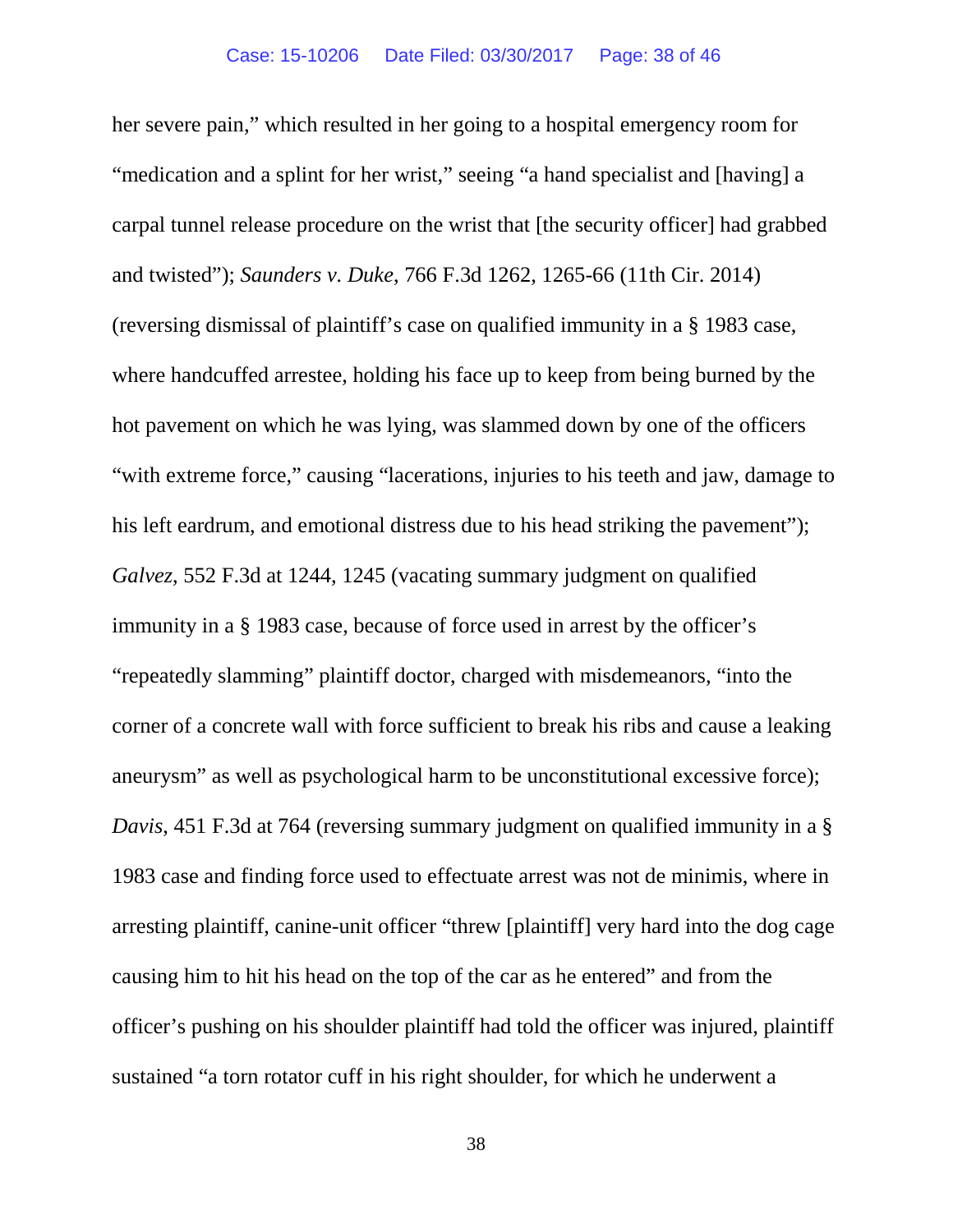surgical repair"); *Priester v. City of Riviera Beach*, 208 F.3d 919, 923-24, 928 (11th Cir. 2000) (reinstating jury verdict of excessive force and awards of compensatory and punitive damages in a § 1983 case for officers' releasing a police dog on plaintiff lying down as instructed, which resulted in fourteen puncture wounds on both legs from dog bites); *Smith v. Mattox*, 127 F.3d 1416, 1419-20 (11th Cir. 1997) (affirming denial of qualified immunity in a § 1983 case, where unlawful force in arrest was "readily apparent even without clarifying caselaw" when the officer was on plaintiff's back and, in handcuffing him, broke plaintiff's arm requiring surgery for multiple fractures, although plaintiff was not resisting).  $30$ 

The extent of Stephens's injuries is the most telling factor in revealing the unprovoked force exerted on him by Deputy DeGiovanni. The medical evidence establishes Stephens's substantial bodily injuries from Deputy DeGiovanni's

<span id="page-38-0"></span><sup>&</sup>lt;sup>30</sup> On appeal, Stephens's counsel argues, in addition to Deputy DeGiovanni's "battering" Stephens, . . . leaving Stephens handcuffed for almost three hours in handcuffs that were too tight" caused Stephens "physical injuries, pain and suffering including, among other things headaches, back pain, and loss of sensation in [his] right hand." Appellant's Initial Br. at 9. To the extent Stephens has raised the handcuff issue on appeal, our circuit "has established the principle that the application of de minimis force, *without more*, will not support a claim for excessive force in violation of the Fourth Amendment." *Nolin*, 207 F.3d at 1257 (emphasis added), and specifically applied this principle to handcuffing in arrest situations. *See Rodriguez v. Farrell*, 280 F.3d 1341, 1352 (11th Cir. 2002) ("Painful handcuffing, without more, is not excessive force in cases where the resulting injuries are minimal."); *Gold v. City of Miami*, 121 F.3d 1442, 1444 (11th Cir. 1997) (concluding handcuffs applied too tight and for too long was de minimis force). Compared to Stephens's severe right-hand injury from Deputy DeGiovanni's lifting his full body weight with three fingers of his right hand twisted backward to his forearm, his experience with the handcuffs applied by Deputy DeGiovanni probably did not result in severe or permanent harm and was inconsequential.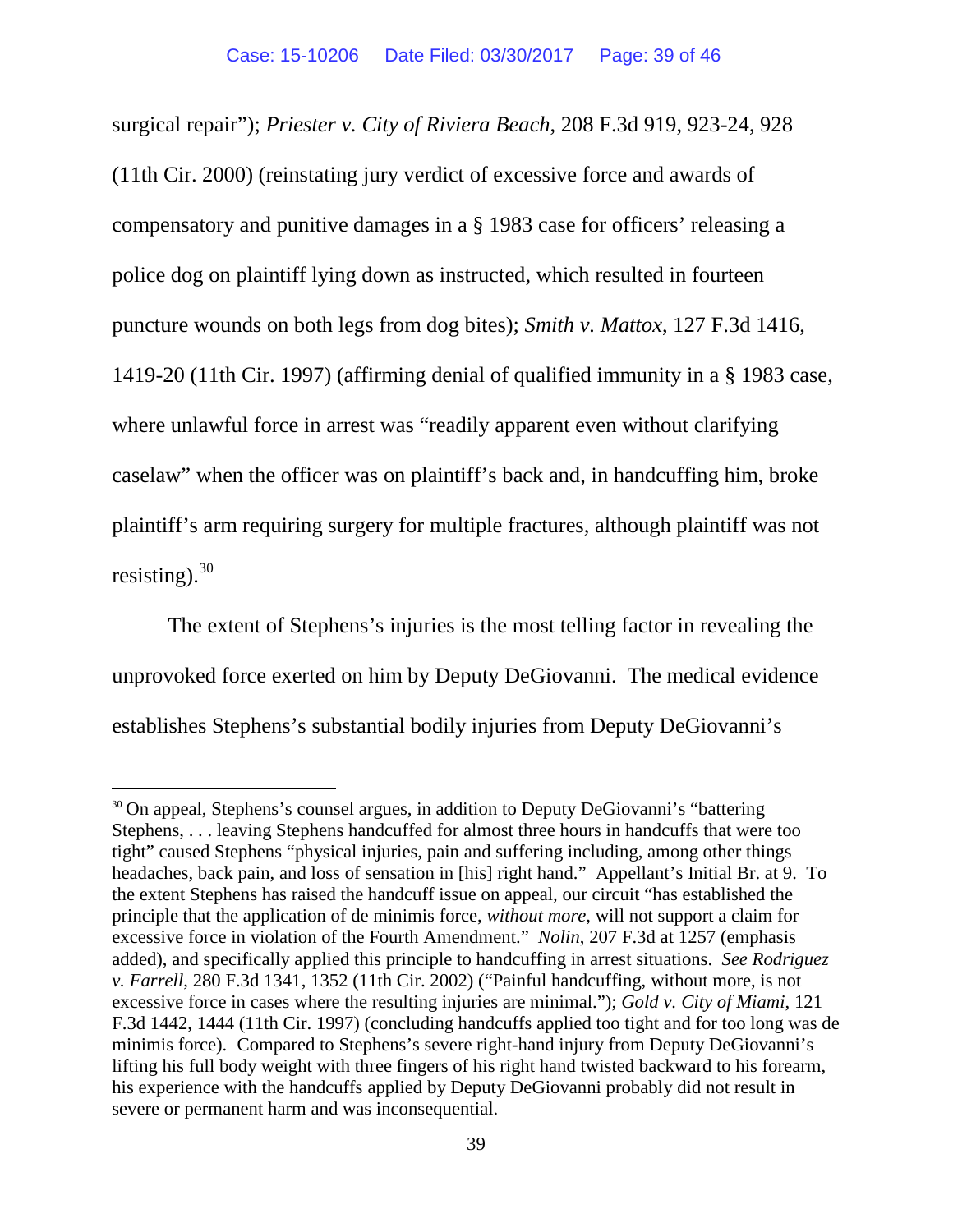forceful chest blows and throwing him against the car-door jamb were unnecessary for a compliant, nonaggressive arrestee. Orthopedic physician Dr. Schapiro diagnosed Stephens with a cervical sprain with multilevel-disc herniations, resultant foraminal stenosis, a left-shoulder, rotator-cuff tear involving the infraspinatus tendon, and sprain of the right wrist, all caused by the assault on Stephens on February 16, 2009. He further recommended an electrodiagnostic assessment to evaluate Stephens's radiating pain and little-finger numbness. Stephens has alleged the injuries from the unnecessarily excessive force used by Deputy DeGiovanni in his arrest are severe and permanent. He has attested his pain and ailments from the excessive force exerted upon him by Deputy DeGiovanni are onging and resulted in the loss of his livelihood as an automobile mechanic, leaving him indigent.

Under Stephens's version of the events at the time of his encounter with Deputy DeGiovanni, he had complied with all Deputy DeGiovanni's investigation questions and was not resisting or attempting to flee. Deputy DeGiovanni had no reason to use the force he did on Stephens that resulted in severe and permanent physical injuries as well as psychological trauma. Under the objectivereasonableness standard of *Graham*, "[a]n officer will be entitled to qualified immunity if his actions were objectively reasonable—that is, if a reasonable officer in the same situation would have believed that the force used was not excessive."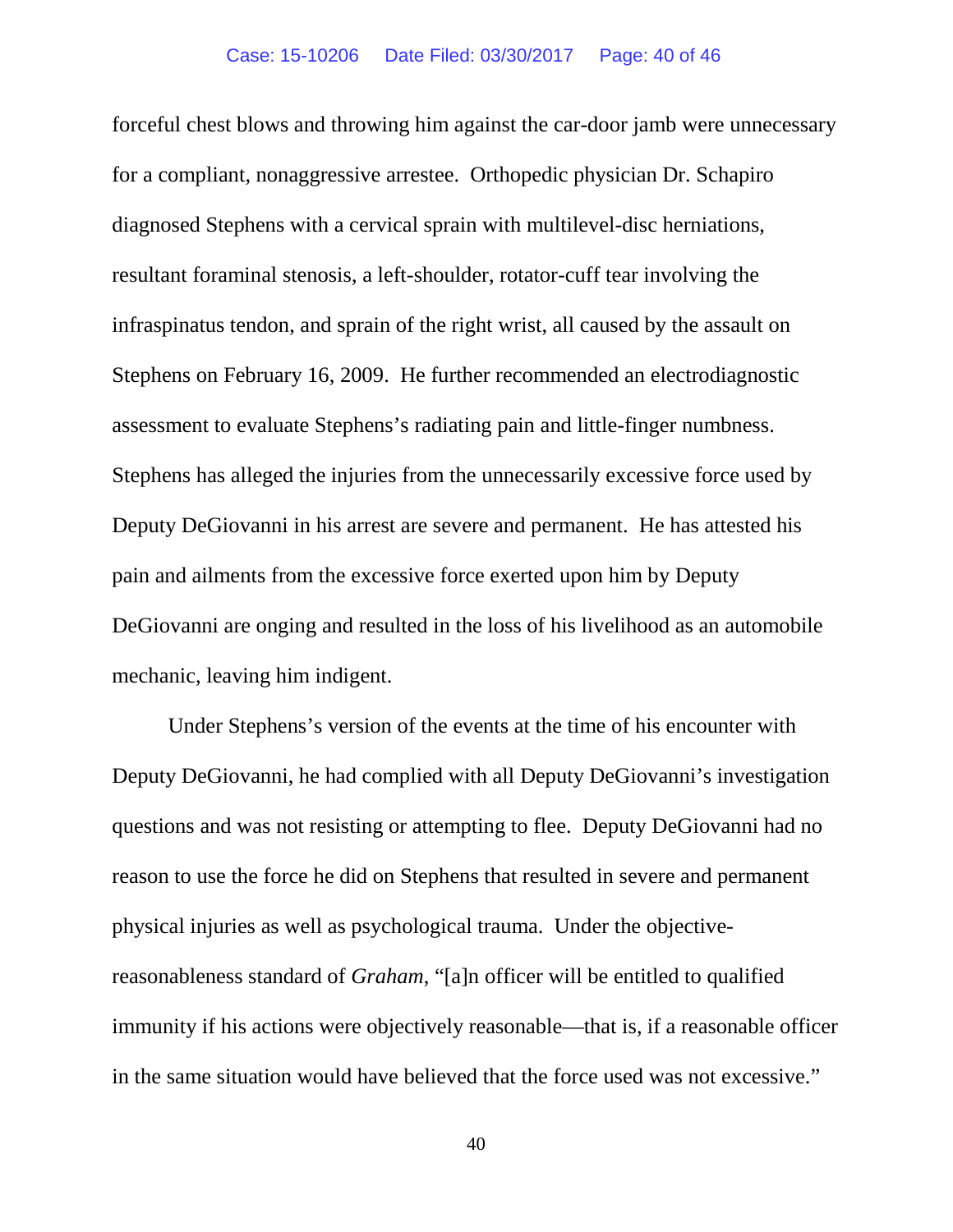*Thornton v. City of Macon*, 132 F.3d 1395, 1400 (11th Cir. 1998) (citation and internal quotation marks omitted). "No reasonable police officer could believe that" the force Deputy DeGiovanni exerted on compliant, non-resisting Stephens, evidenced by his severe, permanent injuries, "was permissible given these straightforward circumstances." *Priester*, 208 F.3d at 927.

The district judge, however, concluded "that any force used by Defendant DeGiovanni was *de minimis*." Order Granting Def.'s Mot. for Summ. J. at 13. She based her conclusion on the "highly similar" facts in *Woodruff v. City of Trussville*, 434 F. App'x 852 (11th Cir. 2011),<sup>[31](#page-40-0)</sup> and *Jones v. City of Dothan*, 121 F.3d 1456 (11th Cir. 1997). Order Granting Def.'s Mot. for Summ. J. at 13. But "the actual force used and the injury inflicted were both minor in nature" in each of these cases. *Jones*, 121 F.3d at 1460.

In stark contrast are the medically documented severe, permanent injuries sustained by Stephens from Deputy DeGiovanni's unprovoked and completely unnecessary frontal-body blows to Stephens's chest and throwing him against the car-door jamb in the course of arresting him. Deputy DeGiovanni has argued on appeal Stephens's arrest injuries were de minimis. But the amount of force used by Deputy DeGiovanni in arresting Stephens, which caused his severe and

<span id="page-40-0"></span><sup>&</sup>lt;sup>31</sup> *Woodruff* is an unpublished opinion. In our circuit, "unpublished decisions, with or without opinion, are not precedential and they bind no one. *See* 11th Cir. R. 36-2 ('Unpublished opinions are not considered binding precedent . . . .')." *Ray v. McCullough Payne & Haan, LLC*, 838 F.3d 1107, 1109 (11th Cir. 2016) (ellipsis in original).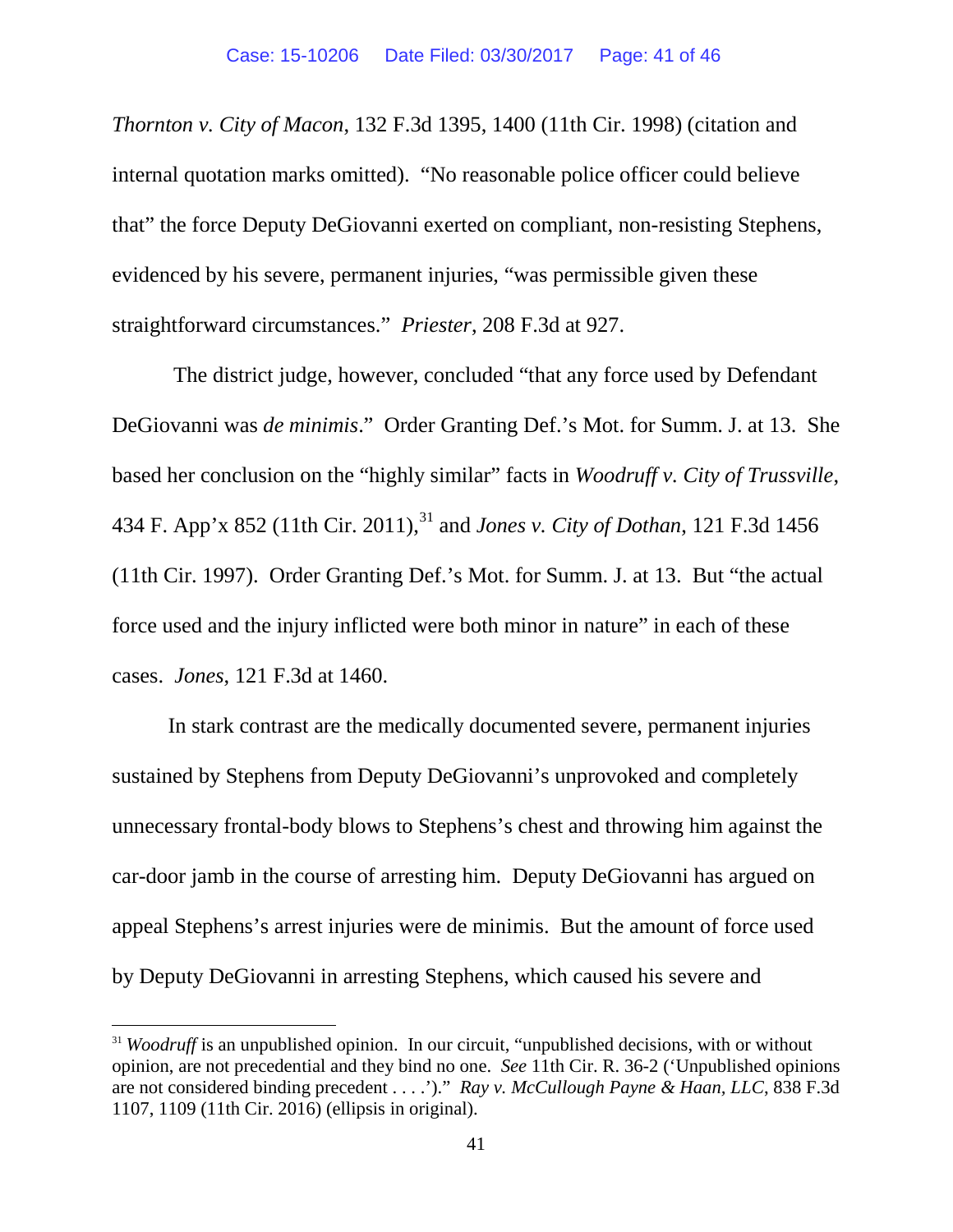permanent injuries, documented by treating physicians, forecloses any de minimis argument by Deputy DeGiovanni. *Cf. Nolin v. Isbell*, 207 F.3d 1253, 1258 n.4 (11th Cir. 2000) ("Appellee had minor bruising which quickly disappeared without treatment."). Notably, the permanent injuries incurred by Stephens resulted in the loss of his ability to continue his employment as an automobile mechanic and rendered him indigent. Stephens's arrest injuries are particularly compelling, because, as eyewitness Greenwood averred, Stephens was cooperating by responding to all Deputy DeGiovanni's inquiries and not resisting whatsoever, not even raising his voice. Instead of the similar-case method for resolving Fourth Amendment, excessive-force cases, this case requires the obvious-clarity-method analysis, based on Deputy DeGiovanni's objectively unreasonable, excessive force in arresting Stephens on misdemeanor charges.<sup>[32](#page-41-0)</sup>

<span id="page-41-0"></span> $32$  In addition to her conclusion the force used in arresting Stephens by Deputy DeGiovanni was de minimis, the district judge alternatively decided, even if a Fourth Amendment violation had occurred, it would not qualify as a clearly established right: "There is no doubt, of course, that the use of excessive force in the context of an arrest constitutes the violation of a clearly established constitutional right. The question, however, is *whether [Deputy DeGiovanni's] use of force under these circumstances was clearly established as excessive by controlling and factually similar case law*." Order Granting Def.'s Mot. for Summ. J. at 14 n.8 (emphasis added). Based on cases where the alleged excessive force was not to the injury-causing proportion Deputy DeGiovanni exerted on Stephens, the judge concluded "it seems clear that [Deputy DeGiovanni's] conduct was not so outrageous that *every* reasonable officer in [his] position would inevitably conclude that the force used was unlawful." *Id.* at 16. Reviewing the specific facts of this case, especially Stephens's answering all Deputy DeGiovanni's questions and not resisting or attempting to flee, the responsive force used by Deputy DeGiovanni was objectively unreasonable, gratuitous, excessive and unwarranted on a common-sense level any reasonable officer should know is wrong. "If [Stephens's] allegations are true, and we must assume that they are at this stage of the case, [Deputy DeGiovanni's] force was unnecessary,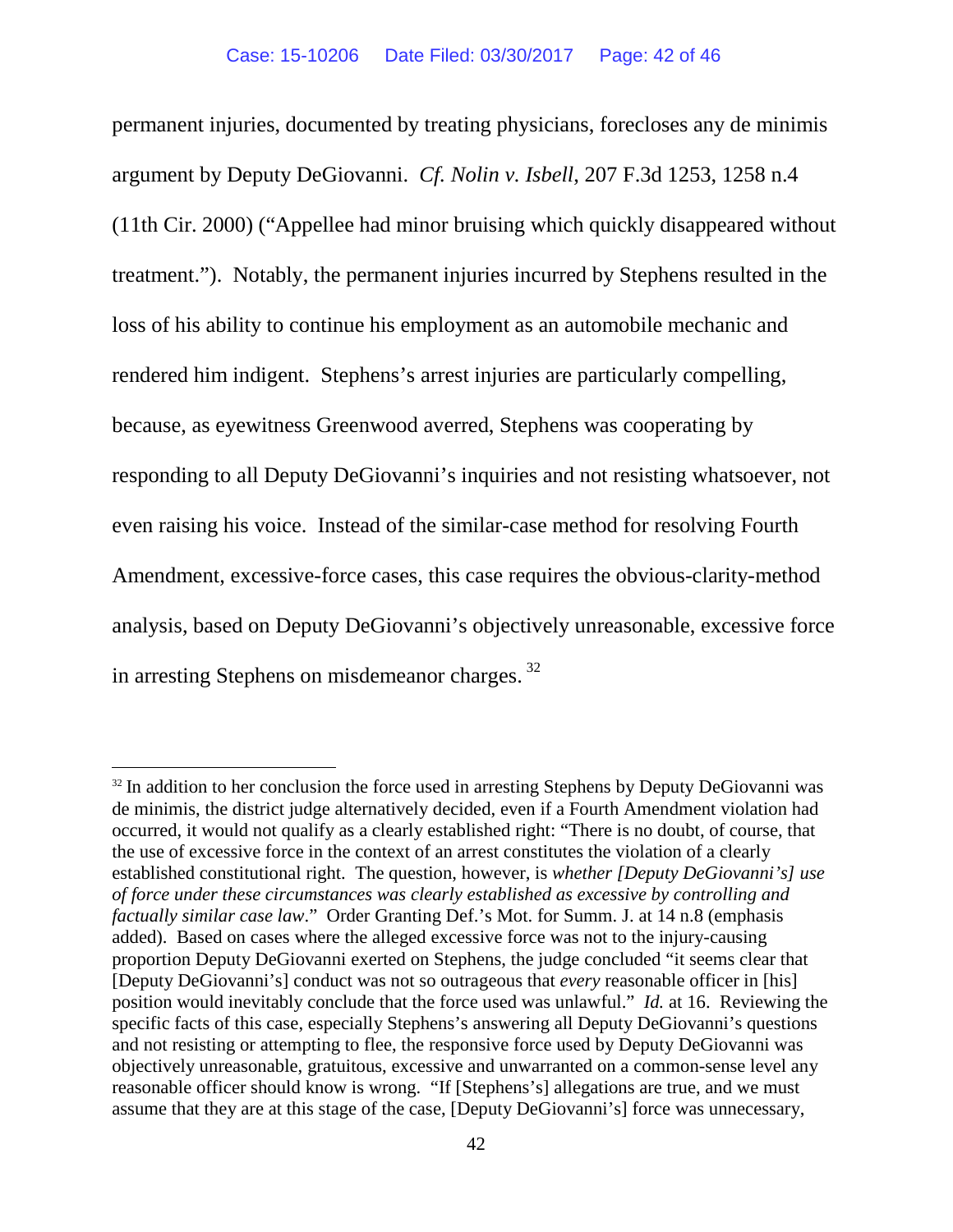"[G]ratuitous use of force when a criminal suspect is not resisting arrest constitutes excessive force." *Hadley*, 526 F.3d at 1330 (noting circuit examples of *Lee*, 284 F.3d 1188, and *Slicker*, 215 F.3d 1225). "We have repeatedly ruled that a police officer violates the Fourth Amendment, and is denied qualified immunity, if he or she uses gratuitous and excessive force against a suspect who is under control, not resisting, and obeying commands," as Stephens says he was doing at the time of his arrest by Deputy DeGiovanni. *Saunders*, 766 F.3d at 1265 (citing cases).<sup>[33](#page-42-0)</sup> On these obvious-clarity facts, "no particularized preexisting case law was necessary for it to be clearly established that what [Deputy DeGiovanni] did violated [Stephens's] constitutional right to be free from the excessive use of force" in his arrest. *Priester*, 208 F.3d at 927. We vacate the judge's order

disproportionate, and constitutionally excessive." *Saunders*, 766 F.3d at 1268. This is an obvious-clarity case.

 $\overline{a}$ 

<span id="page-42-0"></span><sup>&</sup>lt;sup>33</sup> In the context of an Eighth Amendment excessive-force claim, the Supreme Court noted the "core judicial inquiry" for an excessive-force claim under the Eighth Amendment is not based on the extent of the plaintiff's injury, but rather on "the nature of the force" used. *Wilkins v. Gaddy*, 559 U.S. 34, 39, 130 S. Ct. 1175, 1179 (2010). The Court explained a plaintiff "who is gratuitously beaten by guards does not lose his ability to pursue an excessive force claim merely because he has the good fortune to escape without serious injury." *Id.* at 38, 130 S. Ct. at 1178- 79. Our court has adopted the *Wilkins* reasoning in the Fourth Amendment context, determining an officer's punching a non-resisting, handcuffed suspect in the stomach was excessive force violating the Fourth Amendment. *Saunders*, 766 F.3d at 1270 (citing *Hadley*, 526 F.3d at 1330, and *Slicker*, 215 F.3d at 1231-32). While these cases involve plaintiffs who were handcuffed after their arrest before excessive force was used by the officer, the same rationale applies to the use of gratuitous force when the excessive force is applied prior to the handcuffing but in the course of the investigation and arrest, all part of the arrest procedure, as was the situation for Stephens. But injury and force "are only imperfectly correlated, and it is the latter that ultimately counts." *Wilkins*, 559 U.S. at 38, 130 S. Ct. at 1178.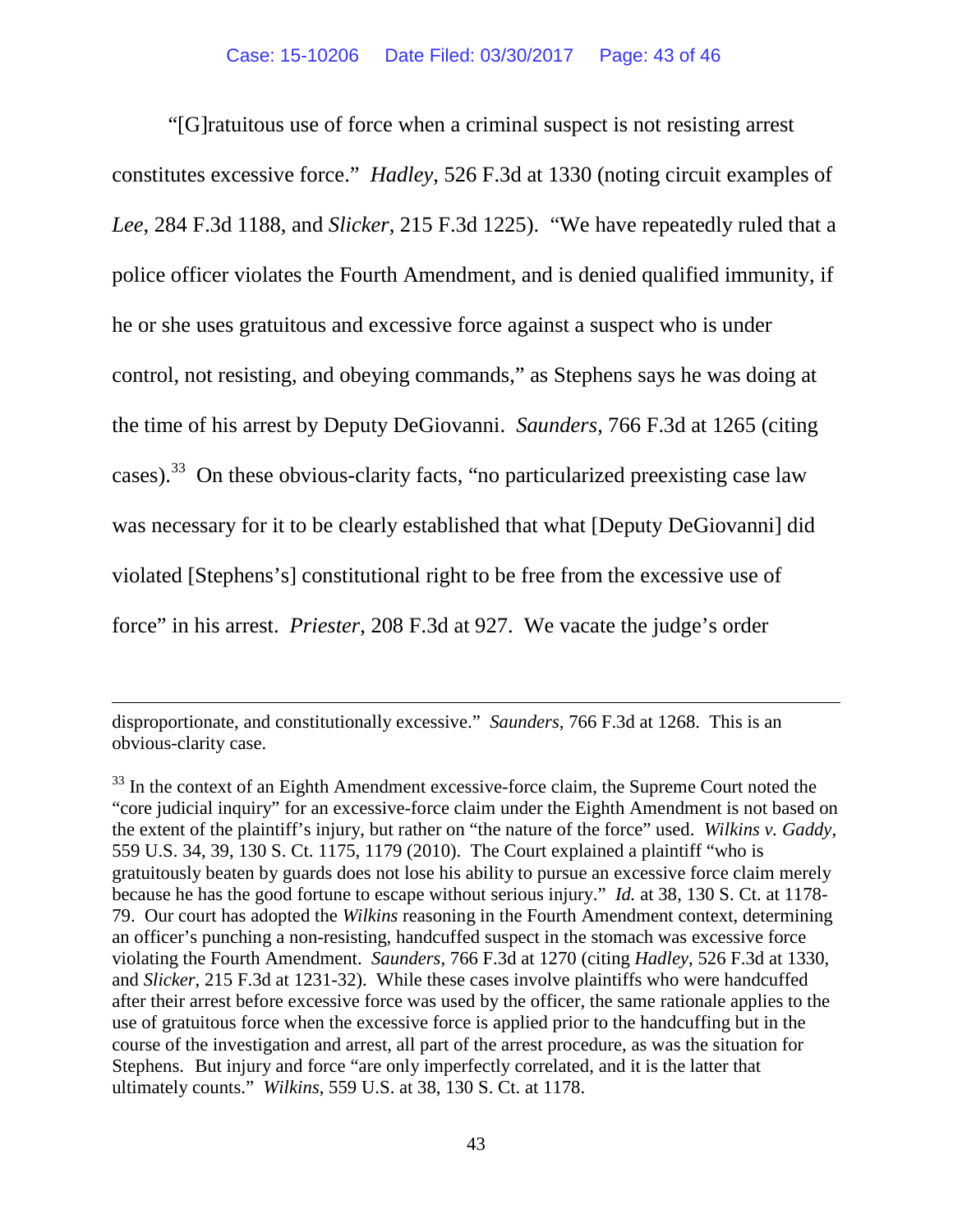granting summary judgment to Deputy DeGiovanni on Stephens's excessive-force claim and remand for further proceedings consistent with this opinion.

Because the judge granted summary judgment to Deputy DeGiovanni on Stephens's federal claim of excessive force, she declined to exercise supplemental jurisdiction over his state-law claims of assault and battery against the Broward Sheriff's Office (Count I) and Deputy DeGiovanni (Count VI) and dismissed them without prejudice. Order Granting Def.'s Mot. for Summ. J. at 23. "The constitutional 'case or controversy' standard confers supplemental jurisdiction over all state claims which arise out of a common nucleus of operative fact with a substantial federal claim." *Lucero v. Trosch*, 121 F.3d 591, 597 (11th Cir. 1997) (quoting *United Mine Workers of Am. v. Gibbs*, 383 U.S. 715, 724-25, 86 S. Ct. 1130, 1138 (1966)). Under 28 U.S.C. § 1367, a federal court has "*power* to exercise supplemental jurisdiction," and "*discretion* not to exercise such jurisdiction."[34](#page-43-0) *Id.* By vacating the grant of summary judgment for Deputy

. . . .

<span id="page-43-0"></span> $34$  "(a) Except as provided in subsections (b) and (c) . . ., in any civil action of which the district courts have original jurisdiction, the district courts shall have supplemental jurisdiction over all other claims that are so related to claims in the action within such original jurisdiction that they form part of the same case or controversy under Article III of the United States Constitution. . . .

<sup>. . . .</sup>

 <sup>(</sup>c) The district courts may decline to exercise supplemental jurisdiction over a claim under subsection (a) if—

<sup>(3)</sup> the district court has dismissed all claims over which it has original jurisdiction  $\dots$ ."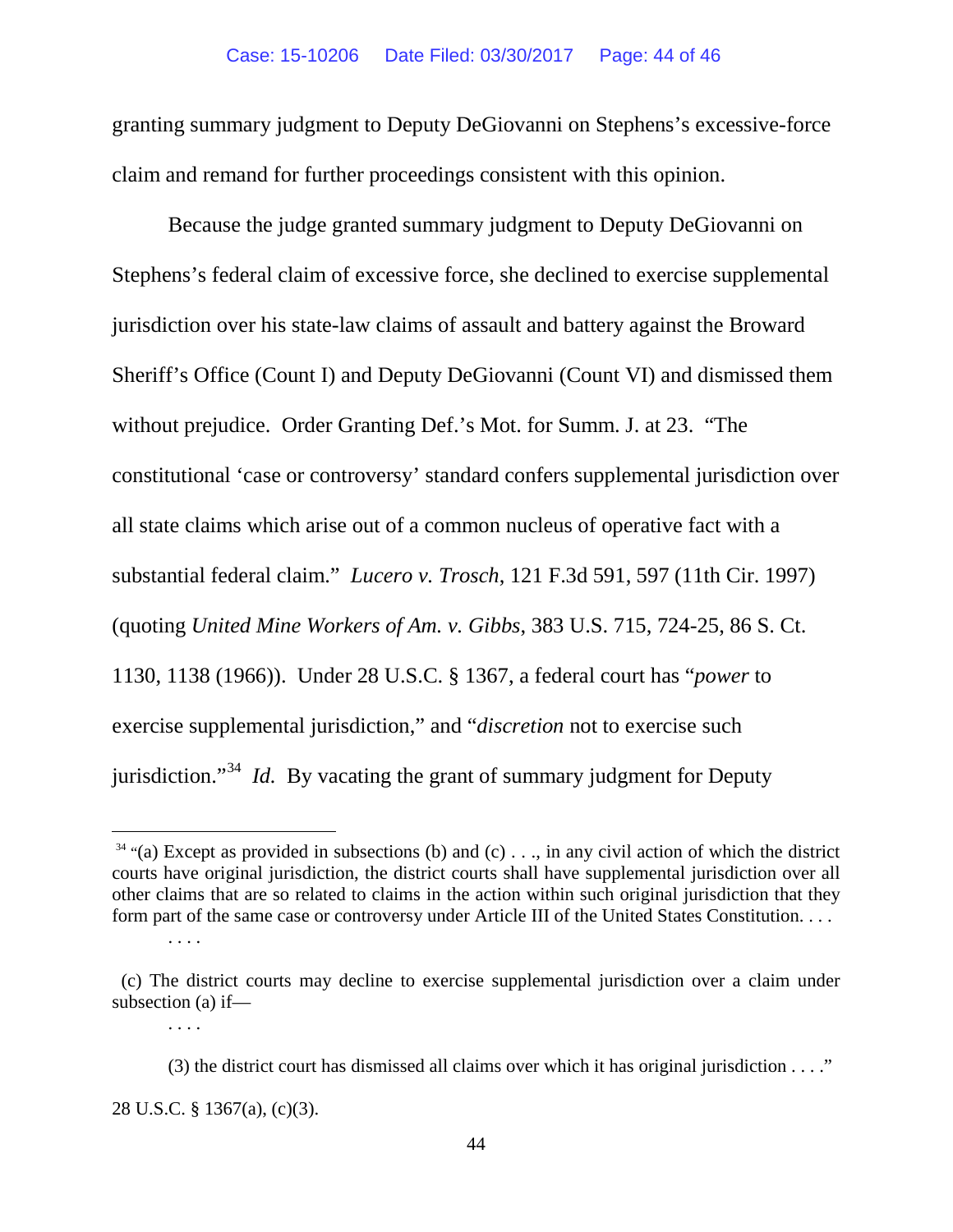DeGiovanni on Stephens's federal excessive-force claim, we reinstate the district judge's original federal jurisdiction over Stephens's excessive-force claim and remand for further proceedings on that claim. We also vacate the judge's dismissal without prejudice of Stephens's state-law claim of assault and battery against Deputy DeGiovanni and leave to the discretion of the judge how to handle the state-law claim of assault and battery on remand.<sup>[35](#page-44-0)</sup>

#### **III. CONCLUSION**

Accepting Stephens's version of the events involved in his arrest, this is an obvious-clarity case under the jurisprudence of the Supreme Court and our circuit for a § 1983 Fourth Amendment, excessive-force claim. While we affirm the denial of Stephens's claim of false arrest because of his nolo contendere plea, we vacate the grant of summary judgment to Deputy DeGiovanni on Stephens's excessive-force claim. We also vacate the judge's dismissal without prejudice of Stephens's state-law claim of assault and battery. On remand for further

 $\overline{a}$ 

<span id="page-44-0"></span><sup>&</sup>lt;sup>35</sup> In an excessive-force claim under Florida law, "police officers are entitled to a presumption of good faith in regard to the use of force applied during a lawful arrest, and officers are only liable for damage where the force used is 'clearly excessive.'" *Davis*, 451 F.3d at 768 (quoting *City of Miami v. Sanders*, 672 So. 2d 46, 47 (Fla. Dist. Ct. App. 1996)). "If an officer uses excessive force, the 'ordinarily protected use of force . . . is transformed into a battery.'" *Id.* (quoting *Sanders*, 672 So. 2d at 47). While Stephens appealed summary judgment granted to Deputy DeGiovanni regarding his false-arrest and excessive-force claims, he did not appeal the dismissal of the Broward Sheriff's Office from his case by pursuing his state-law claim of assault and battery against the Broward Sheriff's Office. Consequently, the Broward Sheriff's Office is not a party to Stephens's appeal in this court. *See United States v. Willis*, 649 F.3d 1248, 1254 (11th Cir. 2011) ("A party seeking to raise a claim or issue on appeal must plainly and prominently so indicate.... Where a party fails to abide by this simple requirement, he has waived his right to have the court consider that argument." (citation and internal quotation marks omitted)).